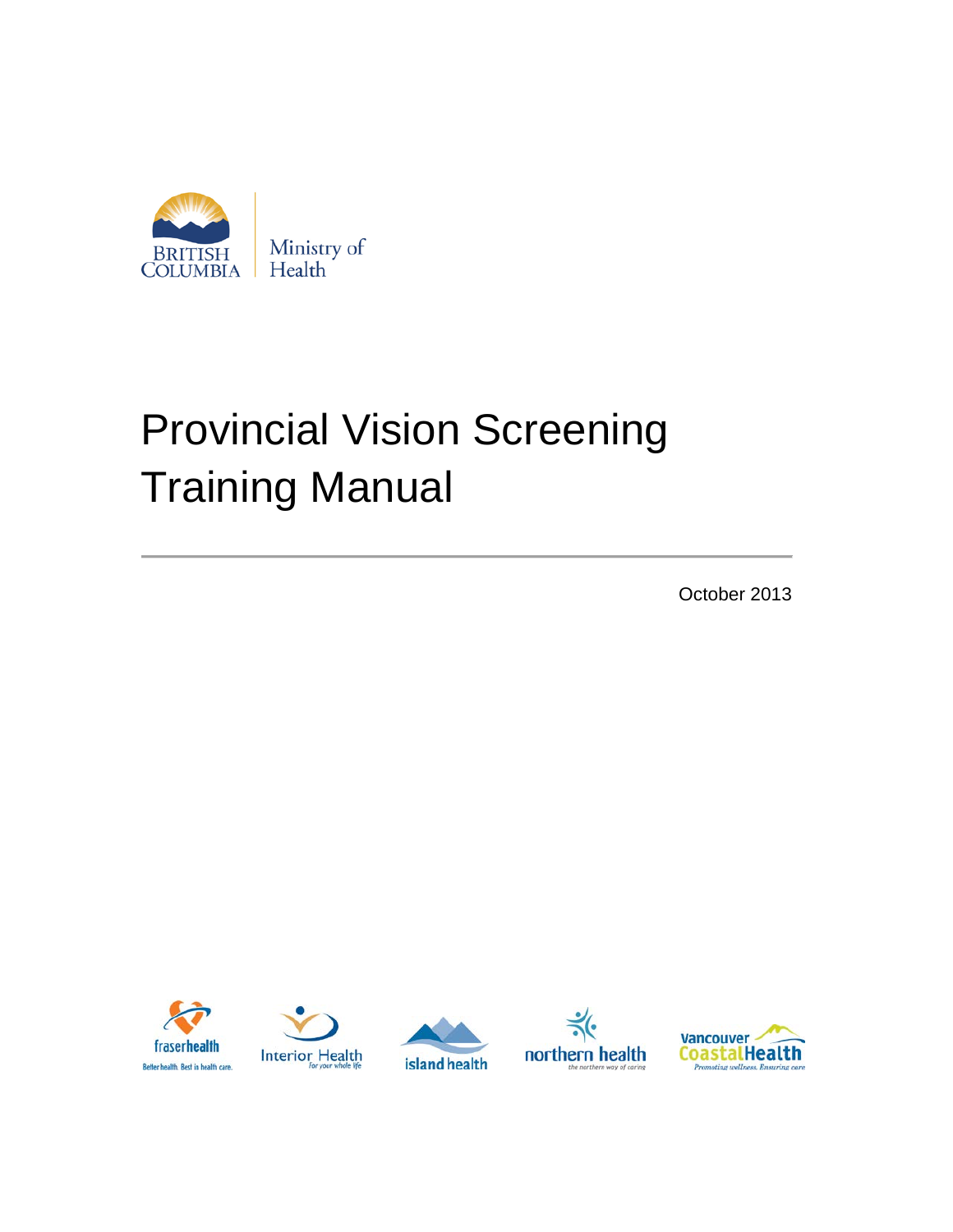# **TABLE OF CONTENTS**

| $\hfill \textbf{II. } \textbf{OBIECTIVES:} \textit{} \textit{} \textit{} \textit{} \textit{} \textit{} \textit{} \textit{} \textit{} \textit{} \textit{} \textit{} \textit{} \textit{} \textit{} \textit{} \textit{} \textit{} \textit{} \textit{} \textit{} \textit{} \textit{} \textit{} \textit{} \textit{} \textit{} \textit{} \textit{} \textit{} \textit{} \textit{} \textit{} \text$ |  |
|---------------------------------------------------------------------------------------------------------------------------------------------------------------------------------------------------------------------------------------------------------------------------------------------------------------------------------------------------------------------------------------------|--|
| III. OVERVIEW OF BC MINISTRY OF HEALTH VISION SCREENING PROGRAM: 5                                                                                                                                                                                                                                                                                                                          |  |
|                                                                                                                                                                                                                                                                                                                                                                                             |  |
|                                                                                                                                                                                                                                                                                                                                                                                             |  |
|                                                                                                                                                                                                                                                                                                                                                                                             |  |
| STEREOPSIS VISION SCREENING FOR PRESCHOOL AGE AND KINDERGARTEN AGE CHILDREN:  8                                                                                                                                                                                                                                                                                                             |  |
|                                                                                                                                                                                                                                                                                                                                                                                             |  |
| GUIDELINES FOR MISSED OR ABSENT KINDERGARTEN CHILDREN:  10<br>GUIDELINES FOR CHILDREN UNWILLING OR UNABLE TO BE TESTED AFTER<br>STEREOPSIS VISION SCREENING PROCEDURE USING THE RANDOT PRESCHOOL STEREOTEST:  17                                                                                                                                                                            |  |
|                                                                                                                                                                                                                                                                                                                                                                                             |  |
| VISUAL ACUITY - WELCH ALLYN SURESIGHT VISION SCREENER REFERRAL CRITERIA: 20                                                                                                                                                                                                                                                                                                                 |  |
|                                                                                                                                                                                                                                                                                                                                                                                             |  |
|                                                                                                                                                                                                                                                                                                                                                                                             |  |
|                                                                                                                                                                                                                                                                                                                                                                                             |  |
|                                                                                                                                                                                                                                                                                                                                                                                             |  |
|                                                                                                                                                                                                                                                                                                                                                                                             |  |
| VISION AND DEVELOPMENTAL MILESTONES IN INFANCY AND EARLY CHILDHOOD: 31                                                                                                                                                                                                                                                                                                                      |  |
|                                                                                                                                                                                                                                                                                                                                                                                             |  |
|                                                                                                                                                                                                                                                                                                                                                                                             |  |
|                                                                                                                                                                                                                                                                                                                                                                                             |  |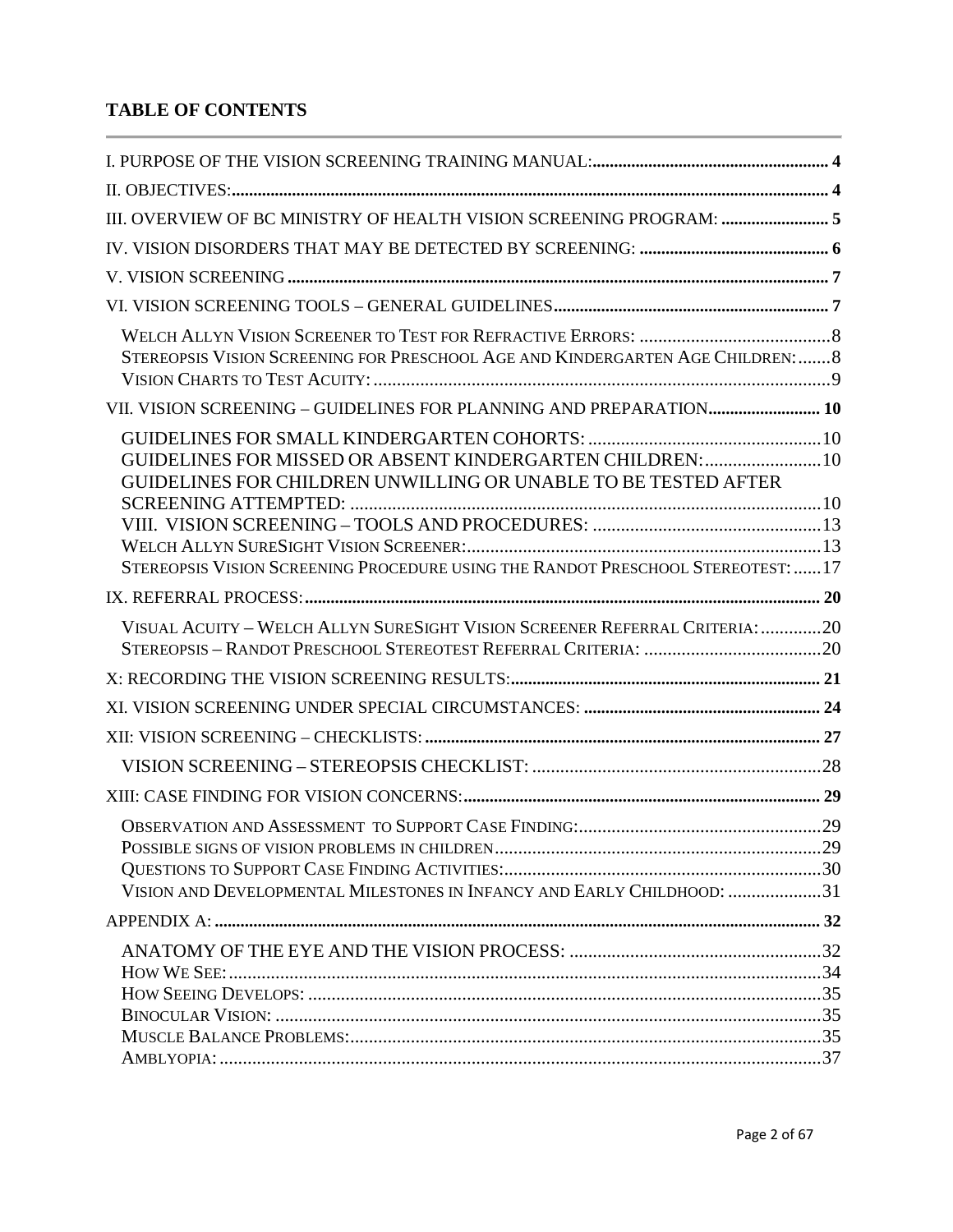| APPENDIX C: INSTRUCTIONS TO SET SURESIGHT MACHINE CONFIGURATION TO |  |
|--------------------------------------------------------------------|--|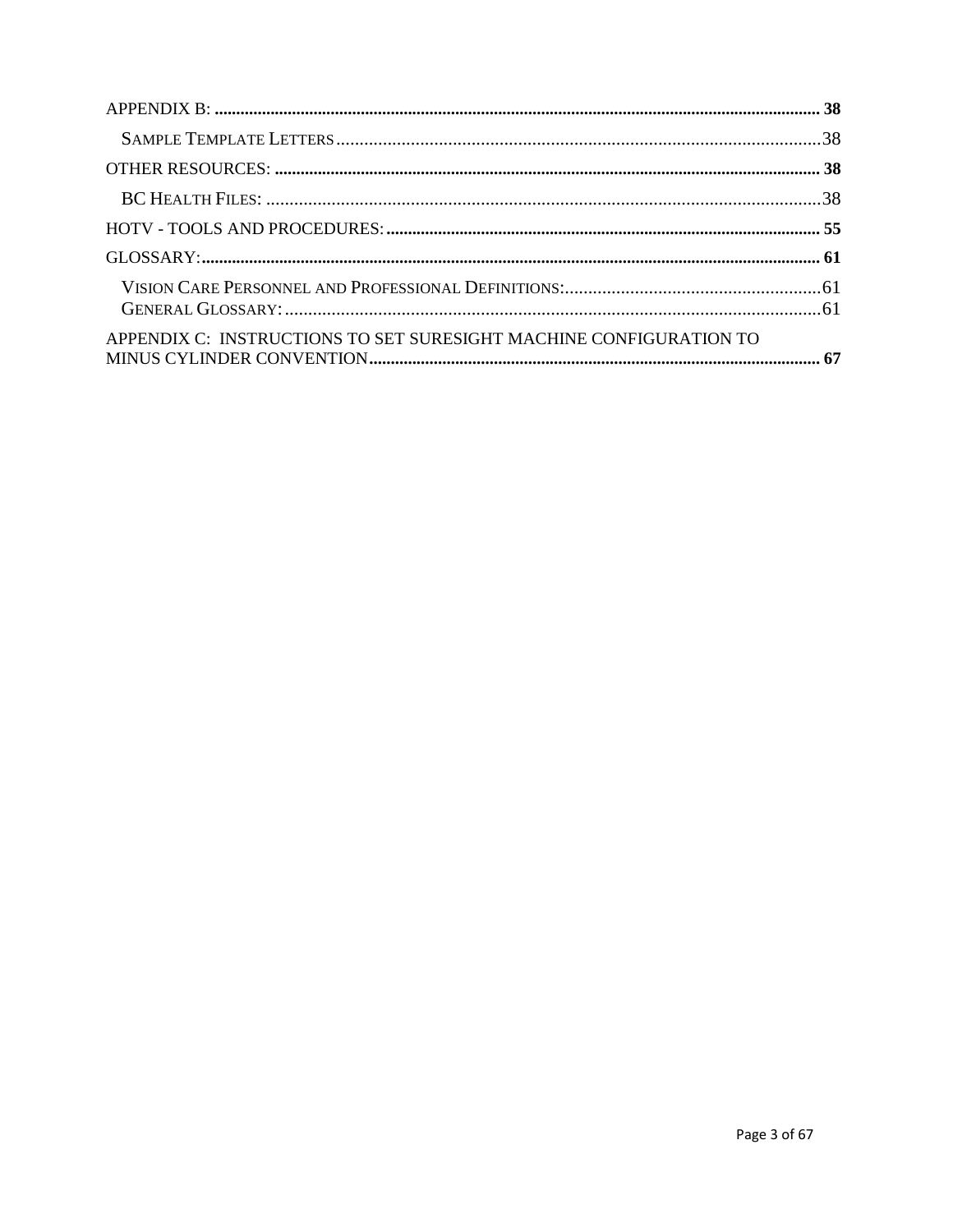# <span id="page-3-0"></span>**I. PURPOSE OF THE VISION SCREENING TRAINING MANUAL:**

The purpose of the vision screening training manual is to provide vision screeners with the information required to carry out the vision screening program in the preschool age<sup>[1](#page-3-2)</sup> and/or kindergarten<sup>[2](#page-3-3)</sup> age population. This manual can be used as a basis for teaching vision screeners, staff or volunteers basic vision screening techniques to ensure consistent, standardized practice and procedures by all vision screeners and associated staff.

# <span id="page-3-1"></span>**II. OBJECTIVES:**

After reviewing this manual, and having successfully completed a training session, the vision screener will be able to:

- 1. Understand the vision screening services offered to the preschool age and/or kindergarten population by the Health Authorities.
- 2. Understand the purpose of the screening procedures for stereopsis and refractive errors/visual acuity.
- 3. Accurately carry out the screening procedure for stereopsis and refractive errors/ visual acuity.
- 4. Record and interpret the results of the screening procedure.
- 5. Make appropriate referrals if indicated and liaise with other professionals involved in follow up (e.g., eye doctors, teachers etc.).
- 6. Record findings of the referrals and complete necessary follow-up.

<span id="page-3-2"></span><sup>&</sup>lt;sup>1</sup> Preschool age child refers to children who are three years of age.

<span id="page-3-3"></span><sup>&</sup>lt;sup>2</sup> Kindergarten refers to children enrolled in a kindergarten program.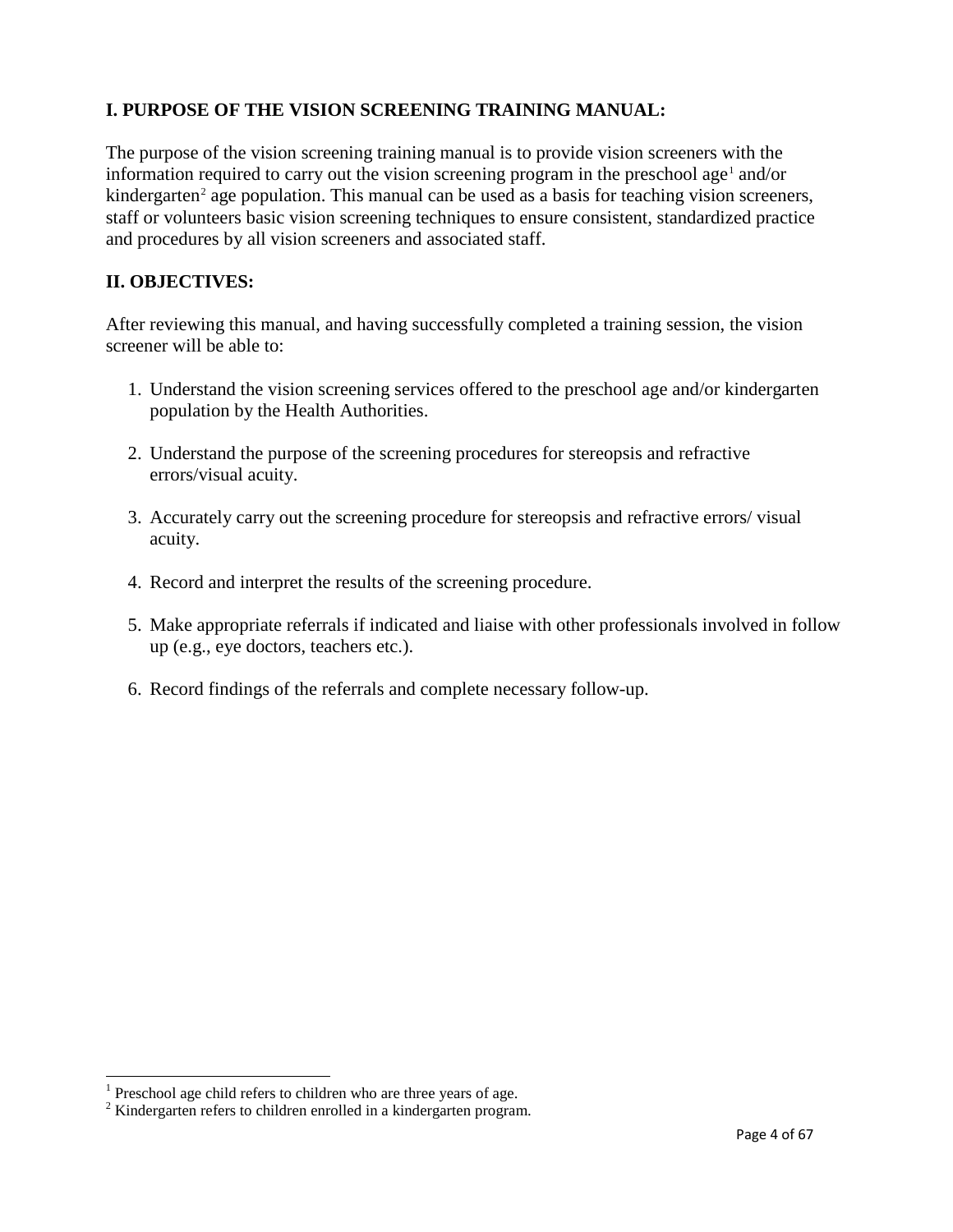# **III. OVERVIEW OF BC MINISTRY OF HEALTH VISION SCREENING PROGRAM:**

## **Objectives:**

- <span id="page-4-0"></span>1. To identify possible visual defects (amblyopia, strabismus, refractive errors) in preschool age children and/or kindergarten age children.
- 2. To facilitate treatment and care for preschool age children and/or kindergarten age children with identified visual defects.

#### **Responsibilities:**

- 1. The Ministry of Health is responsible for stewardship of the vision screening program.
- 2. Health authorities are responsible for ensuring screening personnel are trained and follow vision screening practices as outlined by the Provincial Vision Screening Training Manual.
- 3. The Vision Screening Steering Committee is a committee of health professionals whose purpose is to advise the Ministry of Health and health authorities on matters related to the vision screening program delivered by health authority personnel. Their responsibility is to provide advice and recommendations in the development, implementation and evaluation of the Provincial Early Childhood Vision Screening Program.

#### **Health Authority Activities:**

- 1. Support case finding through provision of information about vision and eye health to parents, guardians and care providers (e.g., at newborn visits, well child health clinics or parent/guardian/toddler programs, preschools and childcare settings, child development centres or locations frequented by young children and their families).
- 2. Use an appropriate screening tool to screen for visual acuity/refractive errors and stereopsis and provide follow-up to determine outcome.
- 3. For any child who fails the vision screening, or who exhibits signs of eye trouble, refer for further examination using the Vision Screening Referral and Follow-up form. Facilitate follow-up to outcome.
- 4. Determine outcome of referrals and enter onto appropriate forms/health records.
- 5. Access and maintain records for vision services as per health authority guidelines and relevant legislation (e.g., Freedom of Information and Protection of Privacy Act, School Act).
- 6. Provide consultation to parents/guardians or other care providers about vision screening.
- 7. Collect and maintain program statistics and provide to the Ministry of Health as per evaluation guidelines.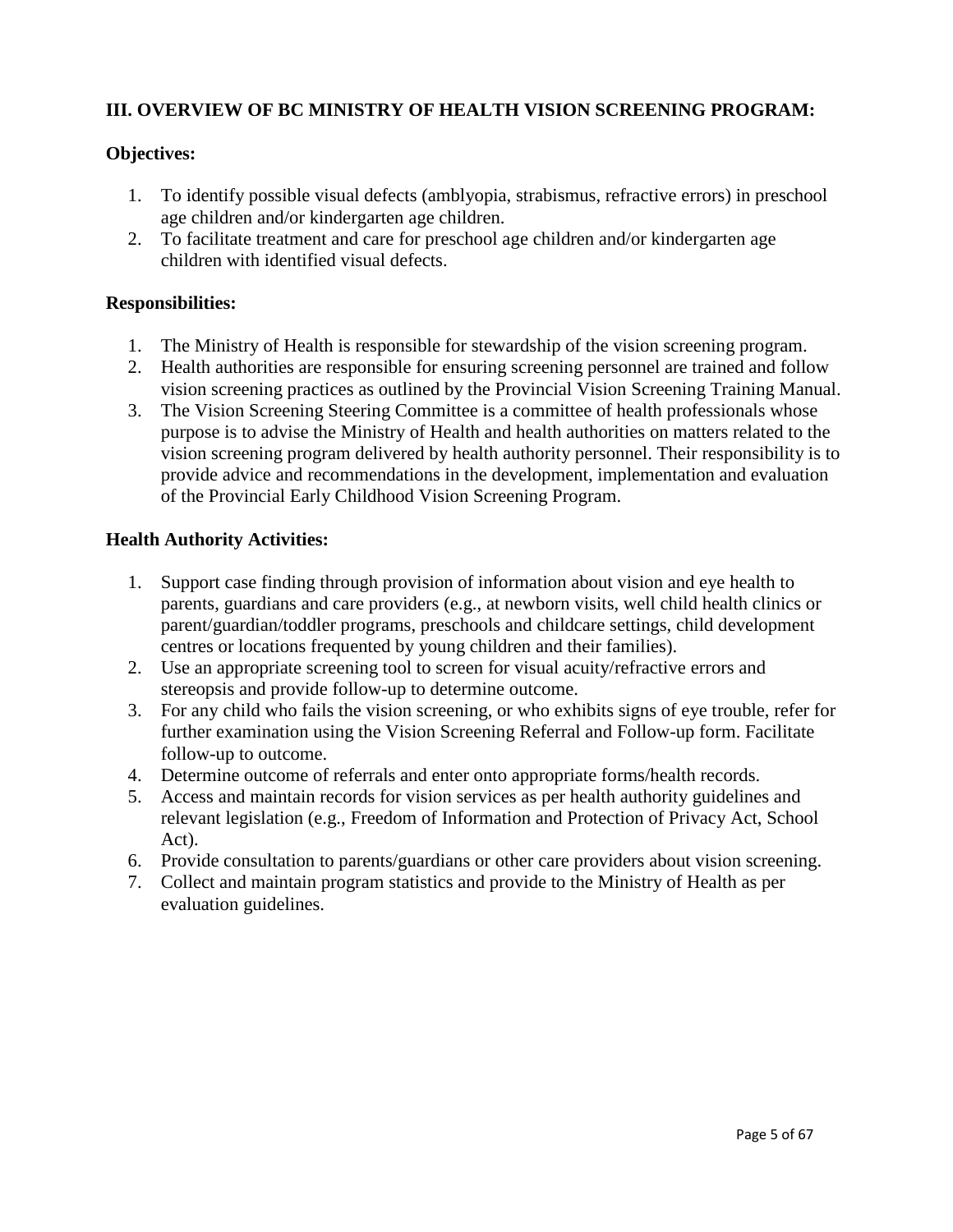# <span id="page-5-0"></span>**IV. VISION DISORDERS THAT MAY BE DETECTED BY SCREENING:**

The purpose of vision screening is to detect vision disorders such as refractive errors, amblyopia and strabismus at an early age (less than six years.)

**AMBLYOPIA or Lazy eye** is where the vision in one eye is weaker than the other. The child's brain ignores the weak eye and uses the stronger eye in an attempt to see. If left untreated, the child's brain develops a clear picture in the good eye and a blurry picture in the weak eye. Lazy eye is often associated with crossed-eyes or a large difference in the degree of nearsightedness or farsightedness between the two eyes. It usually develops before the age of six.

**STRABISMUS or Crossed eyes** occurs when one or both eyes turns in, out, up or down, and is usually caused by poor eye muscle control. This misalignment often first appears before age 21 months but may develop as late as age six. A child will not outgrow strabismus. In fact, the condition may get worse without treatment.

# **REFRACTIVE ERRORS**: Hyperopia, Myopia and Astigmatism

The normal eye has various transparent parts through which the light must travel to reach the retina. Light is refracted by the transparent media so that the eye, while at rest can form a clear image on the retina. When light rays cannot be brought to a single focus on the retina of a resting eye, a refractive error is present.

# **HYPEROPIA (Farsightedness)**



A condition where the eye, while at rest, insufficiently refracts light from a distant object so that the image theoretically is focused BEHIND the retina. This may be due to a short eye or too flat a curvature of the cornea. Sight may be normal or very poor depending upon the state of accommodation and the amount of hyperopia. The person sees distant objects clearly but close objects appear blurry. Hyperopia is corrected with positive (+) lenses.

# **MYOPIA (Nearsightedness)**



A condition where the eye, while at rest, over refracts the light from a distant object so that the image of the distant object is focused in FRONT of the retina. The person perceives a blurred image that cannot be improved by accommodation. The condition is usually a structural, congenital, and/or developmental anomaly. The person sees near objects clearly but distant objects appear blurry. Myopia is corrected with negative (-) lenses.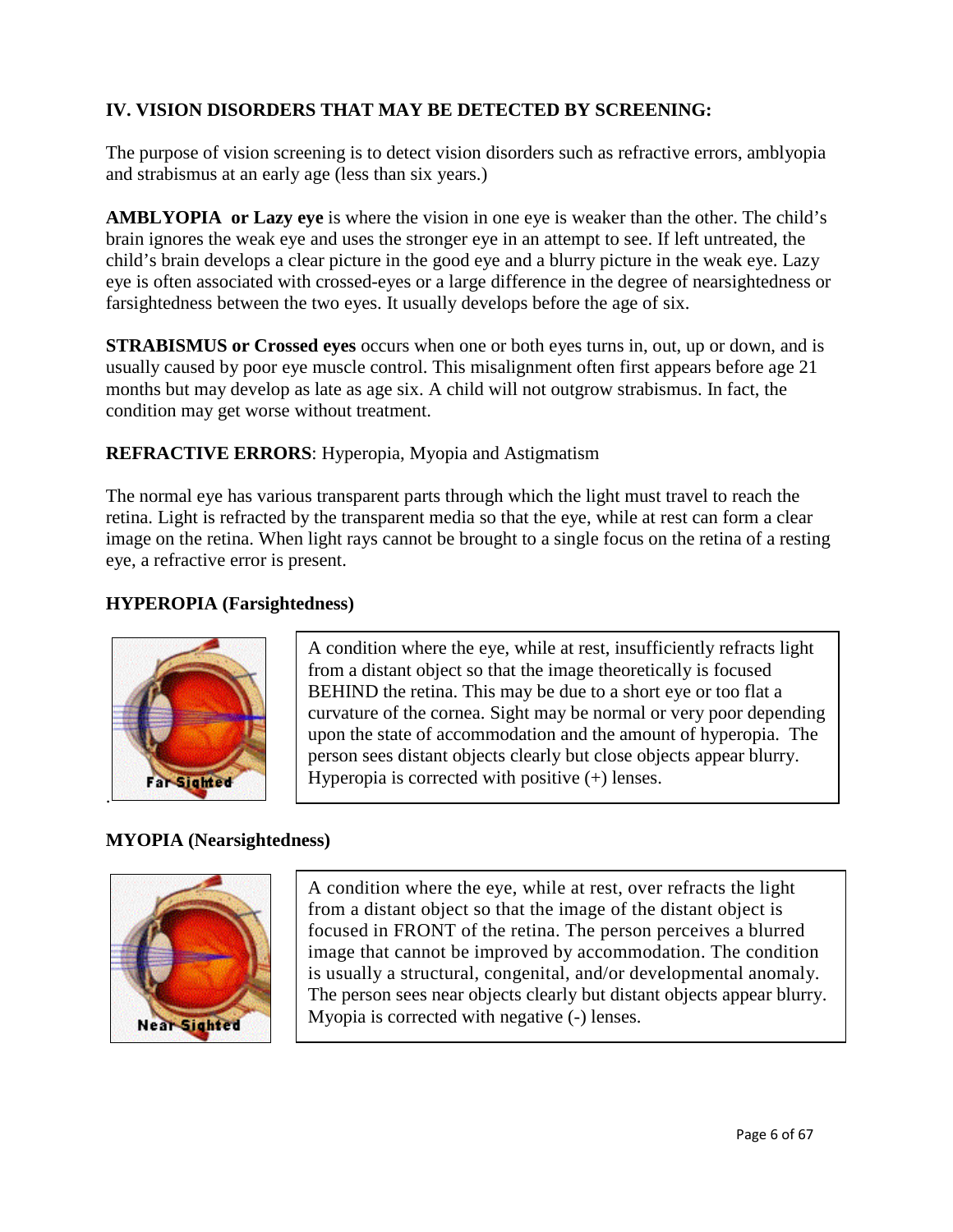## **ASTIGMATISM**



<span id="page-6-0"></span>A vision condition that occurs when the front surface of the eye, the cornea, is slightly irregular in shape. This irregular shape prevents light from focusing properly on the retina. As a result, vision may be blurred at all distances.

## **V. VISION SCREENING**

Screening is a process by which a large number of persons are assessed by a fast, efficient method in order to separate them into different groups. The purpose of vision screening is to separate those children who probably do not have vision problems from those who should be examined by an eye doctor for further assessment and possible follow up.

The goal of the provincial vision screening program is universal vision screening of preschool age and/or kindergarten children. However, a target of 100 per cent may not be feasible as preschool and kindergarten are not a mandatory programs, families may decline service or may not complete follow up recommendations.

The kindergarten screening program is a temporary program until preschool age<sup>[3](#page-6-2)</sup> vision screening is realized.

Screening is not a diagnostic procedure and does not determine that correction of a possible defect or need for glasses is indicated. The diagnostic aspects and recommendations are made only by an eye doctor. Parents/guardians should be instructed to seek professional evaluation whenever they have any doubt about their child's vision regardless of how recently the child may have been screened for vision with normal results.

## **VI. VISION SCREENING TOOLS – GENERAL GUIDELINES**

The following screening tools have been selected for vision screening of preschool age and kindergarten age children.

- <span id="page-6-1"></span> The *Welch Allyn SureSight Vision Screener* in combination with the Randot Preschool Stereotest: or,
- $\triangleright$  The HOTV vision chart in combination with the Randot Preschool Stereotest:

#### **Visual Acuity Screening for Preschool Age and Kindergarten Age Children:**

Visual acuity refers to the sharpness of one's eyesight. It is the ability of the eye to distinguish the detail of an object. Visual acuity can be tested using vision charts or other screening devices.

<span id="page-6-2"></span><sup>&</sup>lt;sup>3</sup> Screening of children 3 years of age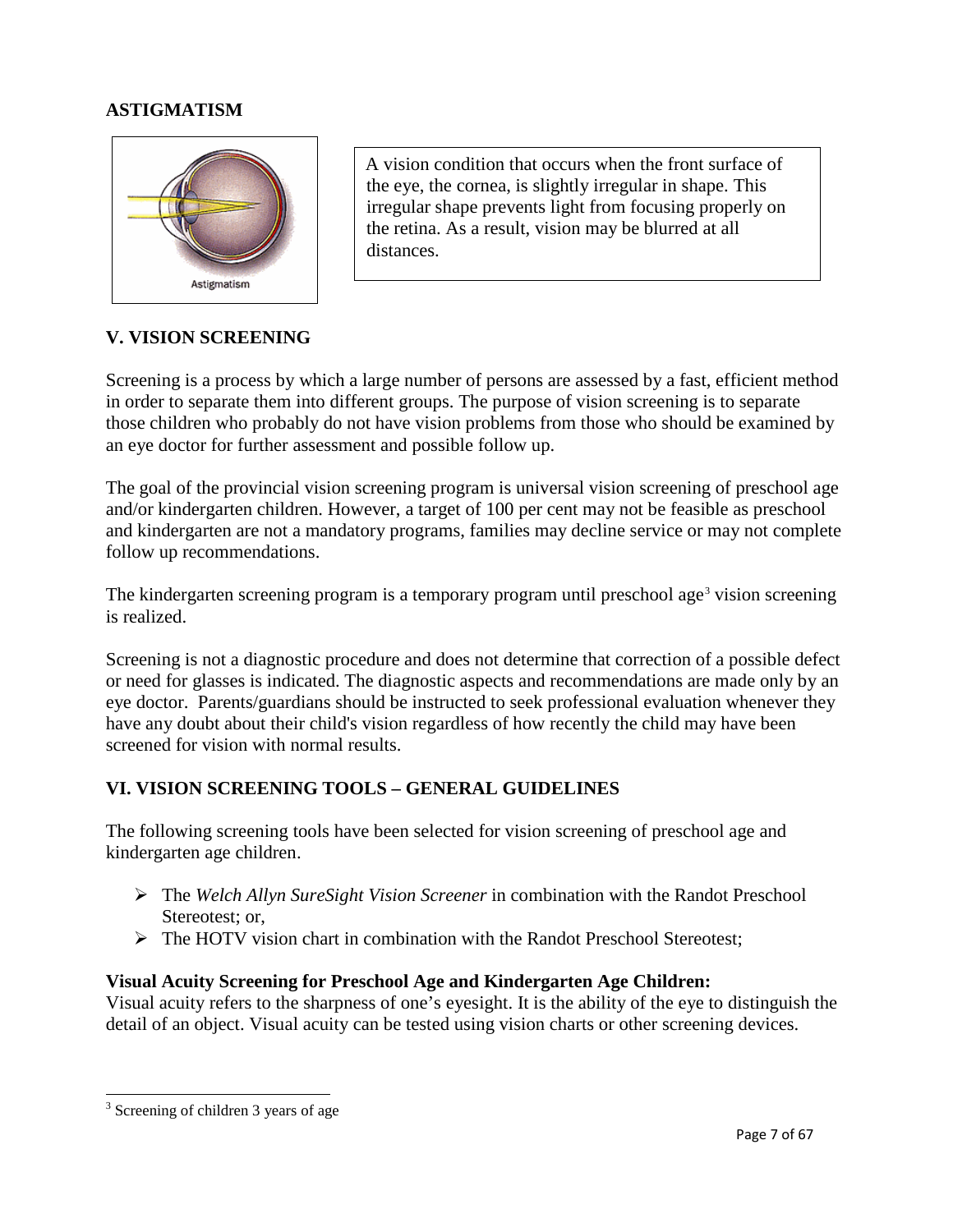# **Welch Allyn Vision Screener to Test for Refractive Errors:**

An autorefractor is a lightweight, portable, handheld screening device that is easy to administer and objective (eliminates the need for the child to respond). The autorefractor operates by pressing a button on the unit and lining up the hand held device 14" away from the child's eye. This instrument displays a measurement of refraction for each eye. It automatically screens for common vision problems, including near and farsightedness (myopia/hyperopia), astigmatism (asymmetrical focus), and anisometropia (unequal power between eyes). It can be used to screen preschool age and kindergarten children.

## **Stereopsis Vision Screening for Preschool Age and Kindergarten Age Children:**

Fusion is the mental ability to blend two similar images and see them as one. Fusion should not be confused with depth perception. Depth perception is a layman's term used to describe our ability to perceive that one object is in front of another. This is a learned response using such clues as size, shadows, overlay of contours and perspective (e.g., railway tracks). Stereopsis is binocular visual perception of depth in three dimensional space.



<span id="page-7-1"></span><span id="page-7-0"></span>Some people have finer fusion and stereopsis than others. A stereopsis test is used to determine one's degree or grade of fusion in relation to threedimensional vision.

The purpose of a stereopsis test is to measure how minutely the two eyes can discern differences in the distances of objects from the observer. Pictures are arranged in order of decreasing disparity so that the appreciation of stereopsis becomes increasingly more difficult and can be graded.

While wearing special stereopsis glasses, the child is asked to match pictures on the left side of a stereotest booklet with those on the right side of a stereotest booklet. Each stereotest booklet measures different levels of stereopsis.

- Stereotest Booklet  $#1$  measures stereopsis at 200 and 100 seconds of arc
- Stereotest Booklet #2 measures stereopsis at 60 and 40 seconds of arc **(omit – do not use)**
- Stereotest Booklet  $#3$  measures stereopsis at 800 and 400 seconds of arc

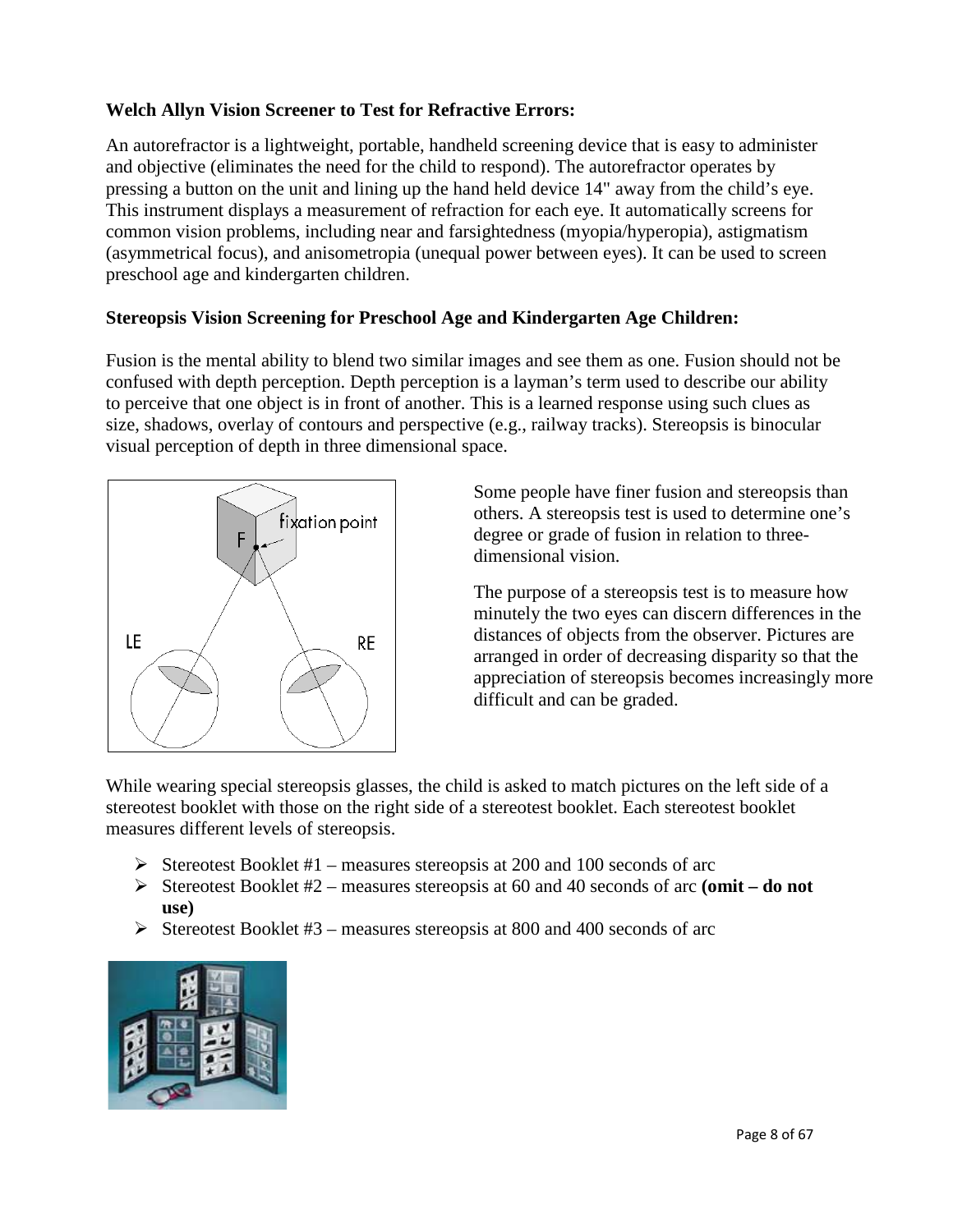#### <span id="page-8-0"></span>**Vision Charts to Test Acuity:**

Vision charts are composed of letters or symbols. The size of all letters in a row on an eye chart is the same. The size of all the letters in a row is smaller than the row above. Beside each row is a fraction.

When screening for visual acuity the person is asked to look at chart symbols of varying sizes from a distance of 10 or 20 feet. Correctly identifying the 10 sized symbol at 10 feet is considered normal vision. This can be abbreviated by writing the visual acuity similar to a fraction. The top number corresponds to the distance in feet separating the individual from the symbols. The bottom number denotes the size of the symbol. The visual acuity of the normal seeing individual above would appear as:

V.A. =  $\frac{10 \text{ (number of feet from symbol)}}{10 \text{ (size of symbol)}}$ 

Consider a person with a visual acuity screening result of 10/15. They were tested 10 feet from the symbols. But, they could not correctly identify any symbols until they were shown a 15 size symbol. Thus, the notation 10/15 denotes their visual acuity.

When screening is performed using a 10 foot chart, the results would be:

10/10; 10/15; 10/20; 10/25; 10/40; 10/45; 10/50; 10/100.

When screening is performed using a 20 foot chart, the results would be:

20/20; 20/30; 20/40; 20/50; 20/80; 20/90; 20/100; 20/200.

**Please note: HOTV screening procedure (tools, general information and checklists) are located in Appendix A.**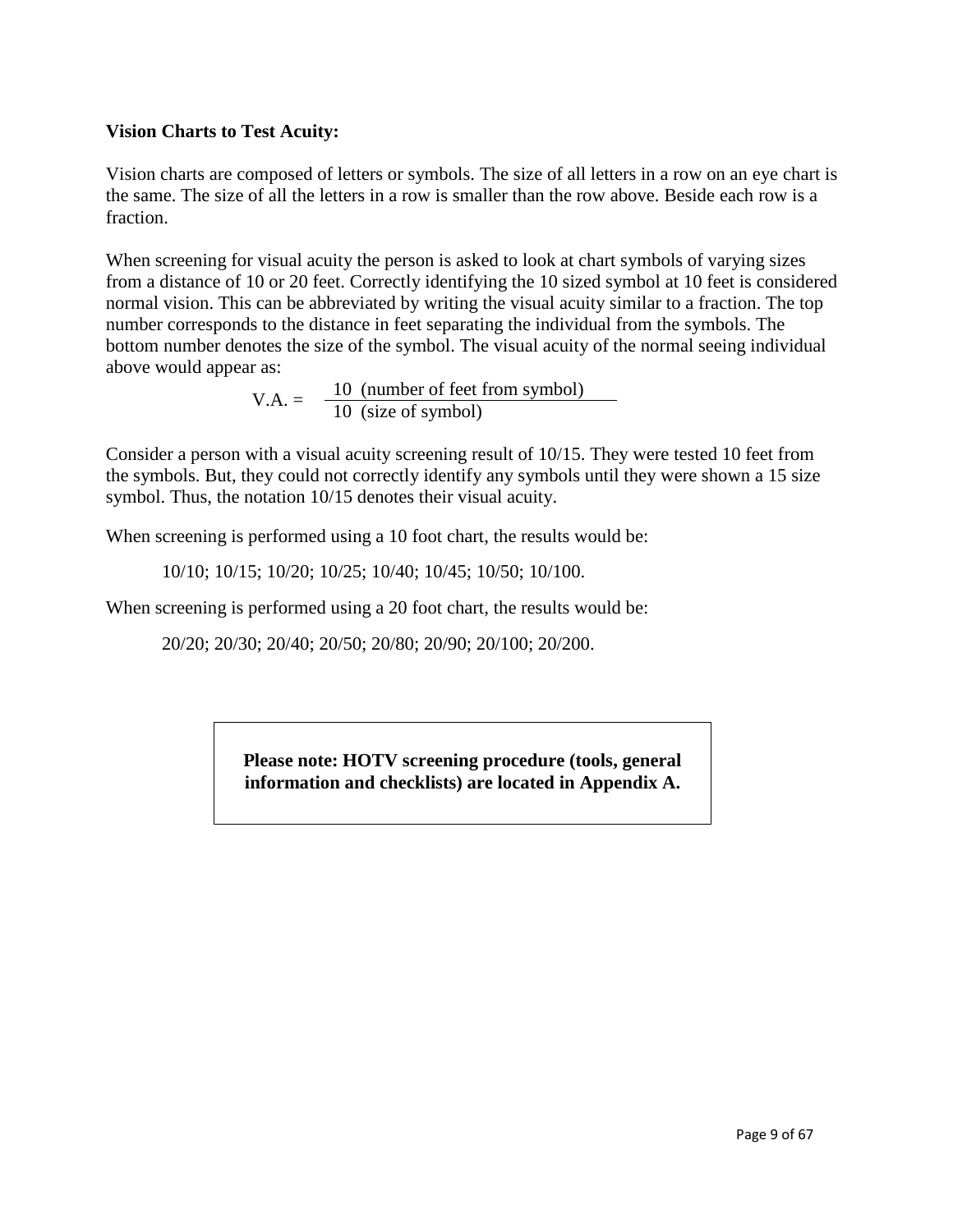## **VII. VISION SCREENING – GUIDELINES FOR PLANNING AND PREPARATION**

- <span id="page-9-0"></span>1. Coordinate screening dates and locations with health authority staff and other agencies/schools.
- 2. Distribute vision screening information letters as appropriate (e.g., parent/guardian template letter, teacher, principal, superintendent).
- 3. Obtain lists of children to be screened (e.g., class lists, booking sheets).
- 4. If needed, arrange for helpers to assist with screening activities (e.g., older students may be of help bringing children to and from classrooms).
- 5. Prepare children for vision screening. Show children the vision screening equipment and tell the child how the screening device will be used.
	- $\triangleright$  The preschool age child should be instructed individually.
	- $\triangleright$  Kindergarten age children can be instructed in small groups of three to five children.

## **GUIDELINES FOR SMALL KINDERGARTEN COHORTS:**

Health Authorities may elect to offer kindergarten vision screening at the health unit or other locations if the health authority deems that the number of kindergarten children enrolled does not warrant an onsite screening.

#### **Suggested Action:**

- <span id="page-9-1"></span>1. A letter will be sent to parents/guardians offering kindergarten screening at the health unit or an alternate site where screening will be performed by public health or designated personnel.
- 2. Parents/guardians will be contacted (phone or mail) if children do not present at the offered screening. Advise that screening is recommended if parents/guardians decline service. Record refusal as an exemption due to parent/guardian refusal.

## **GUIDELINES FOR MISSED OR ABSENT KINDERGARTEN CHILDREN:**

Health authorities will offer screening to children who missed or were absent on day of vision screening.

#### **Suggested Action:**

- <span id="page-9-2"></span>1. Notification to parents/guardians offering kindergarten screening at the health unit or an alternate site, OR
- <span id="page-9-3"></span>2. The health authority may return to site to offer screening.

## **GUIDELINES FOR CHILDREN UNWILLING OR UNABLE TO BE TESTED AFTER SCREENING ATTEMPTED:**

Let the child observe multiple screenings, let them handle some of the tools (occluder or stereopsis booklets) and suggest they assist the screener. Have the child observe another child before attempting the screening one more time. Refer if child unwilling or unable to be tested after screening attempted.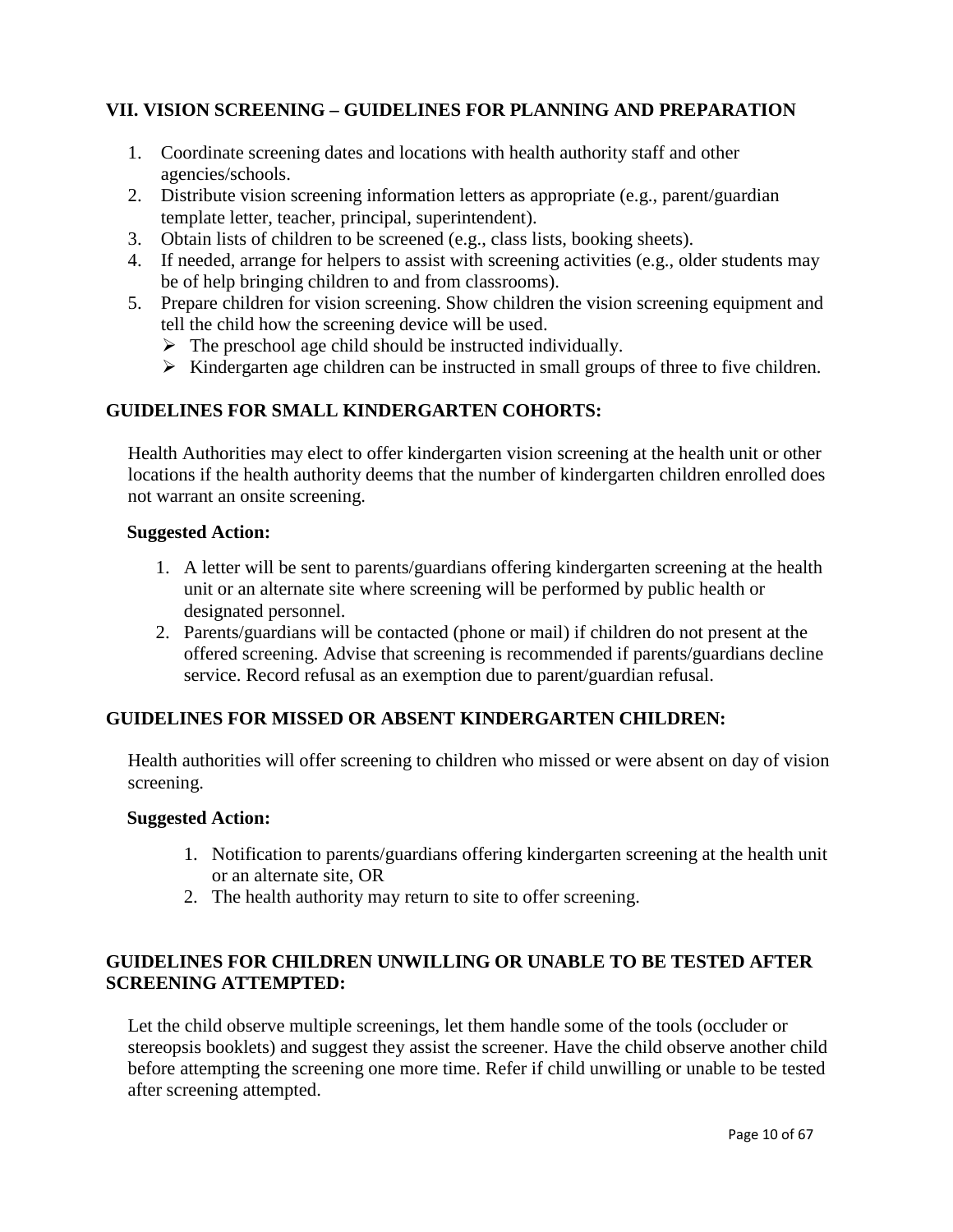## **GUIDELINES FOR CHILDREN LESS THAN 36 MONTHS OF AGE:**

Use of the SureSight Vision Screener®, and Randot Preschool Stereotest® or HOTV, in ages less than 36 months is at the discretion of the health authority and is based on professional judgement of the screening personnel. For example, some children younger than 36 months may be mature enough to understand screening instructions and complete vision screening procedures.

Provincial SureSight referral criteria has not been established for children less than 36 months of age.

## **GUIDELINES FOR COMPLETION OF FOLLOW UP:**

It is suggested that client follow up should be completed within four months after referral.

## **GUIDELINES FOR CHILDREN WITH HISTORY OF DIAGNOSTIC EYE EXAM SIX MONTHS PRIOR TO SCREENING:**

Children who have received a diagnostic eye exam 6 months prior to vision screening do not need to be screened and do not require a referral to an eye doctor if screened and did not pass screening.

## **GUIDELINES FOR CHILDREN WEARING GLASSES:**

Children who have been prescribed glasses should be screened wearing glasses. Screening may detect children with outdated prescriptions or who are in need of follow up from their eye care professional.

Higher rates of stereopsis referral may occur within this group due to:

- o process of ongoing correction (patching, lenses), or
- o the best visual correction for the individual child may have been achieved.

Note: Children who have received a diagnostic eye exam six months prior to vision screening do not need to be screened and do not require a referral to an eye doctor if screened and did not pass screening.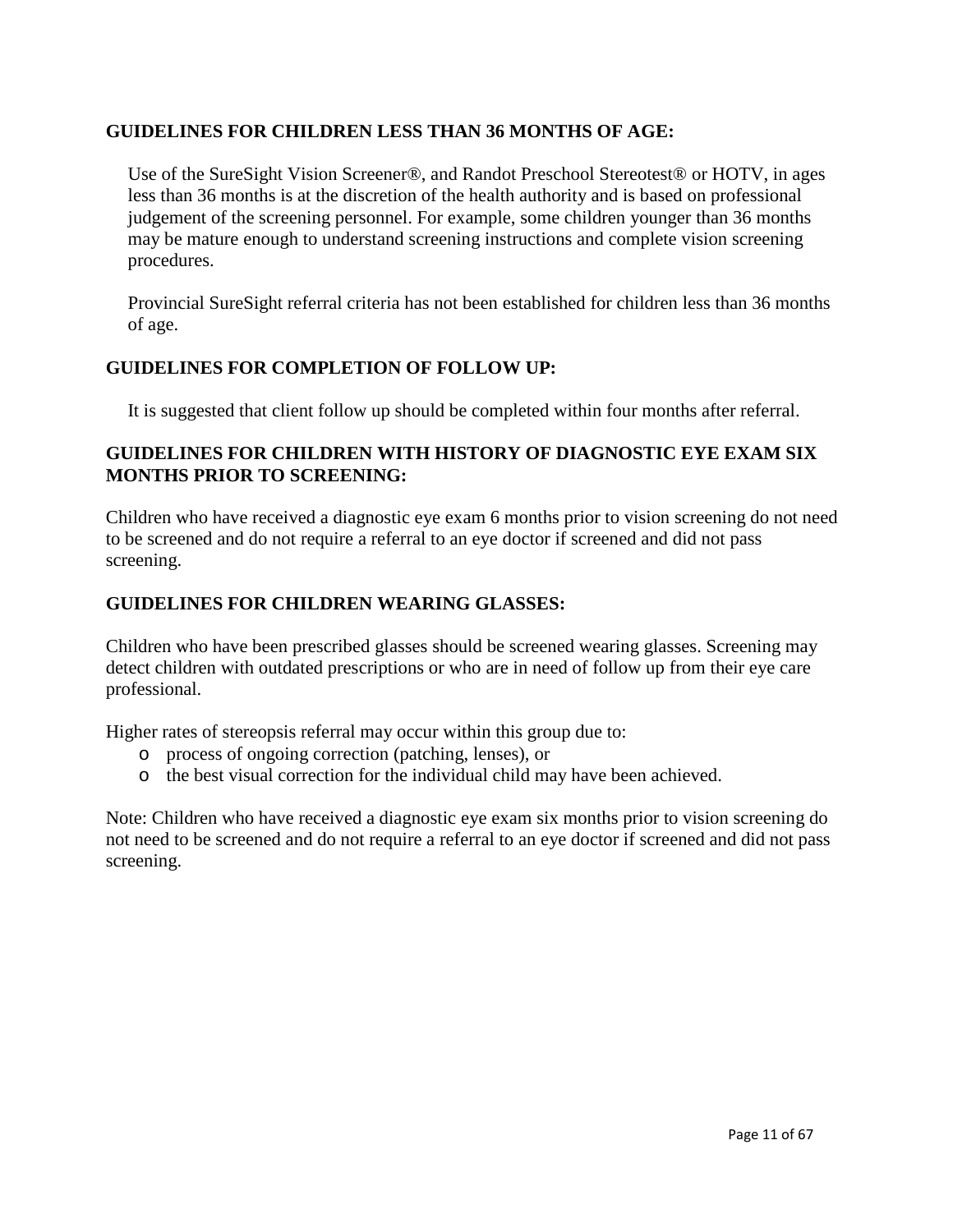# **FACILITIES OR SCREENING SITE SELECTION**

Prior arrangements should be made regarding the date, place and time that the screening will be carried out. Check the screening location for suitability in advance. Select a quiet room where you will not be interrupted. If at all possible, avoid carrying out screening in the classroom or busy locations.

# **Room lighting is important for successful screening.**

| General/Room Requirements when using an SureSight Vision Screener <sup>®</sup> |                                                                                                                    |  |  |  |  |
|--------------------------------------------------------------------------------|--------------------------------------------------------------------------------------------------------------------|--|--|--|--|
| Lighting/Room                                                                  | Ambient lighting- avoid brightly lit spaces.                                                                       |  |  |  |  |
| Conditions                                                                     | Do not perform screening by uncovered, bright windows.                                                             |  |  |  |  |
|                                                                                | a. If the room is too bright the pupils cannot dilate properly, if the<br>room is too dark it is difficult to see. |  |  |  |  |
|                                                                                | b. Check and adjust room lighting if devise indicates repeated low<br>reliability results                          |  |  |  |  |
| <b>Battery</b>                                                                 | The night prior to screening check that the battery is fully charged.                                              |  |  |  |  |

|                | <b>General Room Requirements when using Randot Preschool Stereotest</b> |
|----------------|-------------------------------------------------------------------------|
| Lighting/ Room | Well lighted room                                                       |
| Conditions:    |                                                                         |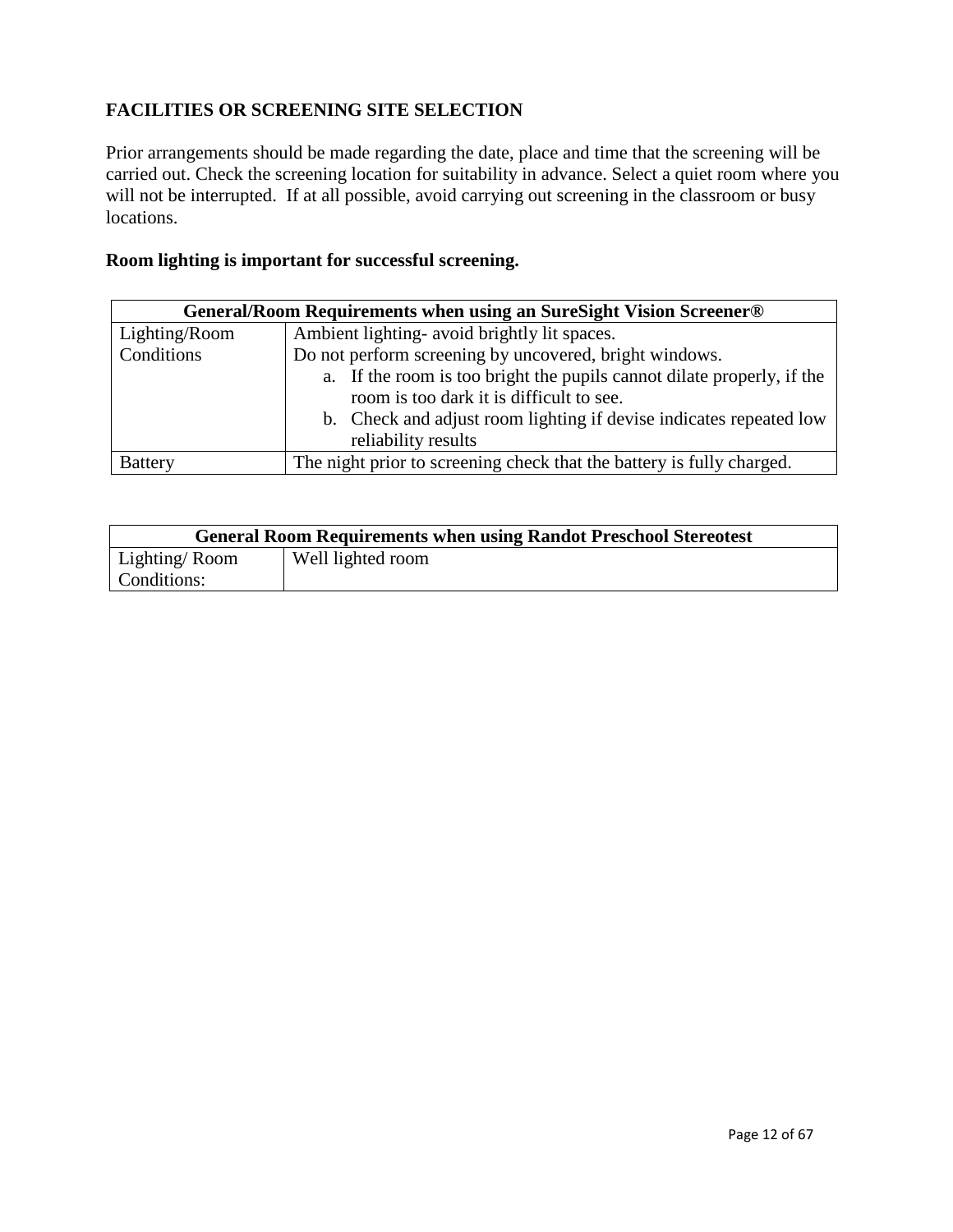# **VIII. VISION SCREENING – TOOLS AND PROCEDURES:**

#### **Welch Allyn SureSight Vision Screener®:**

The SureSight Vision Screener is an objective screening device that eliminates the need for a child to respond. The device can be used for screening:

- <span id="page-12-1"></span> $\triangleright$  Preschool age and kindergarten age children.
- $\triangleright$  Children with special needs.

#### **Equipment Required for vision screening using the Welch Allyn SureSight®:**

- Welch Allyn SureSight Vision Screener
- > Charger/Stand
- $\triangleright$  Chair(s) one for screener and one for the child

## **a. Preparing a Child for Screening Using the SureSight:**

- 1. Position the child so that the test can be conducted level with, and square to the child's eyes.
- 2. Push any button on the SureSight device to turn the device on.
- 3. Show the child the SureSight unit. Tell the child the vision screener has a red light and makes sounds. Allow the child to see the red light and hear the sounds
- 4. Explain the test procedure to the child. Screeners may want to demonstrate screening procedure on a teddy bear.
- 5. Choose the child setting on the child/adult calibration button. The child setting is used for children six years and under. Hold the button until you hear a double beep and see the desired icon on the LCD.

#### **b. Procedure for Screening Using the SureSight:**

- 1. If the child wears corrective lenses, screening must be done with the child wearing the lenses.
- 2. Push the GO button on the unit.
- 3. Position yourself at eye-level and square with the face of the child.
- 4. Hold the unit 14 inches from the child at eye level:
	- a. If the unit is too far away, you will hear slow, low-pitched beeps.
	- b. Slowly move closer. **At the correct 14" distance you will hear a steady low tone.**
	- c. When the unit is too close, you will hear quick, high-pitched beeps.
	- d. The crosshair will flash in synch with the tones.
- 5. Tell the child to look at the red light.
- 6. When you are at the correct distance, look through the peephole and align the cross hairs on the pupil of the child's right eye. While the unit is acquiring data, you will hear a very high-pitched chirping sound with a steady low tone.

<span id="page-12-0"></span>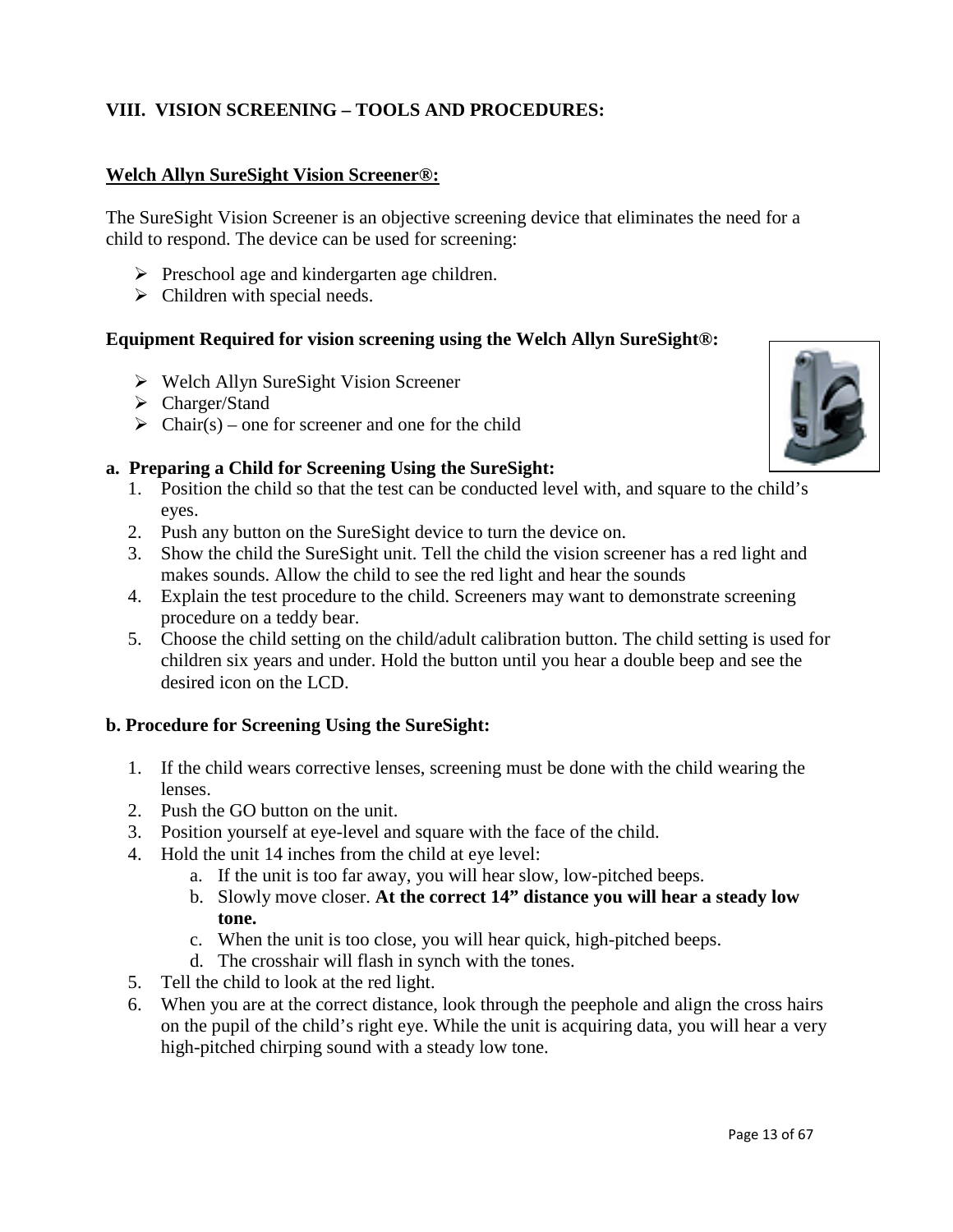- 7. When the test of the right eye is complete, you will hear the "tah-dah" sound. (Testing resumes one second after the first eye is complete, so you do not need to press any buttons.).
- 8. Turn the unit to the left eye and align the cross hair over the left eye's pupil and repeat.
- 9. At the end of the test, you will hear the "tah-dah" sound again.
- 10. If the unit has not gathered a good reading from either eye, you will hear five tones to signify that the testing has stopped. You must re-test that eye.
- 11. **If unable to successfully obtain an acceptible reliable reading result after two attempts, refer the child.** If the child meets the referral criteria (fails screening) with 'acceptible reliability reading results,' refer the child, **do not** rescreen. Children can accommodate if an eye is re-screened.
- 12. To stop a test at any time hold down any button until you hear the five tones sound.
- 13. Record the results for Sphere 'S', Cylinder 'C' and Reliability 'R' for each eye.
- 14. Record the Difference 'D' between both eyes.
- 15. Repeat the process for the next child.



#### **Reliability Numbers and Results:**

**Reliability Number** indicates the number of good readings obtained and their consistency, based on a one to nine scale. The higher the reliability number, the better the reading.

## **Reliability Reading Results**

- $\triangleright$  six to nine indicates an acceptable test result
- $\triangleright$  five or less indicates that the testing must be repeated
- $\rightarrow$  + 9.99 or 9.99 indicates a reading outside the unit's measurement range. Repeat testing required (see item #11 above for information on rescreening and reliability readings).

If the patient did not appear to fixate on the unit during data acquisition, repeat the test, even if reliability numbers are  $\geq$  six.

\*An asterisk on a reading in child mode indicates it is in American Academy of Ophthalmology (AAO) pre-school referral range. The AAO criteria is different from the B.C. approved referral criteria. **Use the B.C. approved referral criteria.**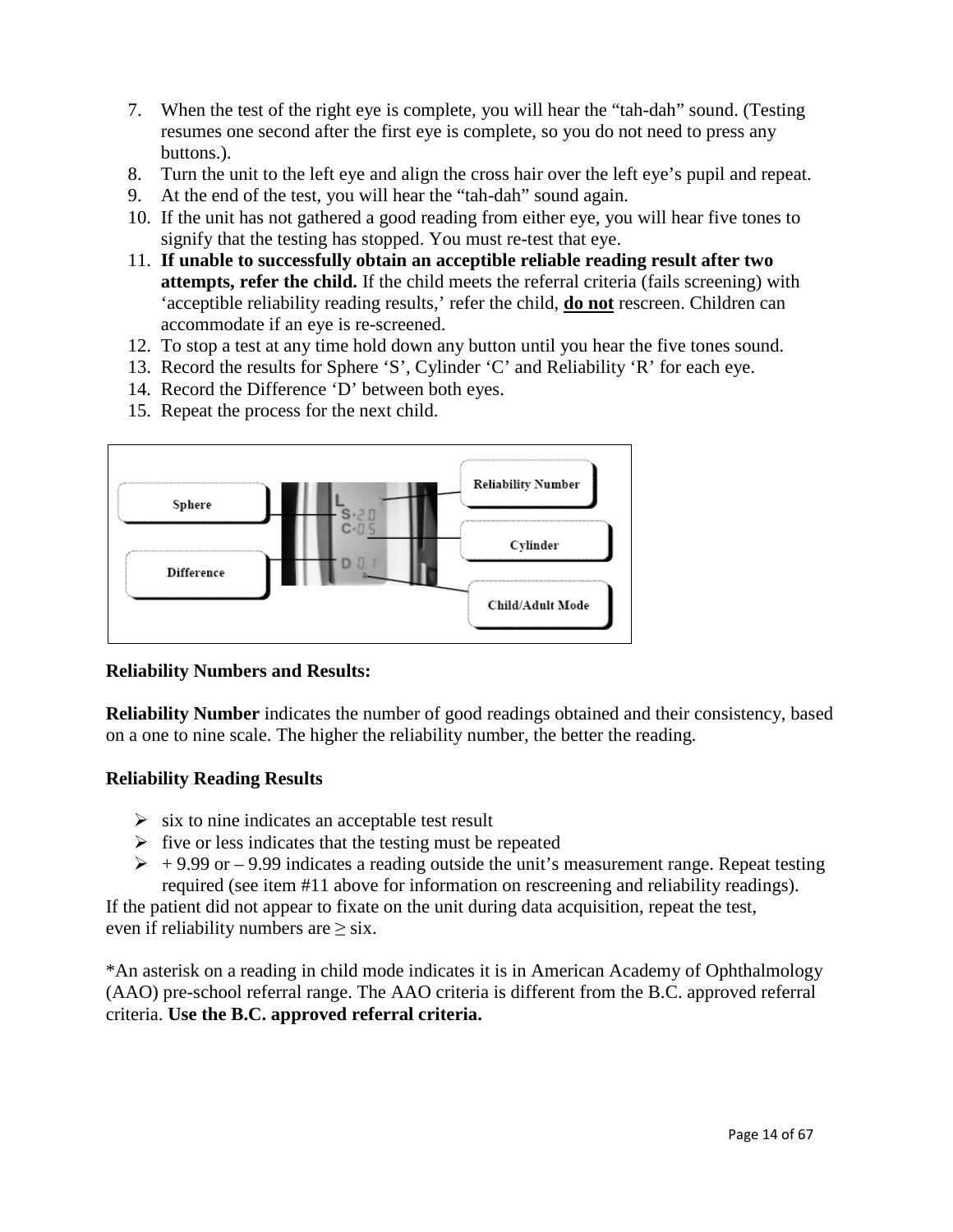# **Sphere Readings:**

- (+) symbol indicates hyperopia
- (-) symbol indicates myopia

## **Cylinder Readings:**

- (+) symbol indicates the machine is set to plus convention
- (-) symbol indicates the machine is set to a minus convention

**NOTE:** All SureSight machines MUST be set to a minus cylinder convention. B.C. referral criteria is based on the MINUS cylinder convention.





# **Child/Adult Calibration**

- o Clears readings.
- o Changes calibration mode by holding button down.



#### **Left/Right Toggle & Print**

- o Selects single eye to re-test or switches back to regular test.
- o Prints results (hold button down while aiming SureSight at printer.

## **"Go button"**

- o Unit on: Starts test.
- o Unit Off: recalls old reading (if less than five minutes have passed.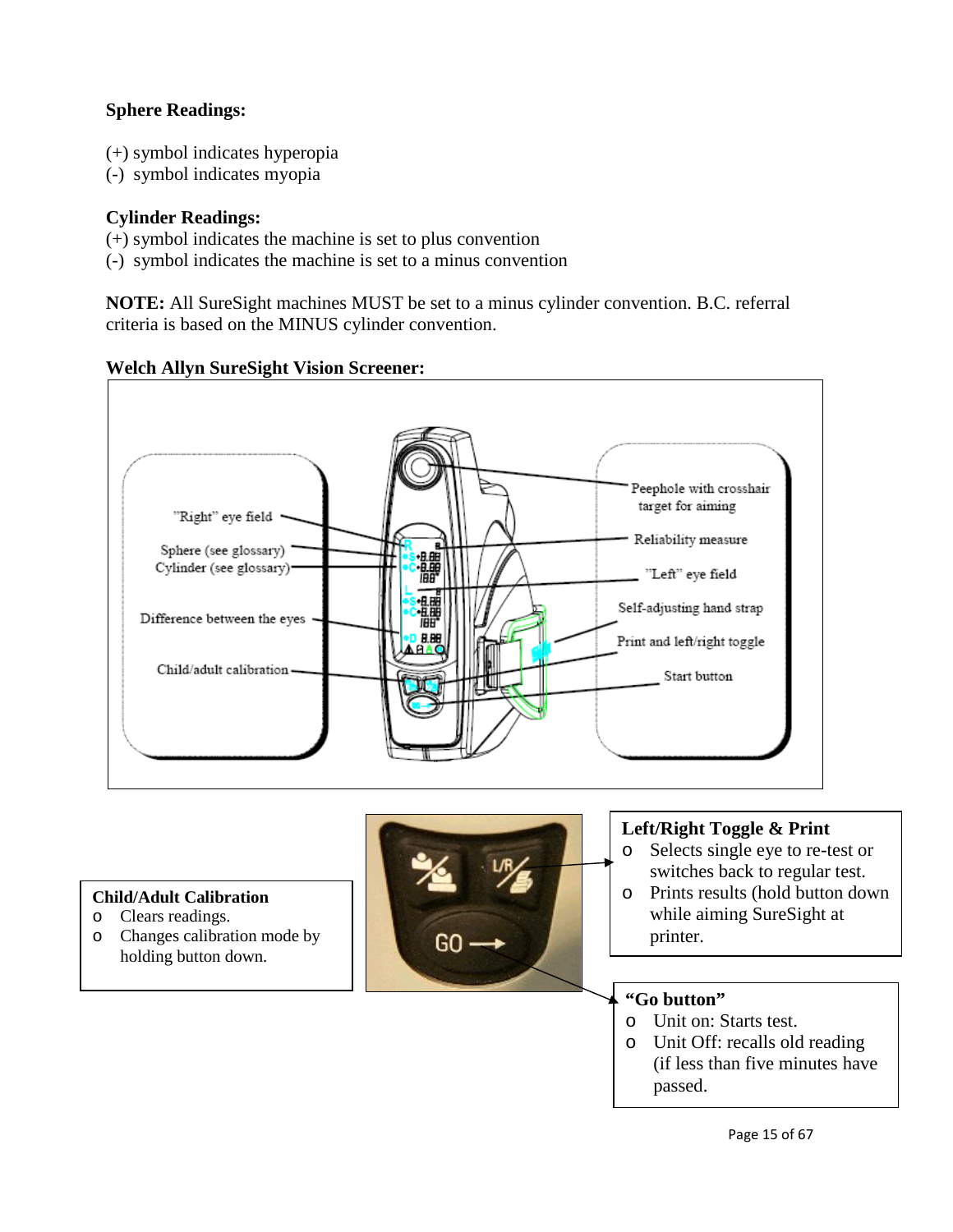#### **c. Hints for screeners:**

- $\triangleright$  Helpful phrases when working with children might include:
	- o "look into the camera while I take a picture of you"
	- o "look in the green circle at the red dot inside and you will hear a little birdie chirp"
	- o "look at the red dot inside the flashing green lights and tell me when it changes color"
- $\triangleright$  Encourage and praise the child.
	- o "One more to go, you're doing great!"
	- o "Good job!"
- $\triangleright$  If you are at the correct distance and not acquiring data:
	- o Make sure the unit is straight and level with the child;
	- o Remind the child to look at the red light, check that the child is fixating on the device; and
	- o Slowly move the cross-hairs around the eye.
- $\triangleright$  When testing the second eye, simply rotate the unit over since it is already at the proper angle and distance.
- $\triangleright$  Make sure the child's eyelids are not occluding the pupil.
- $\triangleright$  If the unit is in the sleep mode any button wakes the unit and displays the previous results.
- $\triangleright$  A charged unit can test children for about three hours of continuous use.
- $\triangleright$  To recharge the unit, place firmly into the stand.

See Welch Allyn SureSight User Manual for full product details and instructions.

#### **Care and Cleaning Instructions for SureSight Vision Screener:**

#### **Cleaning**

- Clean windows with soft cloth dampened with 70 per cent isopropyl alcohol or standard window cleaner.
- Housing, straps etc can be wiped down with isopropyl alcohol, 10 per cent Clorox, alcohol pads, standard window cleaner or soapy water.

#### **Handling**

- Store in warm/dry place.
- Keep in carry case when not in use.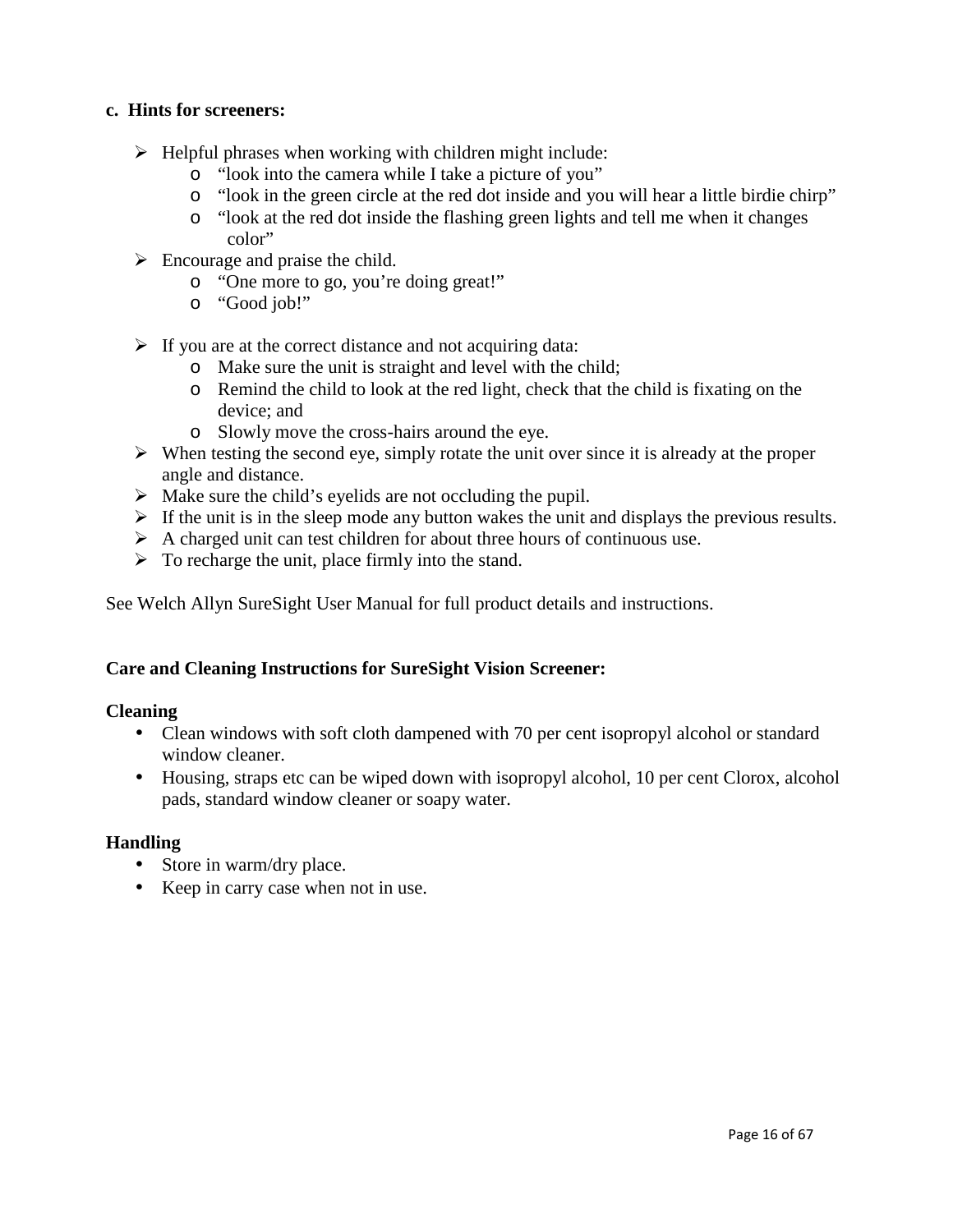## **Stereopsis Vision Screening Procedure using the Randot Preschool Stereotest®:**

The Randot Preschool Stereotest is a screening procedure particularly suited for determining stereopsis for:

- $\triangleright$  Children as young as two years of age.
- $\triangleright$  Children who are non-verbal.



<span id="page-16-0"></span>**Randot Preschool Stereotest with three test panels and stereoglasses**

In each test booklet, the left-hand page shows two-dimensional black-and-white silhouettes of two sets (panels) of four test shapes. The right-hand page contains two sets of four random-dot patterns in different sequences that are on the left-hand page. In each set of random-dot patterns, one contains no test shape, while the remaining contains test shapes. While wearing Stereoglasses the child must correctly identify at least two of the three test shapes at each disparity level.

#### **Equipment Required for Randot Preschool Stereotesting:**

- Randot Preschool Stereotest (three booklets)
- $\triangleright$  Stereoglasses (an extra set of glasses may be needed for unusual circumstances)
- $\triangleright$  Matching game (optional health authority to determine if required)
- $\triangleright$  Randot Preschool Stereotest copy of answer key (see appendices)

#### **a. Preparation for screening using the Randot Preschool Stereotest:**

- 1. Prepare the child by saying this is a game and you would like the child to look through a pair of "magic" glasses and match the pictures.
- 2. Have the child put on a pair of stereoglasses. Children wearing glasses should wear their eyeglasses during testing with the stereoglasses worn over their own glasses.
- 3. Hold the book directly in front of you, about 13 inches from the child's eyes, under good lighting.

#### **b. Procedure for Randot Preschool Stereotesting:**

1. Hold Stereotest Booklet #3 in front of the child. Confirm that the child can identify each of the test shapes on the left page of the booklet by either pointing to the shapes or naming each shape seen while pointing to the test target. If the child responds correctly to at least two of the three test shapes at the 800 seconds of arc level (top panel of test #3), testing proceeds to the 400 seconds of arc level (bottom panel of Test #3)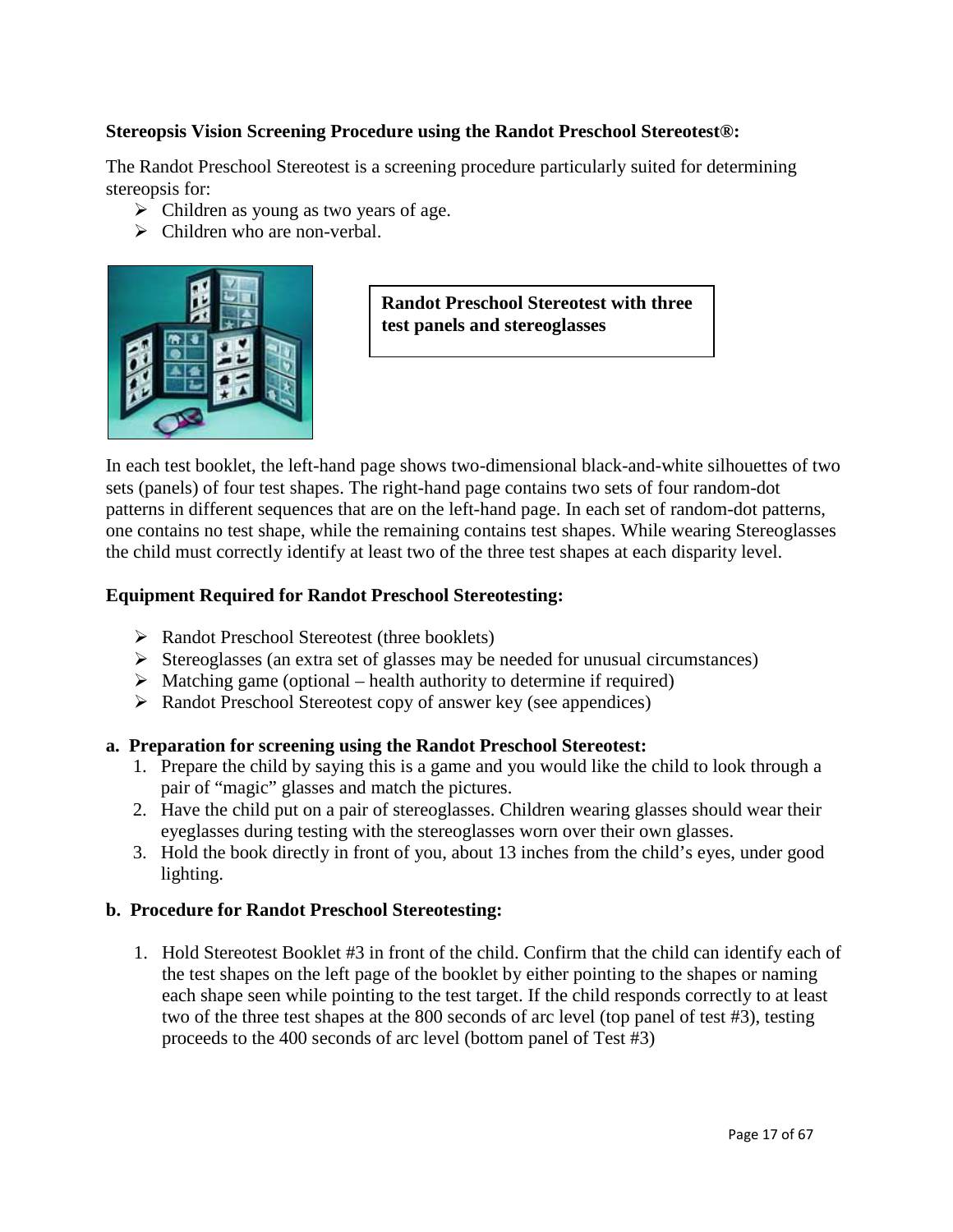2. If the child has difficulty, the book may be moved around to catch the light better. Turning the book upside down makes the pictures sink into the page and is also sometimes helpful.

If the child has correctly identified at least two of the three test objects in each panel on Stereotest Booklet #3, move on to Stereotest Booklet #1.

- 3. Hold Stereotest Booklet #1 in front of the child. Confirm that the child can identify each of the test shapes on the left page of the booklet by either pointing to the shapes or naming each shape seen while pointing to the test target. If the child responds correctly to at least two of the three test shapes at the 200 seconds of arc level (top panel of test #1), testing proceeds to the 100 seconds of arc level (bottom panel of Test #1)
- 4. Omit test booklet #2 as the provincial cut off criteria for stereoacuity is 100 seconds of arc for children 36 months to kindergarten age.
- 5. This testing can be tiring for a young child. Provide encouragement and praise frequently to maintain co-operation and to acknowledge child's patience and effort. Take time to make sure the child understands.

## **HINT**

To maintain a **three year old** child's attention the following process can be used:

- 1. Match one shape at 800 seconds of arc,
- 2. Match one shape at 400 seconds of arc,
- 3. Match two shapes at 200 seconds of arc, and
- 4. Match two shapes at 100 seconds of arc
- 6. Record the best (smallest) stereopsis result in seconds of arc.

## **Hints for Screeners:**

- $\triangleright$  Some children need additional time to appreciate stereopsis.
- $\triangleright$  Do not let the child see the booklets without wearing the stereoglasses.
- $\triangleright$  Always ask questions the child can understand.
- $\triangleright$  Play a matching game prior to testing if children are uncertain about matching items.
- $\triangleright$  Use the Randot Preschool Stereotest copy of answer key (see appendices).
- $\triangleright$  Provide encouragement and praise the child.
- $\triangleright$  Allow adequate time for testing.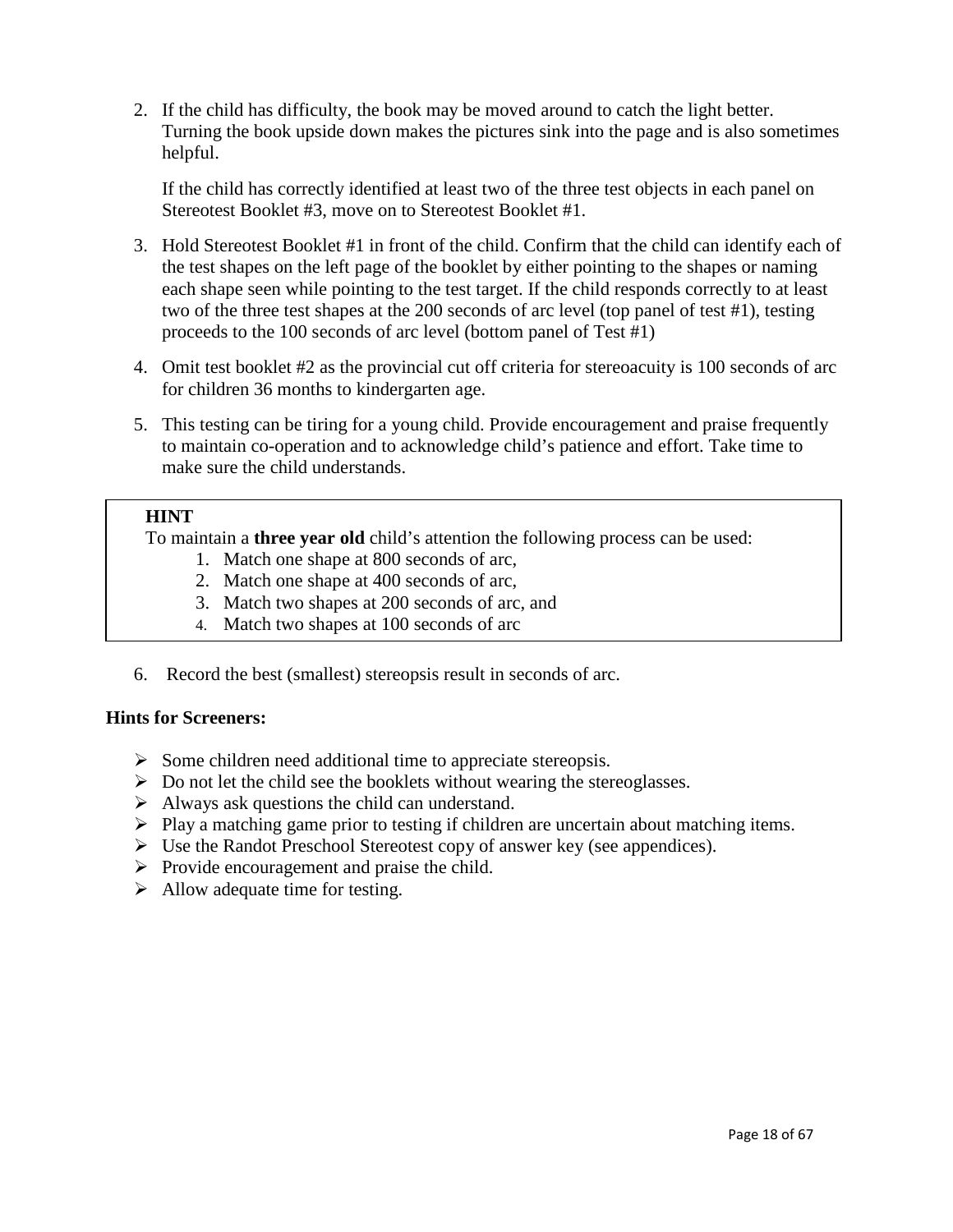The following chart gives the corresponding degree of stereopsis to the responses.

#### **Randot Preschool Stereotest – Stereopsis Results**

**The following chart gives the corresponding degree of stereopsis to the responses.**

| Stereotest booklet #         | <b>Test Panel Position</b> | <b>Disparity (seconds of arc)</b> |
|------------------------------|----------------------------|-----------------------------------|
| <b>Stereotest booklet #1</b> | <b>Top Panel</b>           | <b>200</b>                        |
| <b>Stereotest booklet #1</b> | <b>Bottom Panel</b>        | 100                               |
| <b>Stereotest booklet #2</b> | <b>Top Panel</b>           | $60$ (omit – do not use)          |
| <b>Stereotest booklet #2</b> | <b>Bottom Panel</b>        | $40$ (omit – do not use)          |
| Stereotest booklet #3        | <b>Top Panel</b>           | 800                               |
| Stereotest booklet #3        | <b>Bottom Panel</b>        | 400                               |

Note: The Provincial Vision Training Manual's Stereotest instructions are different from the instruction on the Stereotest product package. Screeners are to follow the provincial training manual process. The intent of beginning with Stereotest booklet #3 is to provide a practice session for the child.

#### **Care and Cleaning Instructions for the Randot Preschool Stereotest and Glasses:**

Use a regular eye glass cleaning cloth (dry or dampened with water/glass cleaner) to clean the Randot booklet and glasses.

Plain soap and water may be used to clean glasses in exceptional circumstances (e.g., contact with purulent discharge).

Alcohol wipes or any other chemical cleaner should NOT be used as it would compromise the vectographic and polarizing materials.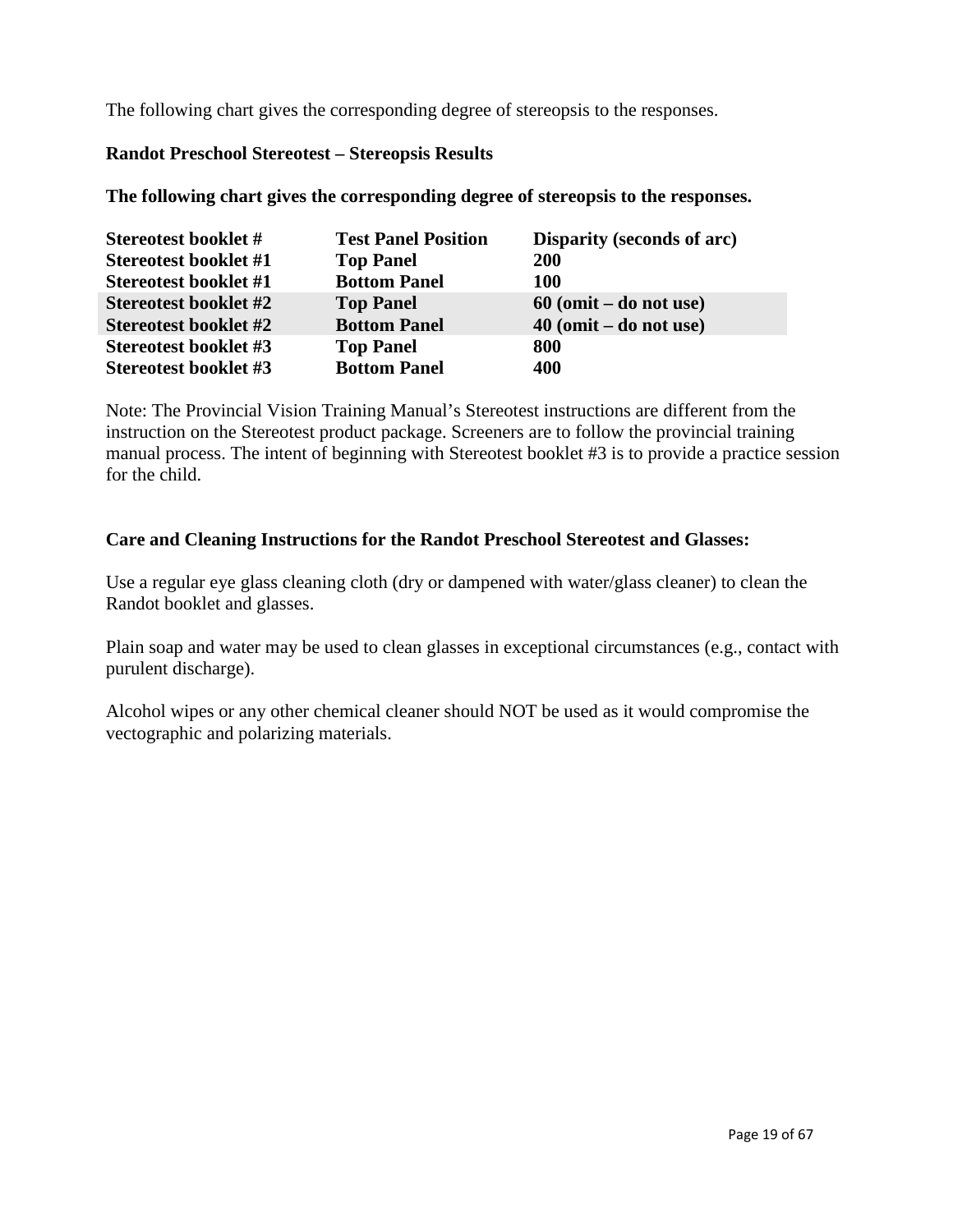## **IX. REFERRAL PROCESS:**

**Guidelines for Referral**: Individual eyes are referred to as:

- <span id="page-19-0"></span>O.D. Oculus Dexter Right Eye<br>O.S. Oculus Sinister Left Eve
- Oculus Sinister Left Eye
- <span id="page-19-1"></span>O.U. Oculus Uterque Both Eyes

#### **Welch Allyn SureSight Vision Screener Referral Criteria:**

| 36 months to Kindergarten age:                                                                                                                                                          |  |  |  |  |
|-----------------------------------------------------------------------------------------------------------------------------------------------------------------------------------------|--|--|--|--|
| <b>1. SPHERE <math>\leq</math> - 1.0 D or <math>\geq</math> + 3.0 D</b> **SPHERE readings display as a (-) MINUS <b>OR</b> (+) PLUS.<br>$Record - or + symbol on results form.$         |  |  |  |  |
| $-1.0$<br>$-0.5$<br>$+2.5$<br>$-2.0$<br>$-1.5$<br>$+1.5$<br>$+2.0$<br>$+3.0$<br>$+3.5$<br>$\Omega$<br>$+1.0$<br>$\leftarrow$ Referral<br>Within normal limits<br>Referral $\rightarrow$ |  |  |  |  |
| <b>2. CYLINDER</b> $\geq$ 1.5 D **All CYLINDER readings will display as a MINUS symbol in current<br>setting of SureSight. Ignore the MINUS symbol when interpreting results.           |  |  |  |  |
| 1.5<br>2.0<br>2.5<br>1.0<br>0.5<br>Referral $\rightarrow$<br>Within normal limits                                                                                                       |  |  |  |  |
| <b>3. DIFFERENCE</b> $\geq 1.5$ <b>D</b> **Difference readings do <u>not</u> display as a minus or plus symbol                                                                          |  |  |  |  |
| 1.5<br>2.5<br>1.0<br>2.0<br>0.5<br>0<br>Referral $\rightarrow$<br>Within normal limits                                                                                                  |  |  |  |  |
| NOTE: ANY READINGS IN THE YELLOW HIGHLIGHTED AREAS REQUIRE A REFERRAL                                                                                                                   |  |  |  |  |

#### <span id="page-19-2"></span>**Stereopsis – Randot Preschool Stereotest Referral Criteria**:

| Age of Child                     | Randot Preschool Stereopsis Referral Criteria                 |
|----------------------------------|---------------------------------------------------------------|
| 36 months to<br>Kindergarten age | Refer if unable to determine stereopsis at 100 seconds of arc |
| <b>Older Student</b>             | Refer to eye specialist if symptomatic                        |

Complete the Vision Screening Referral and Follow Up form for any child who fails screening or could not be tested. Record the screening results as 'Pass' or 'Refer' or 'Could Not Test' for each screening test administered. See Appendix B for form.

Note: Children with observable eye conditions should be referred immediately to an eye doctor or family physician if:

- The eye turns in or out,
- The child has crusty or red eyelids,
- The child has drooping lids,
- The child has different size pupils or eyes,
- The eyelids are swollen, or
- The child has conjunctivitis (pink eye).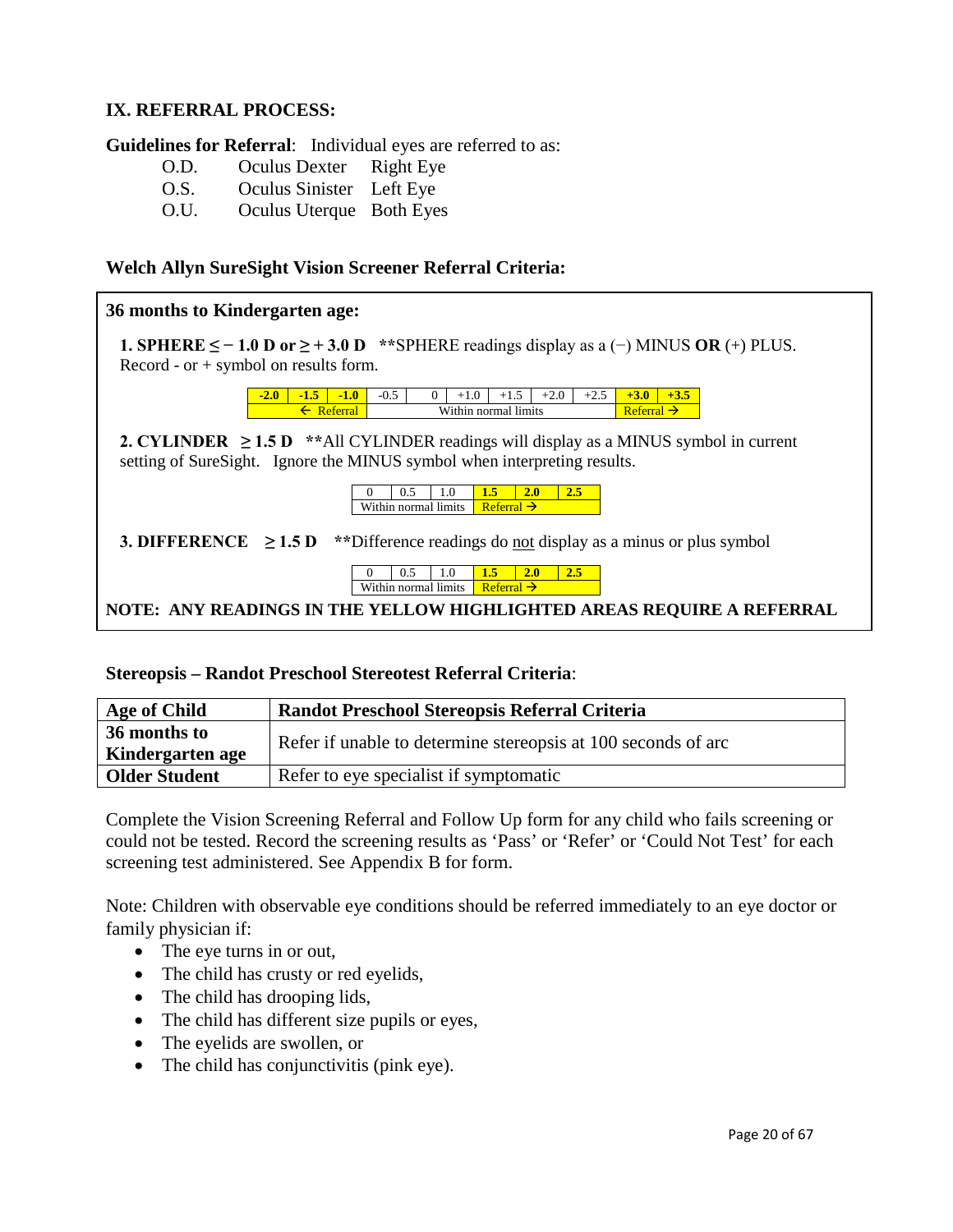# **Guidelines for Contacting Parent/Guardian Regarding Vision Referrals:**

- 1. Send letter and Vision Screening Referral and Follow Up form to the child's parent/guardian as soon after the screening as possible. Letter to advise the parent/guardian:
	- $\triangleright$  That the screening indicated the child should receive further follow-up by an eye doctor.
	- $\triangleright$  To take the Vision Screening Referral and Follow Up form to their appointment with the eye doctor. (Suggested inclusion: Healthy Kids program pamphlet)
	- $\triangleright$  To have the eye doctor complete the form and fax/return result to the health unit.
- 2. Suggested Action:
	- $\triangleright$  Attempt up to three contacts to support child referral and follow up.
	- $\triangleright$  Client follow up should be completed within four months after referral.

# **X: Recording the Vision Screening Results:**

**Record kindergarten screening results by variance (e.g., record screening results for only those children referred on their electronic child health record).**

**Record all preschool age (three year old) results (e.g., record screening results for children who pass and fail on their electronic child health record).**

Vision screening results are recorded in two places:

- <span id="page-20-0"></span> $\triangleright$  As the screening is being done, the results are recorded on the class list or on the appointment list form as:
	- o Pass or refer for stereopsis.
	- o Plus or minus symbol and number if using the SureSight Vision Screener  $(e.g., +2.0 \text{ or } -1.5)$  to indicate:
		- Sphere  $(S)$  and Cylinder  $(C)$  and Reliability  $(R)$  for each eye.
		- $\blacksquare$  Difference (D) between eyes.
	- o Fraction (e.g., 10/10) for each eye for visual acuity if using the HOTV chart.
- $\triangleright$  Screening results, and follow up for children who are referred are to be recorded on the child's health record. Results are recorded as pass or fail.
- $\triangleright$  Referral outcome for children who are referred are to be recorded on the child's health record (e.g., no apparent problem, under continuing care).

**NOTE**: Paper lists indicating detailed vision screening results and completed Vision Screening Referral and Follow up forms are to be maintained for program evaluation purposes.

For additional details on documentation, refer to the Orientation Program for Public Health Nurses, Module 3 – Documentation and Legal Issues.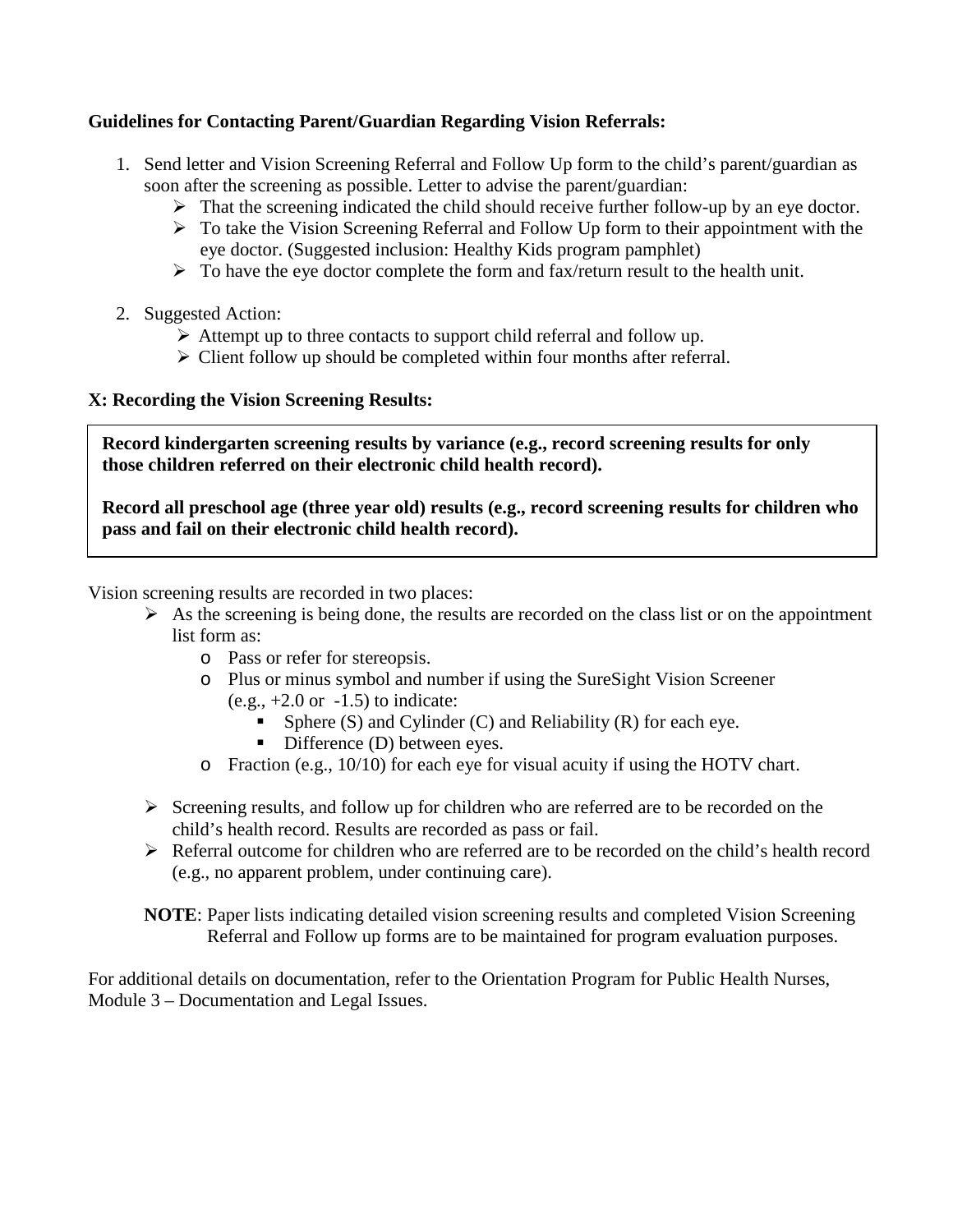

#### **DECISION TREE – VISION SCREENING AND REFERAL**

**Pass Screening:** Child must pass stereopsis and pass HOTV or SureSight Screening.

**Fail Screening:** Child does not pass Stereopsis and/or does not pass HOTV or SureSight Screening.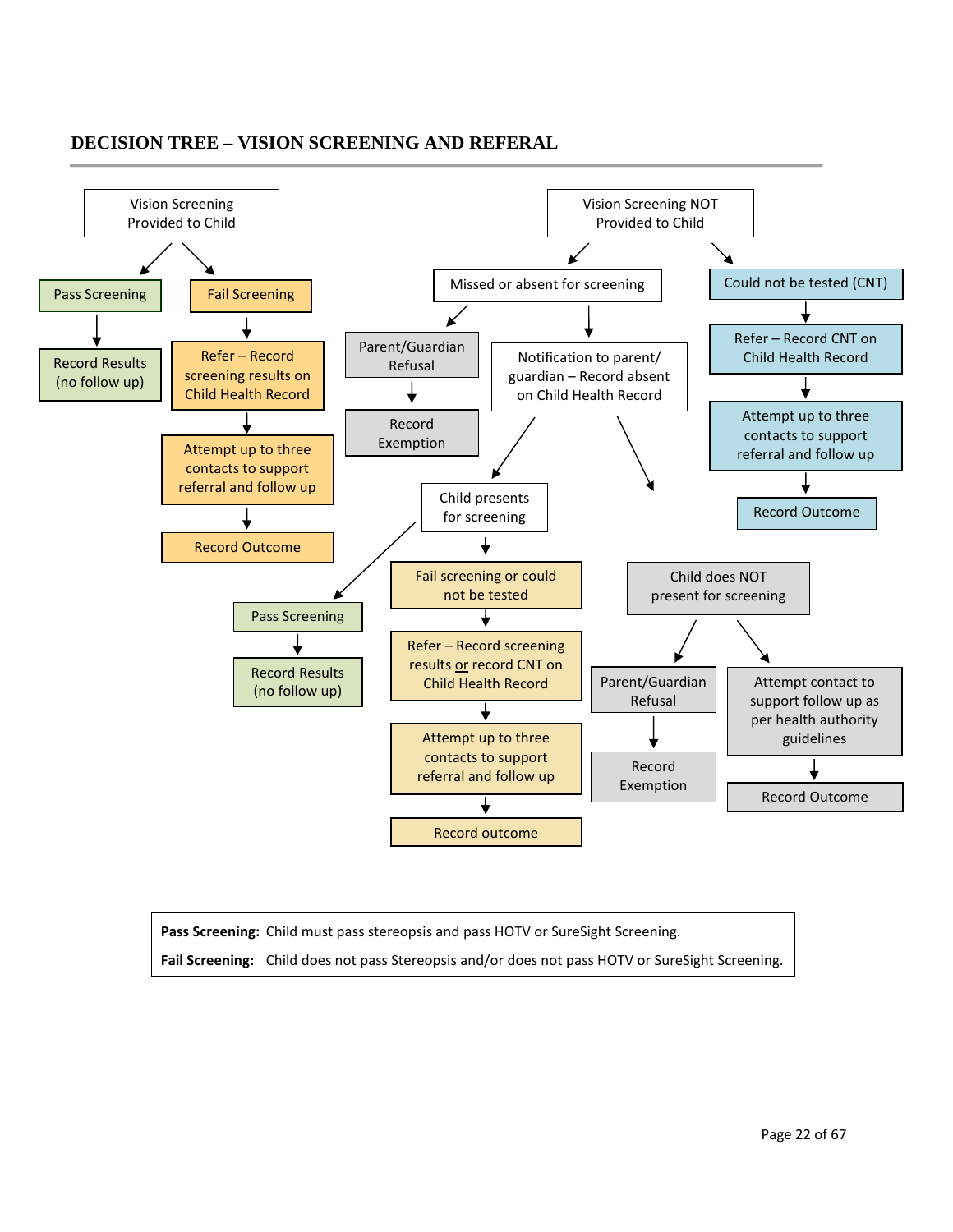# **Guidelines for Referral[4](#page-22-0) :**

#### **Abbreviations:**

| O.D  | Oculus Dexter   | Right Eye        |
|------|-----------------|------------------|
| O.S. | Oculus Sinister | Left Eye         |
| O.U. | Oculus Uterque  | <b>Both Eyes</b> |

#### **SureSight Vision Screener – Referral Criteria (36 months to kindergarten age)**

#### **1. SPHERE ≤ − 1.0 D or ≥ + 3.0 D**

SPHERE readings display as a (−) MINUS or (+) PLUS. Record - or + symbol on results form.

| $\blacksquare$ | لحمال | $4.0^{\circ}$<br>- 1 | U.J |                      | 1.0 | ن . | $\sim\,$ | سە |  |
|----------------|-------|----------------------|-----|----------------------|-----|-----|----------|----|--|
|                |       |                      |     | Within normal limits |     |     |          |    |  |

#### **2. CYLINDER**  $\geq 1.5$  **D**

All CYLINDER readings will display as a MINUS symbol in current setting of SureSight. Ignore the MINUS symbol when interpreting results.

|  | Within normal limits |  |  |
|--|----------------------|--|--|

#### **3. DIFFERENCE**  $\geq 1.5$  D

Difference readings do not display as a minus or plus symbol

|  | Within normal limits <b>Re</b> |  |  |
|--|--------------------------------|--|--|

#### **NOTE: ANY READINGS IN THE YELLOW HIGHLIGHTED AREAS REQUIRE A REFERRAL**

#### **Randot Preschool Stereotest:**

| Age of Child                               | Randot Preschool Stereopsis Referral Criteria                 |
|--------------------------------------------|---------------------------------------------------------------|
| 36 months to Kindergarten Age              | Refer if unable to determine stereopsis at 100 seconds of arc |
| <b>Older Student (Grade One and Older)</b> | Refer to eye doctor if symptomatic                            |

<span id="page-22-0"></span><sup>&</sup>lt;sup>4</sup> Use of the SureSight Vision Screener, and Randot Preschool Stereotest in ages less than 36 months is at the discretion of the health authority and is based on professional judgement of the screening personnel. For example, some children younger than 36 months may be mature enough to understand screening instructions and complete vision screening procedures.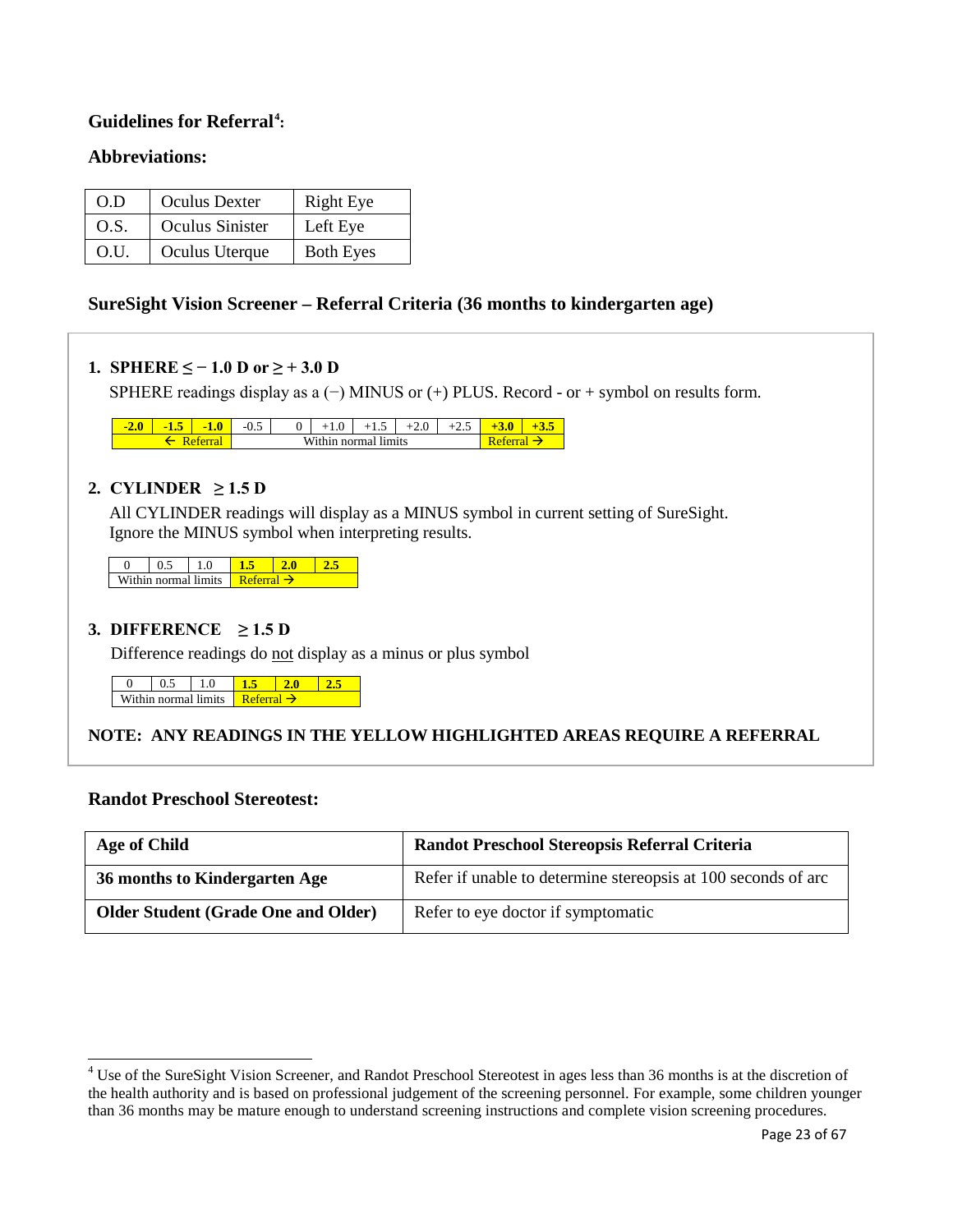# <span id="page-23-0"></span>**XI. VISION SCREENING UNDER SPECIAL CIRCUMSTANCES:**

Occasionally, the screener will encounter children with special challenges who may be unable or unwilling to perform the required task rapidly or in the usual manner. These children may require more time to be screened and, therefore, one should be prepared to slow down the process to accommodate them.

The expectation for the screener is to be able to screen children according to outlined procedures. While some adjustments may be made in how you interact with the child the screener should determine if the adjustments will impact the results of the screening. If the adjustments in your approach or the procedure impact the results you should record this and refer the child for follow up.

Many children see themselves in terms of their performance. The screener should remember that the outcome of the vision screening has absolutely nothing to do with the goodness of a child; neither does it reflect on the personal worth of the screener. If these points are kept in mind, the integrity of the child will not be compromised and the screener will find it much easier to work with and relate to the child. The following are some general helpful hints to assist the screener in obtaining a successful screening experience.

## **General Tips:**

- $\triangleright$  Present information to the child at their eye level.
- $\triangleright$  Make the screening a positive experience for the child.
- $\triangleright$  Be prepared to request the assistance of a familiar person or a support person in interacting with the child.
- $\triangleright$  Don't assume a lack of response as understanding by the child during the conditioning procedure. See if you can elicit a response.
- 1. The child with glasses:

C**hildren who have been prescribed glasses should be screened wearing glasses.** Screening may detect children with outdated prescriptions or who are in need of follow up from their eye care professional. Higher rates of stereopsis referral may occur within this group due to:

- o process of ongoing correction (patching, lenses) or
- o the "best" visual correction for the individual child may have been achieved.

Note: Children who have received a diagnostic eye exam six months prior to vision screening do not need to be screened and do not require a referral to an eye doctor if screened and did not pass screening.

2. The shy, frightened, or crying child:

Some children are easily distressed by new or unfamiliar situations. When the child understands that the screening is harmless and perhaps even an enjoyable experience, the child usually begins to cooperate with the screener. This child needs reassurance and complete acceptance. Under no circumstances should the child be intimidated.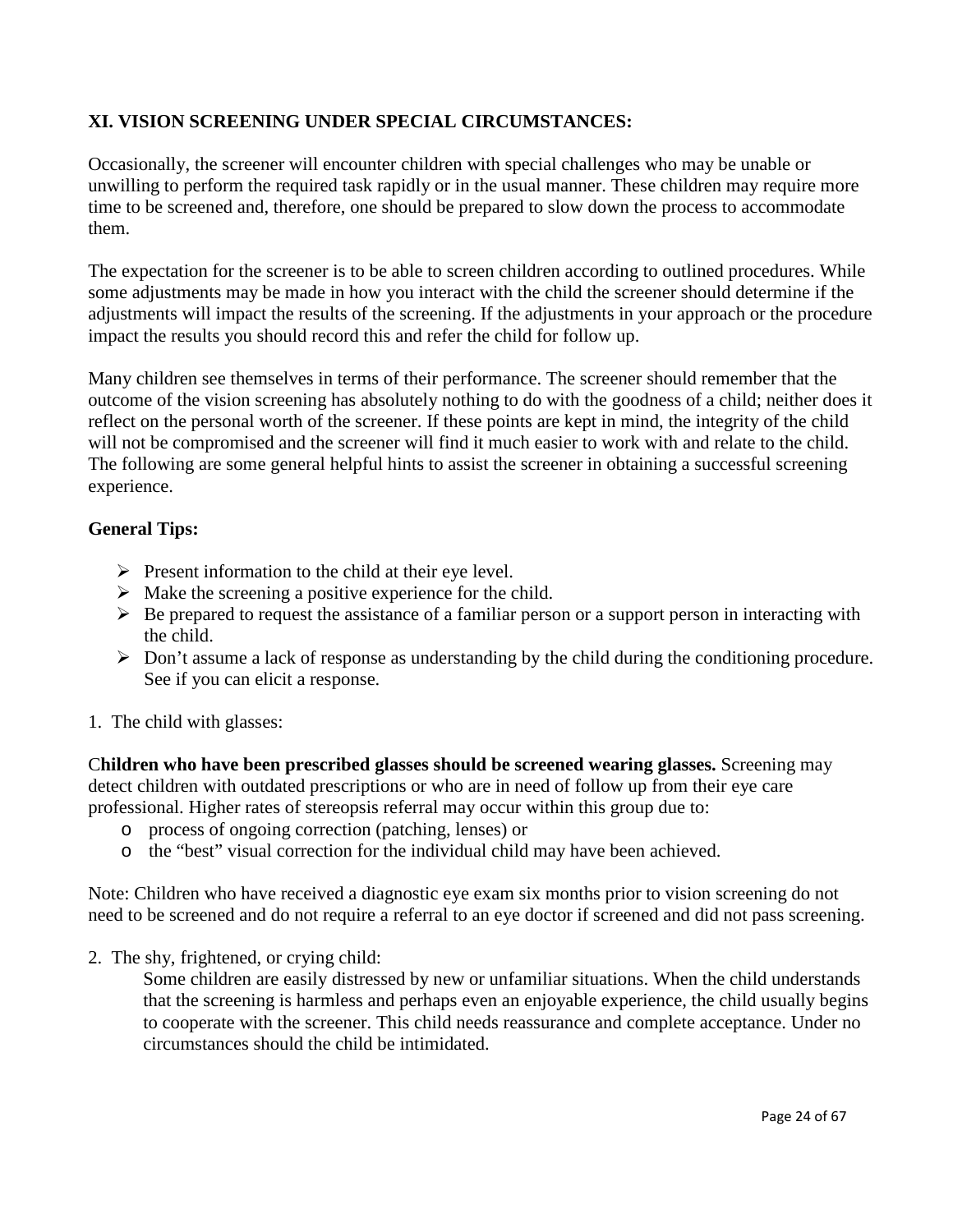- $\triangleright$  Show the child the equipment and allow them to ask questions about it.
- $\triangleright$  Allow a child exhibiting these emotions to observe a number of other children during the screening activity.
- $\triangleright$  If you are unable to gain this cooperation during the initial screening, excuse the child along with the group and refer the child.
- 3. The child whose first language is not English:

Children who have English-as-a-second-language may show an inability to follow verbal instructions that are presented in English. Check to see if the conditioning procedure is understood by the child.

- $\triangleright$  Show the child the equipment and how it will be used.
- $\triangleright$  Use gestures or pantomime to demonstrate what will be done.
- $\triangleright$  Continue to verbalize your instructions.
- $\triangleright$  Allow the child to observe other children being screened.
- $\triangleright$  Use a play technique, if necessary.
- $\triangleright$  Sometimes an older child/sibling can be assigned to help the child complete the vision screening.
- 4. The child with learning difficulties:

Some children are unable to grasp and follow instructions. They may forget the response they were taught during the conditioning procedure. Even when they can clearly see the symbol, they may not respond appropriately due to confusion. A lack of response may mean that they either did not understand the instructions or are unable to follow screening directions. It is preferable to work with these children on an individual basis.

- $\triangleright$  The child may require a quiet room with no distractions of other children.
- $\triangleright$  Check the child's understanding of what was expected of them.
- $\triangleright$  The child with learning difficulties responds very well to positive social reinforcement. A simple "Very good!" or "Good job!" can do wonders for this child's motivation.
- $\triangleright$  The screening procedure may need to be more rigorous and have a more individualized conditioning process.
- 5. Children with hearing loss:

Children with hearing loss are as individual as any other child. Understanding the importance of visual communication for the child is important. The communication ability of these children will vary as a result of the level of intervention they have received and how early their hearing loss was identified. Be sure to discuss with the child's parents or support person what will work for their particular child and be prepared to engage them in support of a successful screening experience.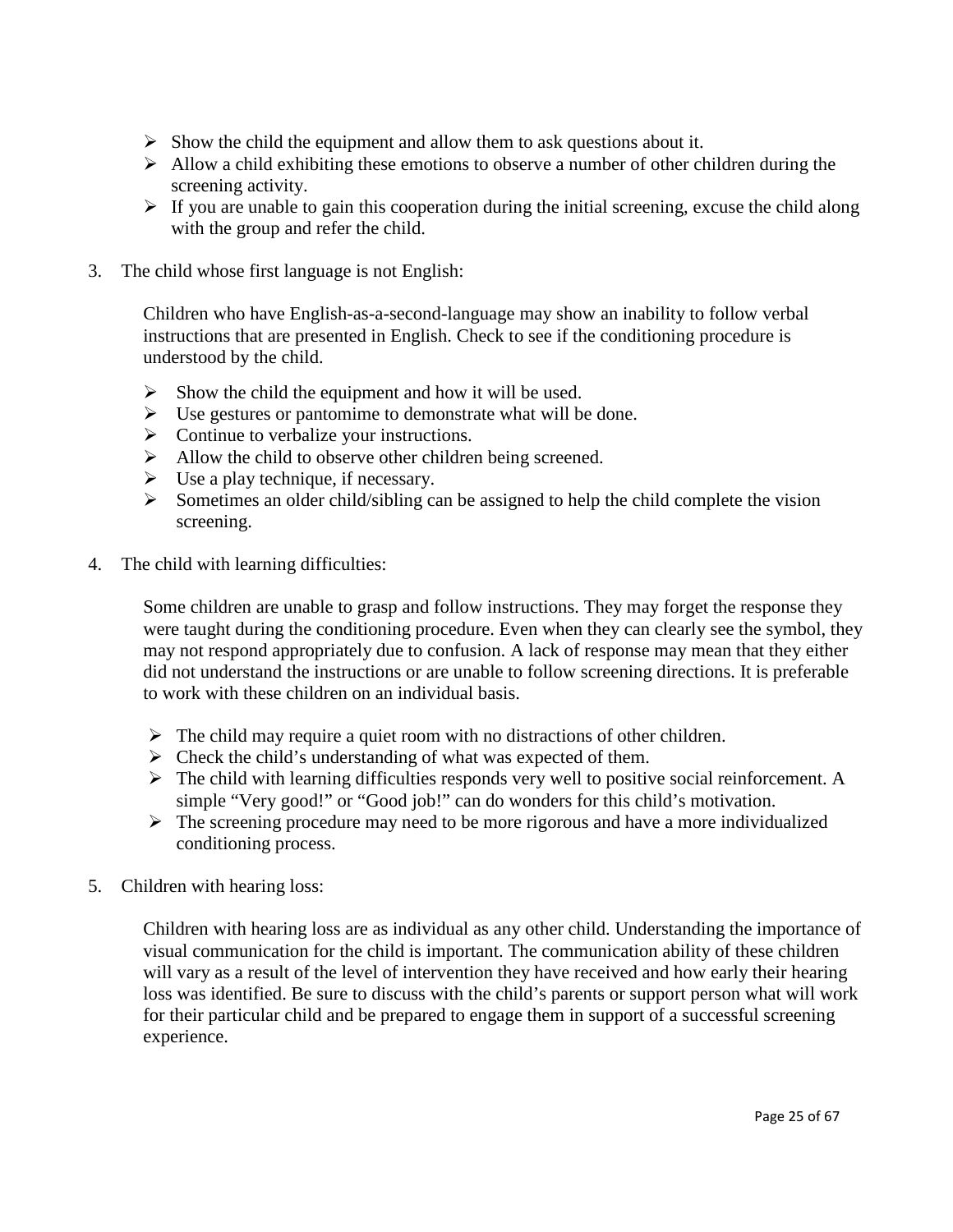General Communication Tips:

- $\triangleright$  Present information to the child at their eye level.
- $\triangleright$  Make communication a positive experience for the child.
- $\triangleright$  Be receptive to what the child is trying to communicate.
- $\triangleright$  Focus your communication to one topic at a time.
- $\triangleright$  Ensure the child has a clear view of your face and hands.
- $\triangleright$  Be sensitive to the individual needs of the child.

Visual communication:

- $\triangleright$  If you don't know any signs use visual aids or ask the child's support person to facilitate communication. Gesturing or illustrating what you will be doing is also an effective communication approach.
- $\triangleright$  Make sure there is no visual noise behind you when you are trying to communicate with the child. Visual noise distracts the child's attention from your efforts to communicate.
- $\triangleright$  If you are using a sign language interpreter make sure that they have completed communicating before changing topics.
- $\triangleright$  Attention-getting techniques such as light shoulder tapping or eye contact with a small wave can be used.

Auditory communication (for children who are hard of hearing or have Cochlear Implants):

- $\triangleright$  Use a room that has minimal background noise as it can be difficult to hear.
- $\triangleright$  Do not exaggerate facial expression or mouth movement when talking as this is distracting.
- $\triangleright$  Make sure the child is looking at you when you are talking as they may be utilizing lip reading to support their hearing.
- $\triangleright$  Use visual aids or gesturing as means of supporting your communication.
- 5. The restless child:

Children at this young age certainly will have a short attention span. However, you will encounter children who are fidgety or unable to sit still for a short time.

- $\triangleright$  Be sure that the child understands what is expected of them during the conditioning procedure. Have them tell you what you explained to them.
- $\triangleright$  Minimize any environmental distractions.
- $\triangleright$  Check to make sure that they don't have to go to the washroom. Sometimes fidgety behaviours are signs that they have to go to the washroom and need to be directed to do so.
- 6. The child with a physical disability or having significant medical conditions:

Children with physical disabilities and significant medical conditions can still be screened with small adaptations. Be very sure that these adaptations will not impact the results of the screening.

 $\triangleright$  Be prepared to request the assistance of a familiar person or a support person in interacting with the child.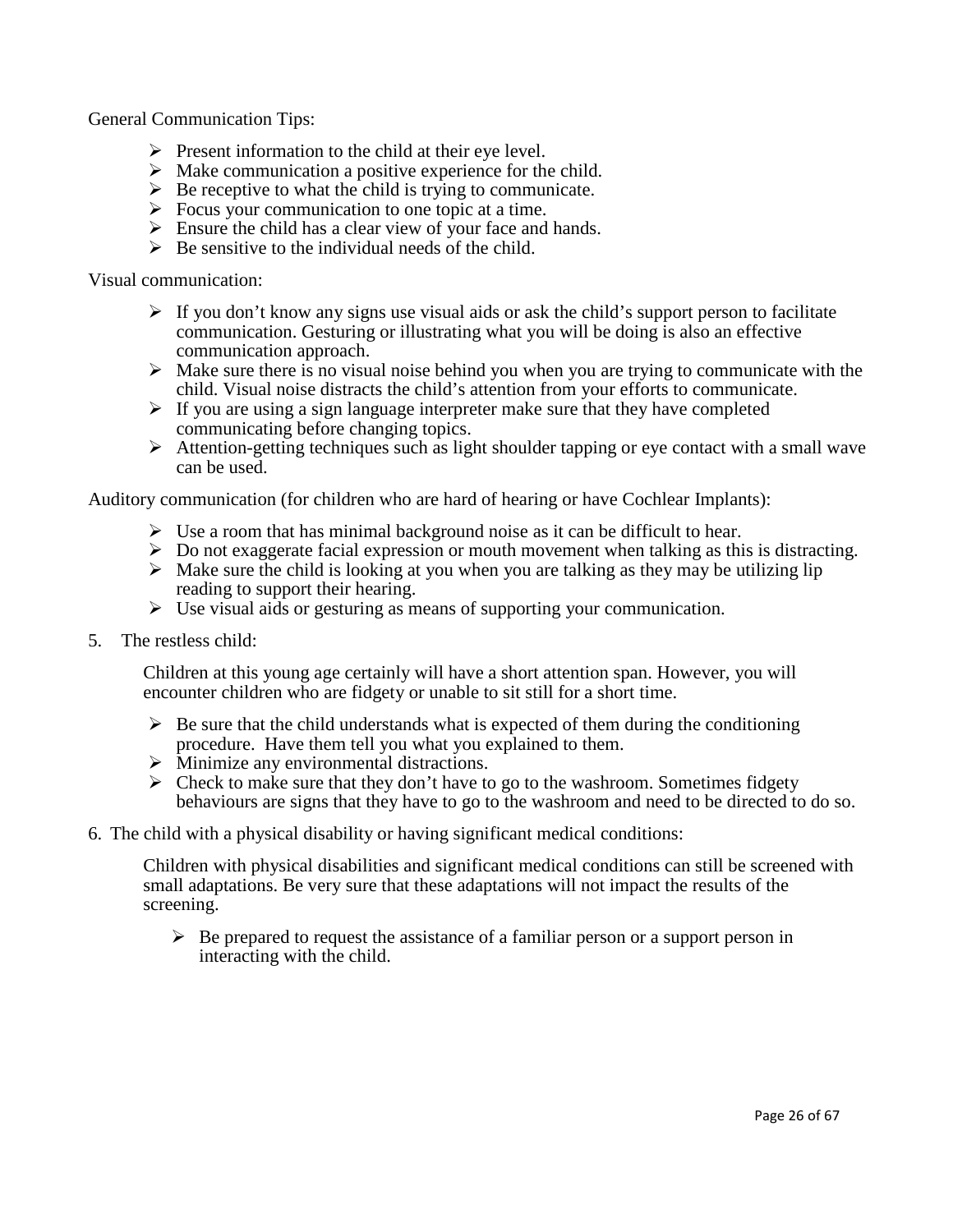# <span id="page-26-0"></span>**XII: VISION SCREENING – SURESIGHT VISION SCREENER – CHECKLIST:**

| <b>Purpose:</b> | This check list should be used regularly until these points become habits when using the |
|-----------------|------------------------------------------------------------------------------------------|
|                 | SureSight Vision Screener.                                                               |

**Instructions:** To check the accuracy of your own testing ability, read over the check list immediately after you have finished giving the test. To check the accuracy of another person's test administration, score your observations below.

# **Before Test:**

| #  | <b>SureSight Vision Screener Checklist</b>                                 |  |  |
|----|----------------------------------------------------------------------------|--|--|
| 1. | The screener checked that the battery was charged prior to use             |  |  |
| 2. | Screening location was met guidelines                                      |  |  |
|    | $\triangleright$ Quiet area without distractions                           |  |  |
|    | $\triangleright$ Appropriate lighting (avoided bright light, window glare) |  |  |
| 3. | Child mode setting selected.                                               |  |  |
| 4. | The screener checked that the cylinder displayed in a MINUS                |  |  |
|    | convention.                                                                |  |  |

# **During Test**

| #   | <b>SureSight Vision Screener Checklist</b>                            | Yes |  |
|-----|-----------------------------------------------------------------------|-----|--|
|     | Tester turned unit on.                                                |     |  |
| 2.  | Child positioned at eye level with screener and device.               |     |  |
| 3.  | Child's right eye screened first, then left eye screened.             |     |  |
| 4.  | Tester adjusted screening distance until steady tone heard.           |     |  |
| 5.  | Unit pointed at the child's pupil (cross hairs aligned on the pupil). |     |  |
| 6.  | Screener instructed the child to look at red light.                   |     |  |
| 7.  | R/L button selected to retest right or left eye.                      |     |  |
| 8.  | Referred children who could not be tested after two attempts.         |     |  |
| 9.  | Reliability reading was six or higher for each eye.                   |     |  |
| 10. | Repeated reading once if less than six or $+/- 9.99$ .                |     |  |
| 11. | Go button selected to turn unit on if unit enters sleep mode.         |     |  |

## **Post Test**

| # | <b>SureSight Vision Screener Checklist</b>                       | Yes |  |
|---|------------------------------------------------------------------|-----|--|
|   | The test results were recorded accurately and on the appropriate |     |  |
|   | screening list.                                                  |     |  |
|   | A correct referral was made and a Vision Screening Referral and  |     |  |
|   | Follow up form was correctly completed.                          |     |  |
|   | Places SureSight unit in charging stand when not in use for      |     |  |
|   | prolonged periods during screening sessions (e.g., during breaks |     |  |
|   | and following screening session).                                |     |  |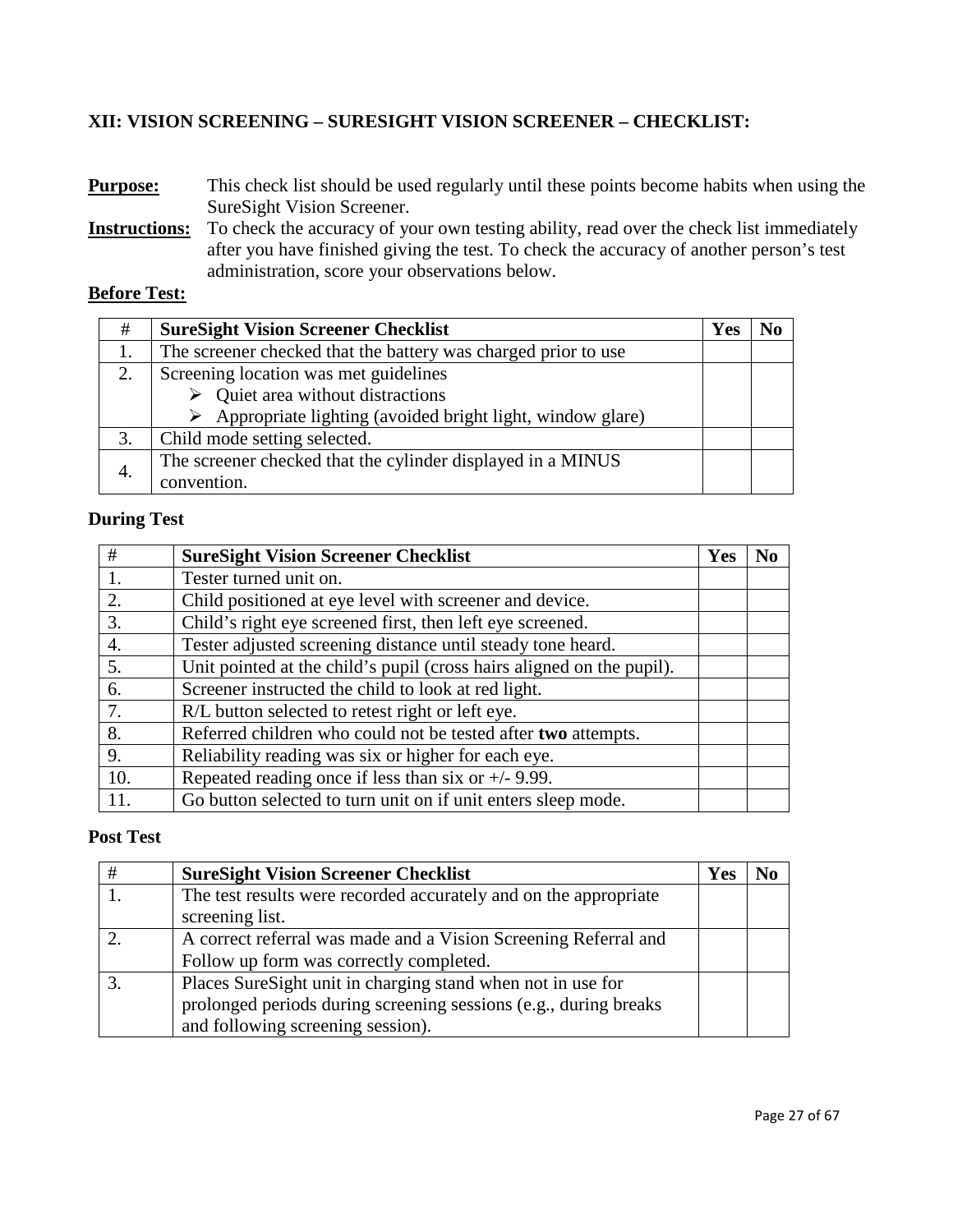## <span id="page-27-0"></span>**VISION SCREENING – STEREOPSIS CHECKLIST:**

**Purpose:** This check list should be used regularly until these points become habits when using the stereopsis test.

**Instructions:** To check the accuracy of your own testing ability, read over the check list immediately after you have finished giving the test. To check the accuracy of another person's test administration, score your observations below.

## **Pre Test:**

| #  | <b>Stereopsis Checklist</b>                                                                  | Yes |  |  |
|----|----------------------------------------------------------------------------------------------|-----|--|--|
|    | The examiner prepared the child for test                                                     |     |  |  |
|    | $\triangleright$ Child was seated comfortably; and                                           |     |  |  |
|    | $\triangleright$ Stereoglasses were worn over regular lenses (for children with eyeglasses). |     |  |  |
|    | The tester explained the test procedure.                                                     |     |  |  |
| 3. | The tester assured cooperation of child by giving the child a chance to get used to          |     |  |  |
|    | examiner.                                                                                    |     |  |  |

#### **During Test:**

| #  | <b>Stereopsis Checklist</b>                                                           | Yes | N <sub>0</sub> |  |  |  |
|----|---------------------------------------------------------------------------------------|-----|----------------|--|--|--|
| 1. | The tester put the stereoglasses on the child before showing the child the stereo     |     |                |  |  |  |
|    | booklets.                                                                             |     |                |  |  |  |
| 2. | The book was held:                                                                    |     |                |  |  |  |
|    | $\triangleright$ At eye level or slightly below eye level;                            |     |                |  |  |  |
|    | $\geq 13$ " in front of child; and                                                    |     |                |  |  |  |
|    | $\triangleright$ There was adequate light on book.                                    |     |                |  |  |  |
| 3. | The child was given enough time to respond to questions.                              |     |                |  |  |  |
| 4. | The screener showed the stereopsis booklets in the correct order dependent on the     |     |                |  |  |  |
|    | child's response (e.g., the screener began with test booklet #3 and proceeded to      |     |                |  |  |  |
|    | booklet #1 if the child successfully responded to both test panels).                  |     |                |  |  |  |
| 5. | The screener began with the first test panel on the booklet prior to showing the      |     |                |  |  |  |
|    | second test panel.                                                                    |     |                |  |  |  |
| 6. | The child responded correctly to at least two of the three test shapes on each panel  |     |                |  |  |  |
|    | before the screener proceeding with the next test panel. Or the screener followed the |     |                |  |  |  |
|    | modified process for three year olds (page 21).                                       |     |                |  |  |  |

#### **Post Test:**

|     | <b>Stereopsis Checklist</b>                                                | Yes |  |
|-----|----------------------------------------------------------------------------|-----|--|
| . . | The test performance was interpreted correctly.                            |     |  |
|     | The stereopsis result was recorded correctly.                              |     |  |
|     | A referral was made and a Vision Screening Referral and Follow up card was |     |  |
|     | correctly completed.                                                       |     |  |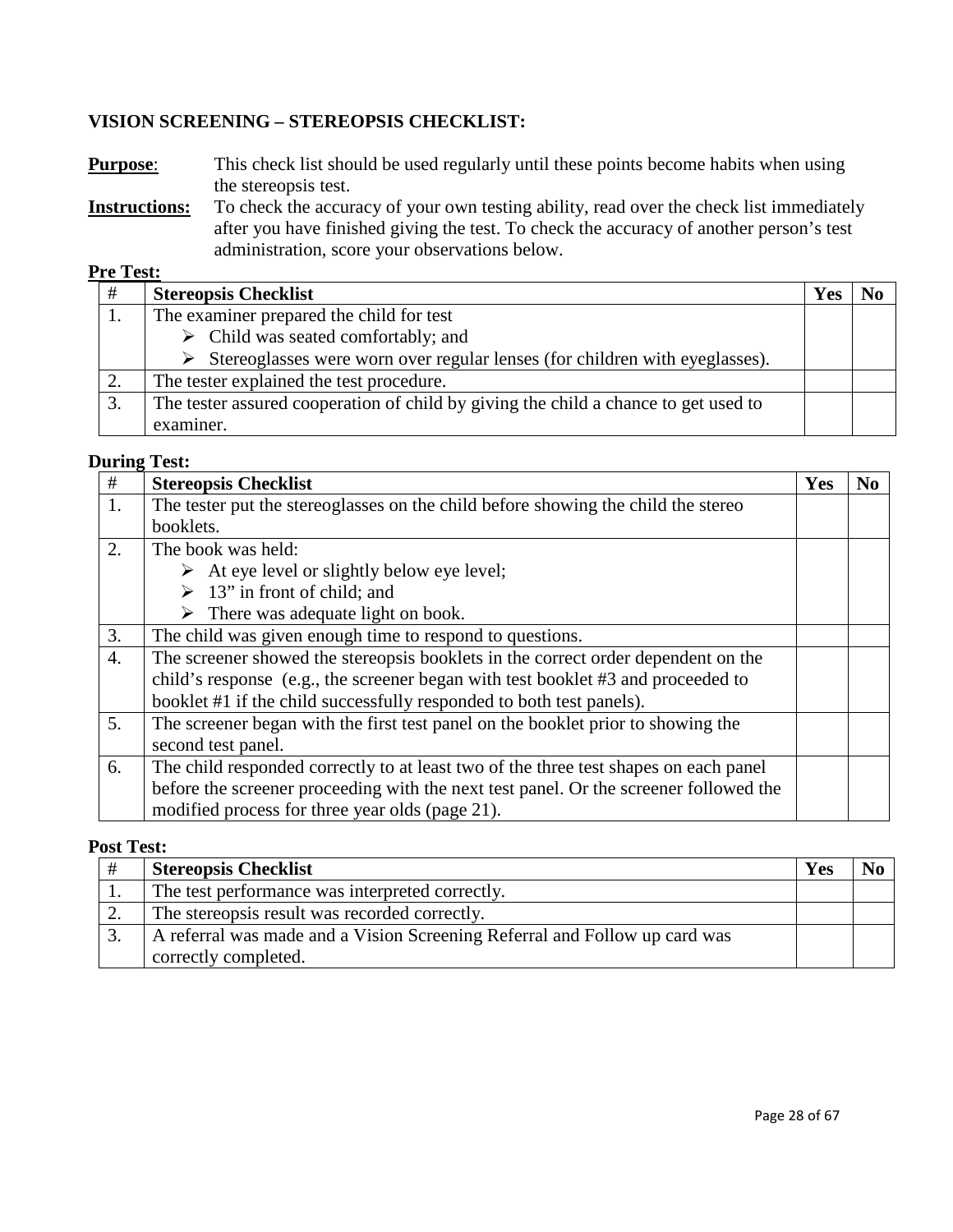# <span id="page-28-0"></span>**XIII: CASE FINDING FOR VISION CONCERNS:**

Case finding is a process where information is provided to parents/guardians or childcare practitioners to raise awareness about eye health and eye development in early childhood. Case finding may also occur during routine interaction with children and their families. Some eye conditions may be apparent on observation or identified during routine health assessments.

Case finding uses public health practitioners, physicians and other early childhood practitioners in established programs and services, with referral to vision specialists for diagnostic testing and followup.

A goal of the provincial vision screening program is to support case finding through provision of information about vision and eye health to parents, guardians and care providers (e.g., at newborn visits, well child health clinics or parent/toddler programs, preschools and childcare settings, child development centres or locations frequented by young children and their families).

## **A. Observation and Assessment to Support Case Finding:**

Children with observable eye conditions should be referred immediately to an eye doctor or family physician.

Do the eyes look normal?

- <span id="page-28-1"></span>o eye turns in or out
- o crusty or red eyelids
- o drooping lids
- o different size pupils or eyes
- o swelling of eyelids
- <span id="page-28-2"></span>o conjunctivitis (pink eye)

#### **B. Possible signs of vision problems in children:**

- o Complaining of blurred vision.
- o Headaches.
- o Squinting, rubbing the eyes, or excessive blinking.
- o Covering or closing one eye.
- o Holding objects too close, or avoiding activities requiring distance vision…
- o Preferring to be very close to work or television.
- o Poor performance in school.
- o Clumsiness or lack of coordination in physical activities.
- o Family history of vision problems.
- o Red, itchy or watery eyes.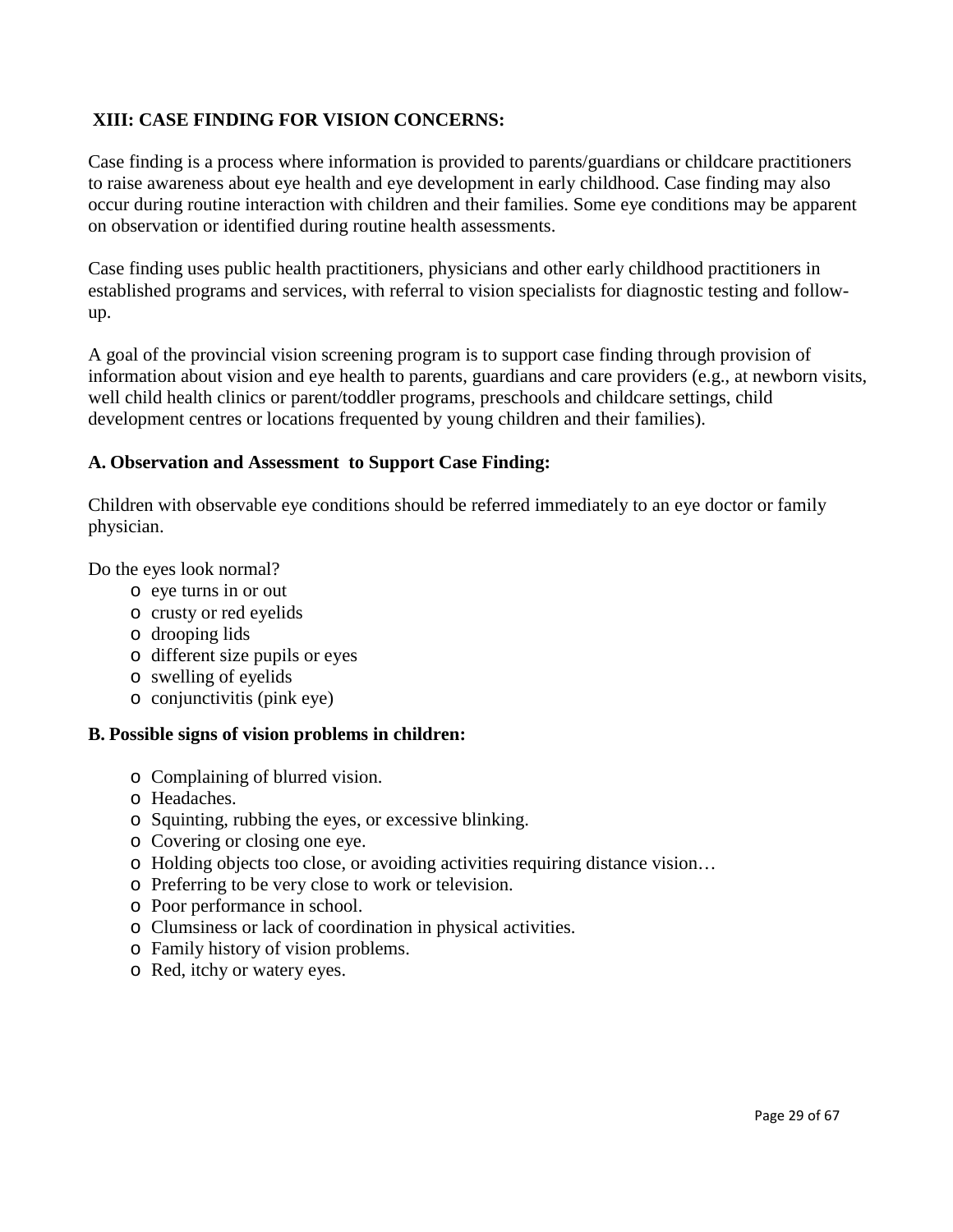## <span id="page-29-0"></span>**C. Questions to Support Case Finding Activities:**

#### **Does your child have a family history of vision /eye problems (e.g., amblyopia (lazy eye), strabismus)?**

If family history is present Optometrist's recommend that the infant be assessed by an eye doctor by six months of age.

#### **Newborn to eight weeks:**

- o Does your infant focus on your face ?
- o Does your infant follow an object with his or her eyes by 5 weeks?

#### **Eight weeks to 12 weeks:**

- o Does your infant: track objects, toys with his/her eyes?
- o Does your infant bring his or her hands together by 8 weeks?
- o Does your infant hold and sustain direct eye contact with you by 3 months?

#### **Four to five months:**

- o Does your infant move eyes together, smoothly to look at objects?
- o Does your infant reach for, or bat at objects?

#### **Six to eight months:**

- o Does your baby see objects of interest and move towards them?
- o Does your infant's eye appear "straight" and work together?

#### **Eight to 12 months:**

o Does your baby use his/her eyes to coordinate movement around objects?

#### **Toddlers and Preschoolers:**

- o Does your toddler show interest in books/stacking toys?
- o Does your toddler move and climb and throw in a coordinated manner?

#### Suggested resources for distribution:

- $\triangleright$  BC Health file #53A Young Children and Their Eyes
- [BC Health file #53B Elementary School Age Children and Their Eyes](http://www.healthlinkbc.ca/kbaltindex.asp)
- $\triangleright$  BC Health file [#26 Sun Smart –](http://www.healthlinkbc.ca/kbaltindex.asp) Your Kids
- $\triangleright$  Healthy Kids Program pamphlet
- $\triangleright$  Babies Best Chance
- Toddlers First Steps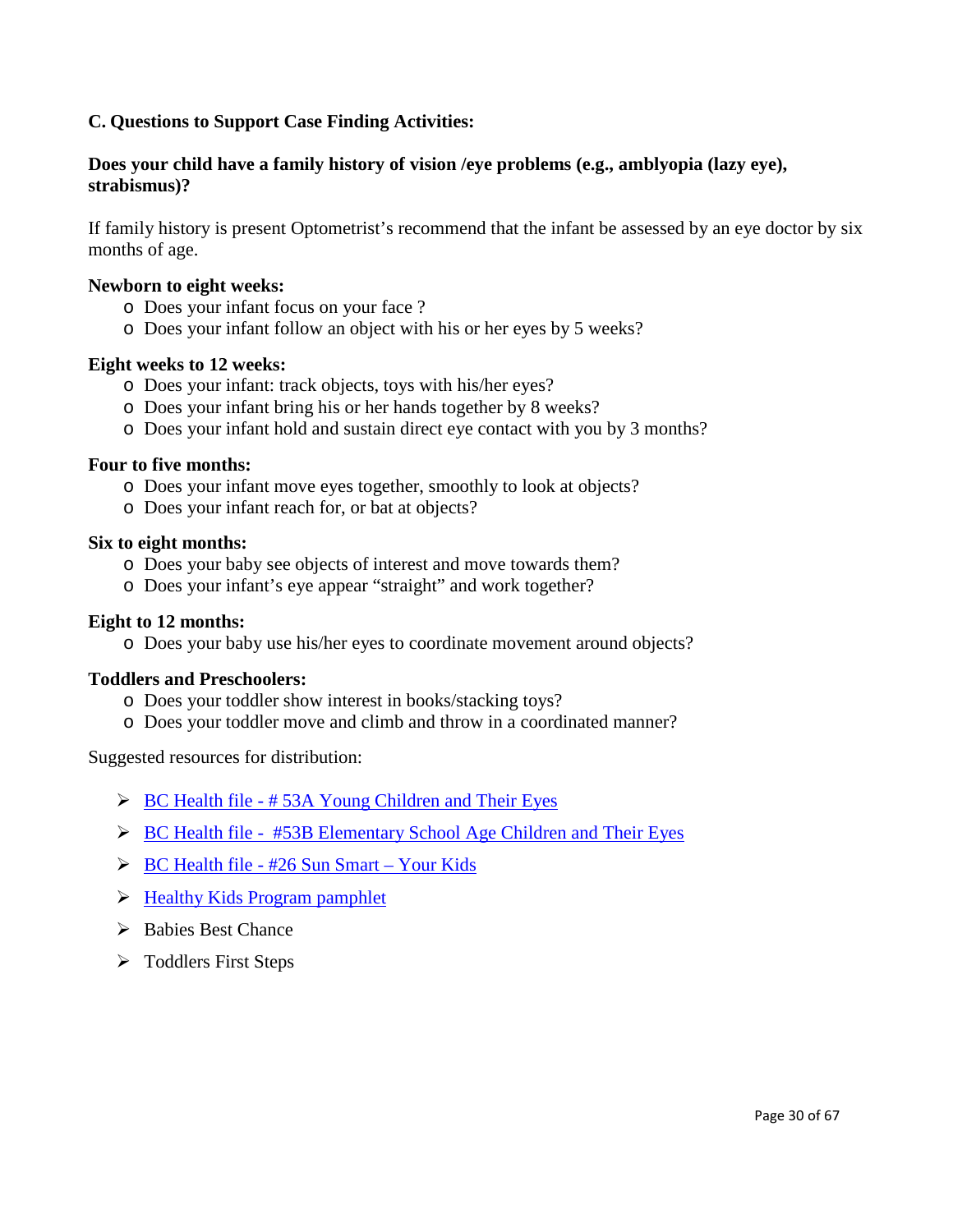| Age                                        | <b>Developmental</b><br><b>Milestone</b>                                                                 | <b>Questions for Case Finding</b>                                                                                                                                                        | <b>Suggested Activities for</b><br><b>Parents/Guardians/Care</b><br><b>Providers</b>                                                                                                                      |
|--------------------------------------------|----------------------------------------------------------------------------------------------------------|------------------------------------------------------------------------------------------------------------------------------------------------------------------------------------------|-----------------------------------------------------------------------------------------------------------------------------------------------------------------------------------------------------------|
| Newborn                                    | Focus on objects<br>eight to 12 inches.<br>Regards faces or<br>objects of interest<br>for a few seconds. | When you hold your baby,<br>does your infant focus on your<br>face ?<br>Does your infant follow an<br>object with his or her eyes by<br>five weeks?                                      | Move baby's arms or legs<br>simultaneously to fostering<br>appropriate bilateral and<br>binocular development.<br>Keep reach-and-touch toys<br>within your baby's focus,<br>about eight to twelve inches. |
| Eight to 12<br>weeks                       | Follows moving<br>objects with eyes,<br>tracking.                                                        | Does your infant:<br>Track objects, toys with<br>his/her eyes?<br>Bring his or her hands<br>together by 12 weeks?<br>Hold and sustain direct eye<br>contact with you by three<br>months? | Talk to your baby as you<br>walk around the room.<br>Hang a mobile above and<br>outside the crib.                                                                                                         |
| Four to five<br>months                     | Coordinated eye<br>movements.<br>Eye hand<br>coordination<br>(grasps at and<br>reaches for objects).     | Does your infant move eyes<br>together, smoothly to look at<br>objects?<br>Does your infant reach for, or<br>bat at objects?                                                             | Let your baby explore<br>different shapes and textures<br>with his or her fingers.                                                                                                                        |
| $\overline{\text{Six}}$ to eight<br>months | Accurate eye<br>control.<br>Moves towards<br>objects.                                                    | Does your baby see objects of<br>interest and move towards<br>them?                                                                                                                      | Give your baby the freedom<br>to crawl and explore.<br>Play patty cake and peek-a-<br>boo with your baby.                                                                                                 |
| Eight to 12<br>months                      | Grasp and throw<br>objects<br>Feed self with<br>finger foods<br>Judge distances                          | Does your baby use his/her<br>eyes to coordinate movement<br>around objects?                                                                                                             | Give your baby stacking and<br>take-apart toys<br>Provide objects your baby<br>can touch, hold, and<br>manipulate.                                                                                        |
| Toddlers and<br>Preschoolers               | Continued<br>development of<br>eye-hand-body<br>coordination, depth<br>perception                        | Does your toddler show<br>interest in books/stacking<br>toys?<br>Does your toddler move and<br>climb and throw in a<br>coordinated manner?                                               | Play ball, play at the<br>park/playground<br>Look at picture books                                                                                                                                        |

# <span id="page-30-0"></span>**Vision and Developmental Milestones in Infancy and Early Childhood:**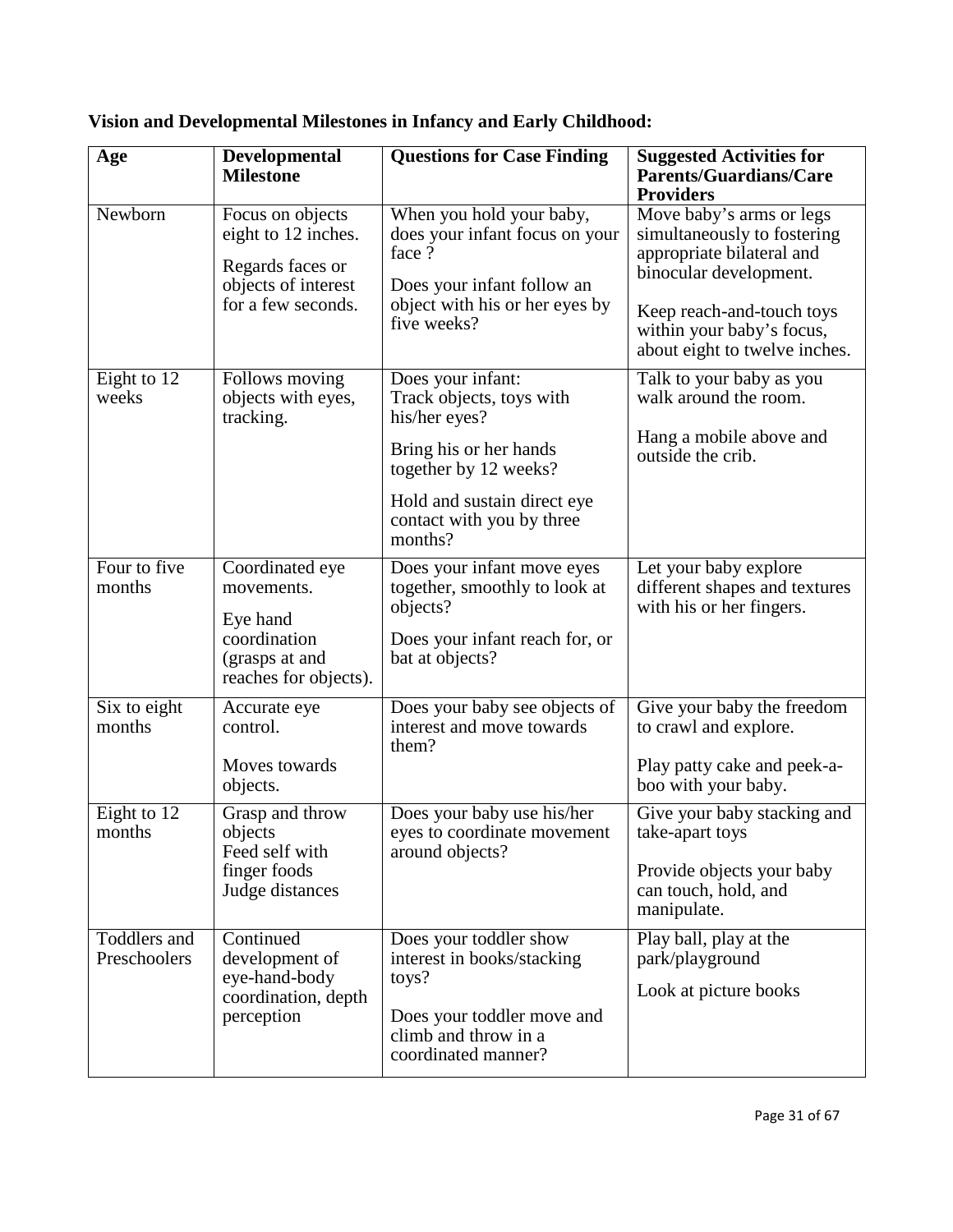# **APPENDIX A: ANATOMY OF THE EYE AND THE VISION PROCESS:**

<span id="page-31-0"></span>

# <span id="page-31-1"></span>HORIZONTAL SECTION OF AN EYE

The eyeball consists of three concentric layers or coats – the Sclera and Cornea, the Uvea or Vascular coat, and the Retina.

#### **Sclera and Cornea:**

The outer protective layer of the eyeball consists of the sclera and cornea. The **SCLERA** is an opaque, tough, fibrous white tissue which protects the eyeball and gives it form.

The **CORNEA** is a transparent, non-vascular tissue located at the front of the eye. It is a refracting and protective membrane through which light rays pass enroute to the retina. The cornea contains many nerve endings which causes it to be extremely sensitive when injured.

#### **Uvea or Vascular:**

The middle layer is the uvea which consists of the choroid, ciliary body, and the iris. The highly vascular **CHOROID** lies between the sclera and retina, extending from the optic nerve forward to the ciliary body. Its chief function is to provide nourishment to the adjacent retinal tissue, the vitreous, and lens.

The **CILIARY BODY** secrets aqueous humor. It also provides attachment for the suspensory ligaments. The ciliary muscles which control the shape of the lens are a part of the ciliary body.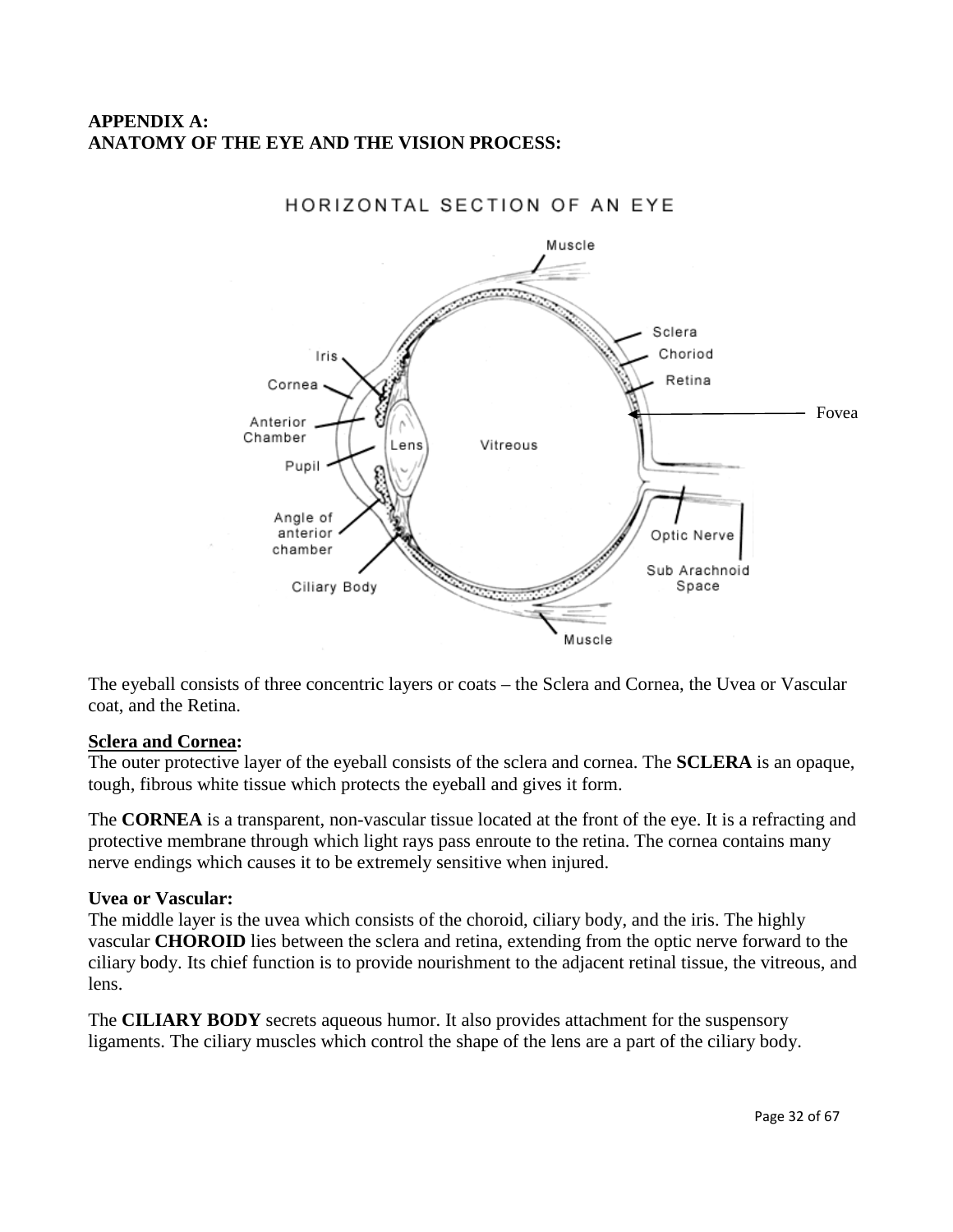The **IRIS** is the pigmented, diaphragm-like structure which controls the amount of light entering the eye. The **PUPIL** is the small dark hole in the center of the iris through which varying degrees of light are admitted. The size of the pupil is determined by the reflex action of the muscles which control the iris. The color of an individual's eyes are due to the pigment of the iris.

## **Retina:**

The inner layer, the **RETINA**, is a highly specialized, multi-layered extension of the optic nerve which receives light stimuli and converts them to electrical impulses for transmission to the brain. The retina consists of cones and rods which are the nerve receptors of light stimuli.

## **Cones and Rods:**

The **CONES** are responsible for acute or sharp vision and our ability to discern colors. There are approximately 7,000,000 cones in the retina. In order to activate the cones, there must be a minimal amount of light present. The amount of light required to activate the cones is about the same as the amount of light emitted from a full moonlit night.

In dim light, the **RODS** take over the function of sight. Hence, night vision is attributed to the rods. There are approximately 125,000,000 rods in the total retina. The rods do not see color but allow you to pick up gross movements, general shape and form, lightness and darkness in varying shades of gray. Rods have very poor visual acuity. Therefore, our visual acuity under dim lighting conditions is poor because the cones are not functioning.

The retina covers the posterior two thirds of the eyeball, extending from the optic nerve to the ora serrata. At the optic nerve, there are no light receptors, (rods or cones), to send electrical stimuli to the brain. Light falling on this area is not seen by the brain, thus the term blind spot. If you follow a horizontal line from the optic nerve toward the side of the head, you will find an irregular area that has a yellow pigment called the Macula Lutea (yellow spot). This yellow spot covers a part responsible for central vision. In the center of the area of central vision is a circular depression called the **FOVEA**  (fovea centralis). The fovea (meaning depression) has a rod free territory. Not only are there no rods, but, the cones become more compact, which provides us with our most acute vision.

The **OPTIC NERVE** conducts the visual impulses from the retinal nerve fibers to the brain.

#### **Crystalline Lens:**

The **CRYSTALLINE LENS** is a semi-transparent biconvex structure suspended in the eyeball between the anterior chamber and the vitreous whose main function is to focus the light rays on the retina. When opacity occurs in the lens it is known as a cataract.

The **ANTERIOR CHAMBER** is the space that contains the aqueous humor which is a clear liquid that nourishes the front portion of the eye.

The **VITREOUS** is the posterior two thirds of the eyeball. The vitreous contains the vitreous humor which is a clear gelatinous mass that maintains the shape of the eye.

The **CILIARY MUSCLES** of the eye, by an automatic reflex action, change the curvature of the lens in accordance with the distance of objects being viewed. The lens becomes flatter or thinner to focus on distant objects and rounder or thicker to focus on nearby objects.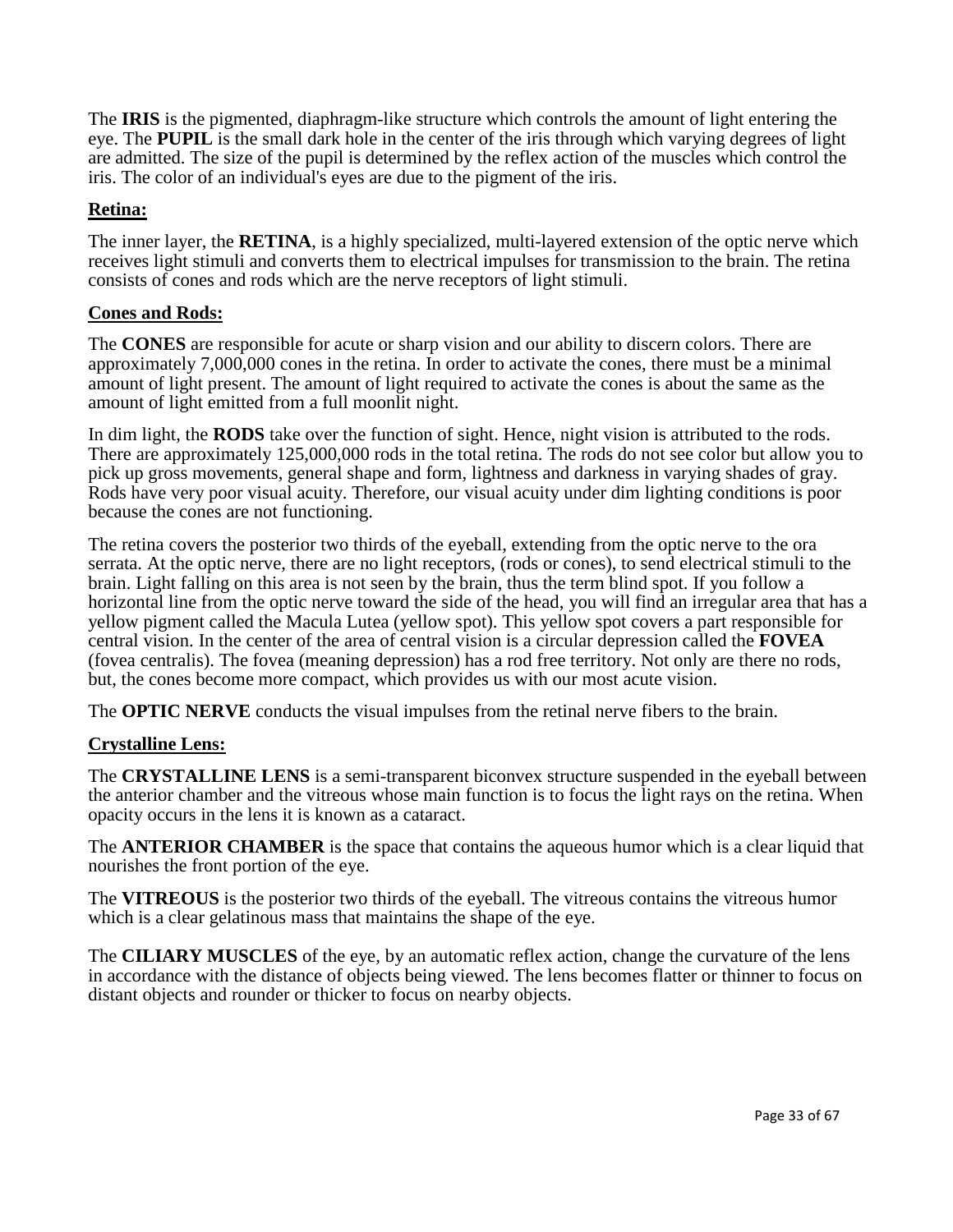## <span id="page-33-0"></span>**How We See:**

Light rays reflected from an object enter the eye and pass through the lens. The lens projects an inverted image of the object onto the retina at the back of the eye. Signals produced in the rod and cone cells in the retina pass through the optical nerve where they are sent to the brain to be interpreted.



LIGHT RAYS  $\longrightarrow$  CORNEA  $\longrightarrow$  PUPIL  $\longrightarrow$ LENS  $\longrightarrow$  RETINA  $\longrightarrow$  OPTIC NERVE  $\longrightarrow$ VISUAL PATHWAY (to the visual cortex of the brain)

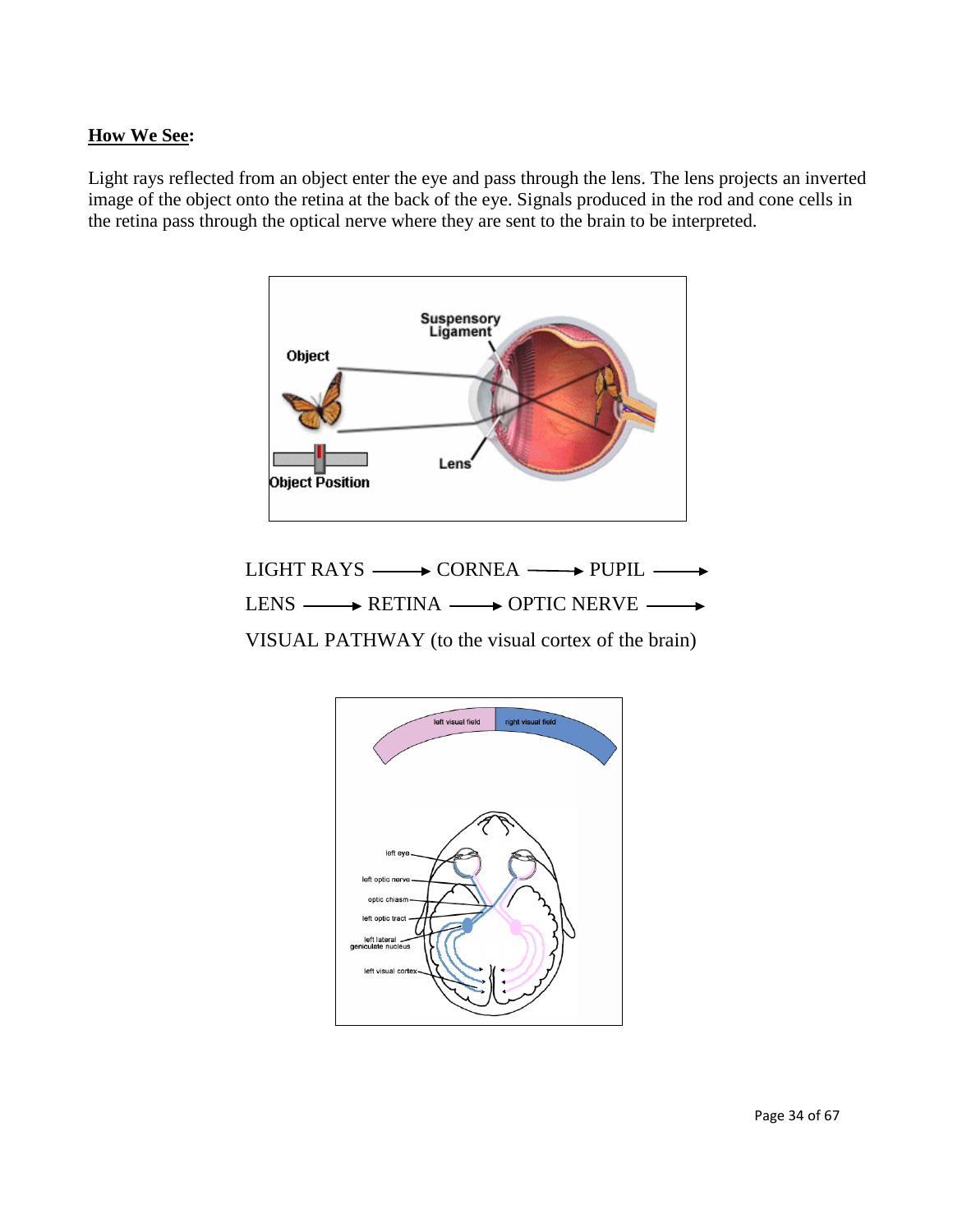#### <span id="page-34-0"></span>**How Seeing Develops:**

Vision is learned in the early years. Babies are born able to see, but their vision in not precise or sharp. During the first few months babies learn to focus, track, see colors, learn depth perception and eye-hand coordination. By six months of age infants should be using both eyes together **(binocular vision)**. By about 12 month children have adult-like vision. They have more accurate eye movements and can follow moving objects with their eyes.

#### **Any child with an observable abnormal turning in, up, or out of one of both eyes at 12 months of age should have a complete examination by an eye doctor.**

During the toddler years vision skills continue to increase as the child develops eye-hand-body coordination, fine motor skills and the visual motor skills necessary to learn to read.

A child's vision continues to develop until they are about eight years old. After that, eyesight development is complete and can't be easily changed.

#### <span id="page-34-1"></span>**Binocular Vision:**

In BINOCULAR VISION, both eyes automatically adjust so that the image being viewed falls on corresponding parts of each retina. The two images are fused and perceived as a single image by the brain (fusion). When the two images do not fall on corresponding parts of the retina (i.e., one eye deviates), double images result. The brain will not tolerate double vision and usually will turn the unwanted image off (suppression).

Before a child has adequate binocular vision, the child learns to use several fine muscle processes which must be correlated with each other. The child learns to adjust the size of the lens in the eye so that light can be focused on the macular area in the retina (accommodation). While the child is looking at pictures, books, and other small objects, the very young child is practicing the focusing of light rays. Stimulation of the macular area is of utmost importance since all acute or detailed vision originates in this area. This learned process may be adequately mastered by the time a child is five to six months of age. Evidence of this is observed when we see the child pick up very small items.

#### <span id="page-34-2"></span>**Muscle Balance Problems:**

The young child must also learn control of the six extraocular muscles which position each individual eye. Movements of the eye up and down are controlled primarily by muscles which insert at the top and the bottom of the eye. Side to side movements are controlled primarily by muscles that insert on either side of the eye. Rotation inward or outward is controlled by various combinations of these muscles. A child learns to control the muscles as a pair as the child turns the eyes to look at something the child wants to observe, and then to work the muscles against each other in order to let both focus on an object which is less than twenty feet away. A child must learn to relate all of these actions precisely and synchronize them exactly to the action of the muscle which controls the size of the lens. There is much question as to just when this complexity of action is mastered, probably not completely until after a child is well into his school years.

As part of the complete progression, a coordinated balance must be developed so that, as an object is moved away from or toward the nose, the extraocular muscles can converge or diverge the eyeballs while the ciliary body changes the size of the lens in order to keep the object in focus. Before the child can read comfortably, the child must also learn to move the eyeballs horizontally across the page, while maintaining the other muscle controls.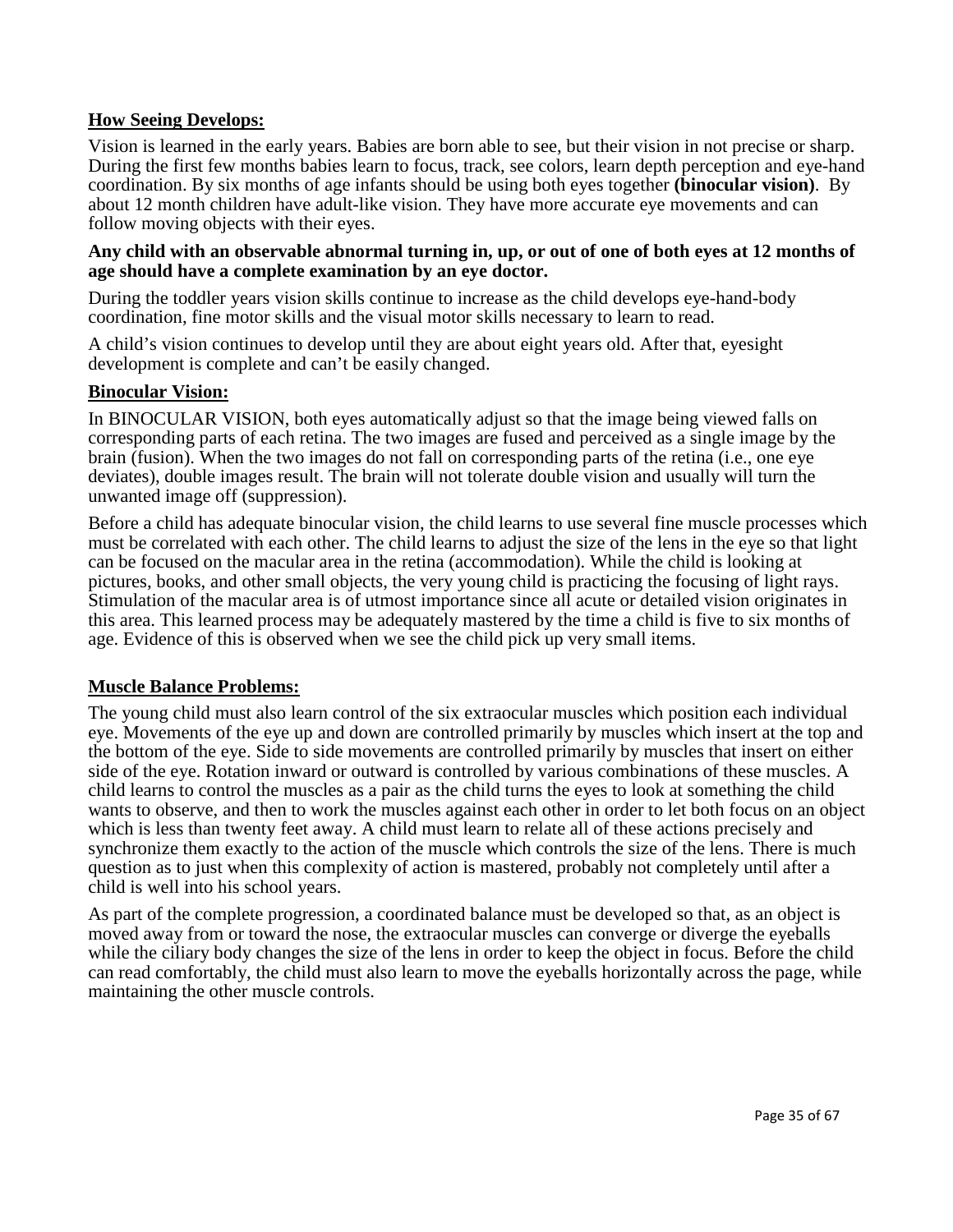Any abnormality in the associated movement of the two eyes so that they cannot complete their action simultaneously indicates some type of underlying difficulty. Common causes of muscle balance problems include congenital muscle abnormalities (muscles too long or too short), nerve paralysis, and refractive errors. Other common causes include problems with accommodation. This is when the eyes have a tendency to converge or diverge too much or not enough relative to the object they are looking at. This can cause significant eyestrain/headaches and can also at times cause intermittent/constant double vision.

#### **Types of Muscle Balance Problems:**

#### **Phoria:**

The tendency of an eye to turn from the normal position.

#### **Types of Phoria are:**



| <b>EXOPHORIA</b>   | Tendency for one (or both) eyes to deviate outward.                                                     |
|--------------------|---------------------------------------------------------------------------------------------------------|
| <b>ESOPHORIA</b>   | Tendency for one (or both) eyes to deviate inward (toward the nose).                                    |
| <b>HYPERPHORIA</b> | Tendency for one eye to deviate upward.                                                                 |
| <b>HYPOPHORIA</b>  | Tendency for one eye to deviate downward.                                                               |
| <b>Treatment:</b>  | Variable, may include eye glasses, orthoptic treatments (eye exercises),<br>medication, and/or surgery. |

#### **Tropia** (strabismus, squint):

The turning away of an eye from the normal alignment while looking at a specific object. Fusion is either abnormal or lacking. Because the brain cannot tolerate a double image, secondary suppression and/or amblyopia (dimness of vision) can be complications of a tropia. A prefix is used to denote the type of tropia.

#### **Types of Tropia are:**

| <b>EXOTROPIA</b>   | One eye is deviated outward.                                                                            |
|--------------------|---------------------------------------------------------------------------------------------------------|
| <b>ESOTROPIA</b>   | One eye is deviated inward (toward the nose).                                                           |
| <b>HYPERTROPIA</b> | One eye is deviated upward.                                                                             |
| <b>HYPOTROPIA</b>  | One eye is deviated downward.                                                                           |
| Treatment:         | Variable, may include eye glasses, orthoptic treatments (eye exercises),<br>medication, and/or surgery. |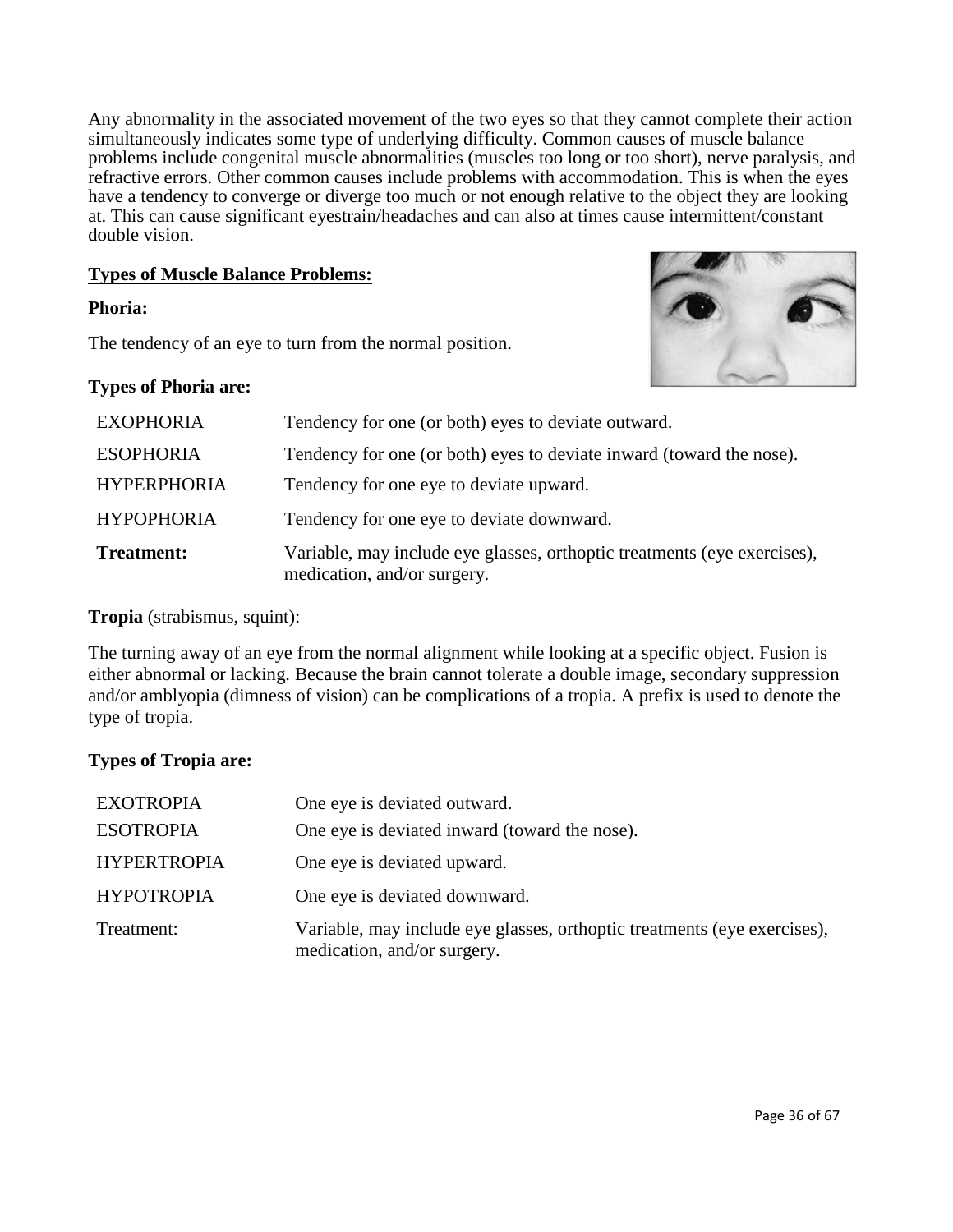## <span id="page-36-0"></span>**Amblyopia:**

**AMBLYOPIA** is a general term meaning dimness of vision which cannot immediately be brought to normal standards by optical means. It can develop in infancy or at any period during life. The types which develop during later years are usually from toxic sources (alcohol, tobacco, drugs, or disease). The type usually affecting children results from disuse of the macular area. Amblyopia affects approximately two to four per cent of the population. The following discussion will center on amblyopia in children and its causative factors.

Fine visual discrimination occurs in the fovea centralis. It is a process which must be developed during the preschool years. If there is any interference which impairs or deters the orderly progression from general vision (present at birth) to binocular vision, amblyopia can develop.

Differences between the images the two eyes send to the brain can occur if there is:

- 1. A large difference in visual acuity;
- 2. A marked unilateral refractive error;
- 3. Muscle imbalance; or
- 4. A combination of the above.

This difference between the two eyes interferes with proper binocular vision often giving a blurred or double image. The brain, not capable of dealing with double vision (diplopia), will turn off (suppress) the offending image. In the usual case, the suppressed eye will lose or fail to develop proper visual discrimination. If fine visual discrimination is not developed by the time the child is six or seven years old the central visual acuity may be permanently impaired and no longer-subject to correction. If the condition is detected and treated early, significant improvement may occur. Prognosis is most favorable when treatment is begun by the age of 18 months. The type of treatment depends on the age of the patient, the present acuity, and the age of the patient at the onset of the disorder. Patching, corrective refraction, eye exercises (orthoptics), or a combination of these procedures usually constitutes treatment.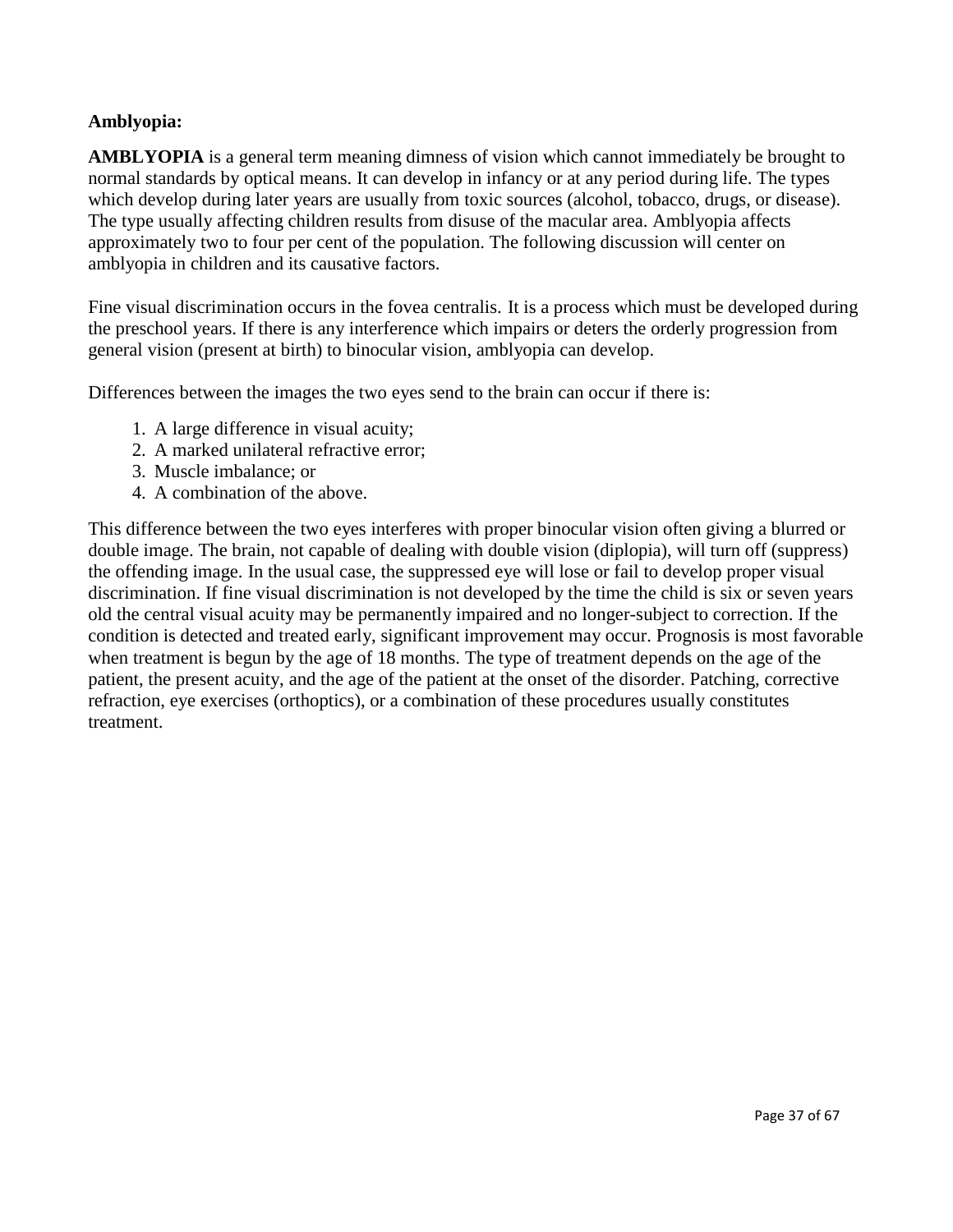#### <span id="page-37-1"></span>**APPENDIX B**:

Sample Template Letters

- <span id="page-37-0"></span> $\triangleright$  Superintendent
- > Licensed Childcare Facility
- $\triangleright$  Principal
- > Parent
- > Teacher
- > Child Referral
- $\triangleright$  General Screening
- $\triangleright$  Passed Screening
- $\triangleright$  Missed Screening
- $\triangleright$  Fax Screening Reminder to Teachers
- <span id="page-37-2"></span> $\triangleright$  Vision Screening Referral and Follow up form

#### **Other Resources:**

Ministry of Education link to school lists and contact information: [www.bced.gov.bc.ca/apps/imcl/imclWeb/Home.do](http://www.bced.gov.bc.ca/apps/imcl/imclWeb/Home.do)

HealthLink BC Health Files:

- <span id="page-37-3"></span> $\triangleright$  [Young Children and Their Eyes -](http://www.healthlinkbc.ca/kbaltindex.asp) BC Health File #53a
- $\geq$  [School Age Children and Their Eyes –](http://www.healthlinkbc.ca/kbaltindex.asp) BC Health File #53b

The Provincial Vision Screening Training Manual can be accessed online at:

[www.health.gov.bc.ca/women-and-children/children-and-youth/early-childhood.html](http://www.health.gov.bc.ca/women-and-children/children-and-youth/early-childhood.html)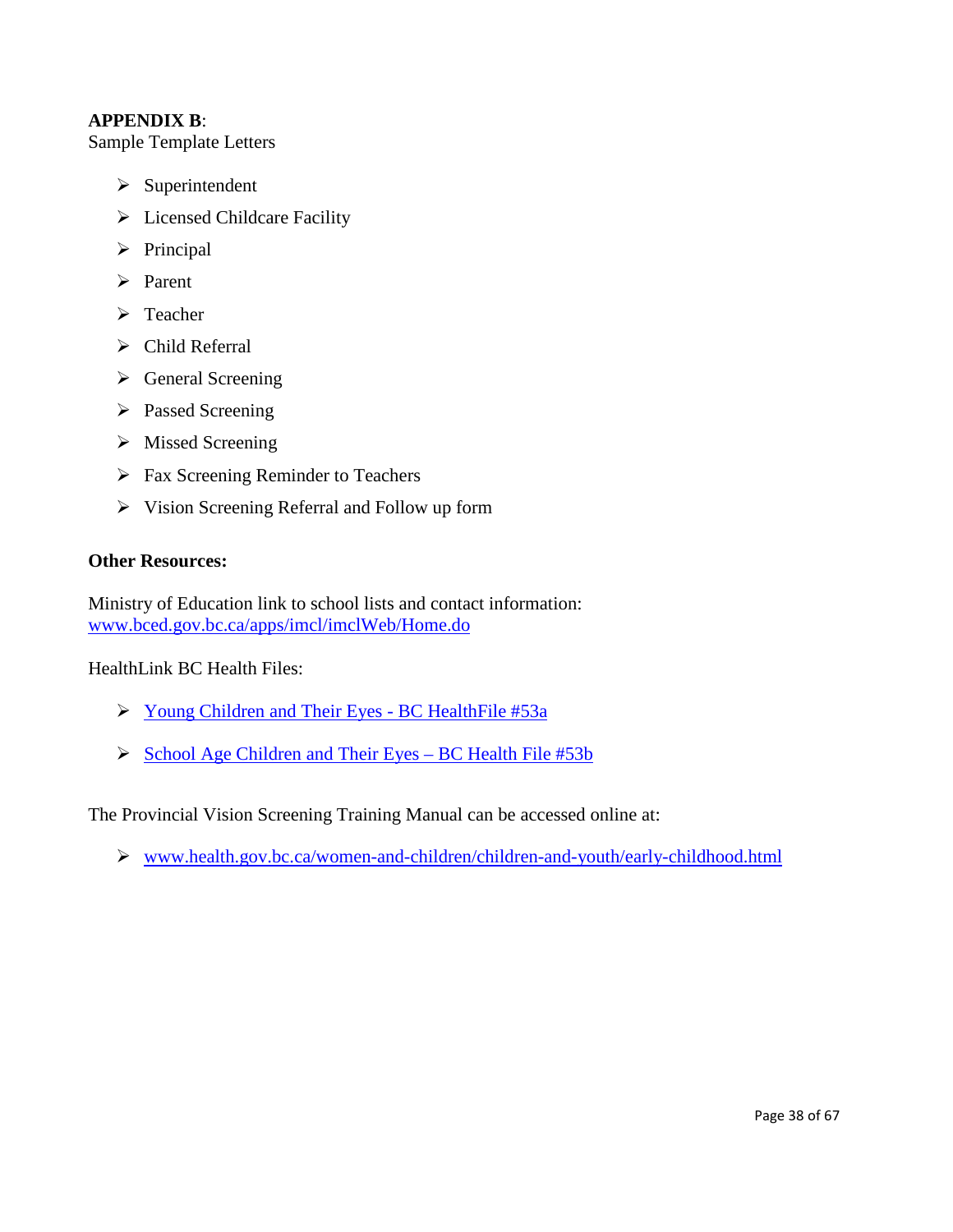## TEMPLATE LETTER: SUPERINTENDENT

[date] [name of superintendent] [school district]

Dear [insert name]:

This school year public health staff will be offering the following in-school health services for children. These include:

- $\triangleright$  Vision screening for all children in kindergarten to identify those with possible vision concerns and to evaluate our efforts in the prevention of visual disorders that could affect learning.
- $\triangleright$  Dental health survey (dental visual check) for all children in kindergarten to identify those with dental concerns and to evaluate our efforts in the prevention of early childhood tooth decay.
- $\triangleright$  Immunization services for Grade 6 and Grade 9 students.
- $\triangleright$  [Other health authority services (e.g., kindergarten hearing screening, health teaching).]

The individual school principals will be contacted by public health staff to arrange a suitable date, and schedules and parent notices will be sent to the teachers prior to the visit. It takes from October until May to schedule all the schools in the school districts, so some schools may not hear from us for a while.

Each kindergarten child will receive a notice to inform the parent that their child was screened and to provide some helpful hints on keeping their child's teeth and eyes healthy. Parents of children requiring follow up will be contacted by public health staff.

The Ministry of Education and Ministry of Health endorse an integrated strategy to address vision and dental concerns in the early childhood years. Specifically, they support the provision of vision and dental screening for children in kindergarten in order to identify children whose health and learning may be affected by undetected or untreated conditions.

Schools are asked to assist public health staff by providing a copy of the class list with the children's names, parent's names, child's birth date, telephone number and address and indicate whether a child is of aboriginal ancestry. Section 79 of the *School Act* permits persons providing health services access to information in the student record required to carry out that service.

We are requesting aboriginal ancestry information in support of action item 10 in the Transformative Change Accord: First Nations Health Plan, which states: "Aboriginal children under age of six (on and off reserve) will receive hearing, dental and vision screening."

All information will be collected, used and/or disclosed in accordance with the *Freedom of Information and Protection of Privacy Act*.

We value your continued support of our efforts to improve the health status of children. If you should have any questions, please do not hesitate to call your local public health office. We may be reached at [insert phone number].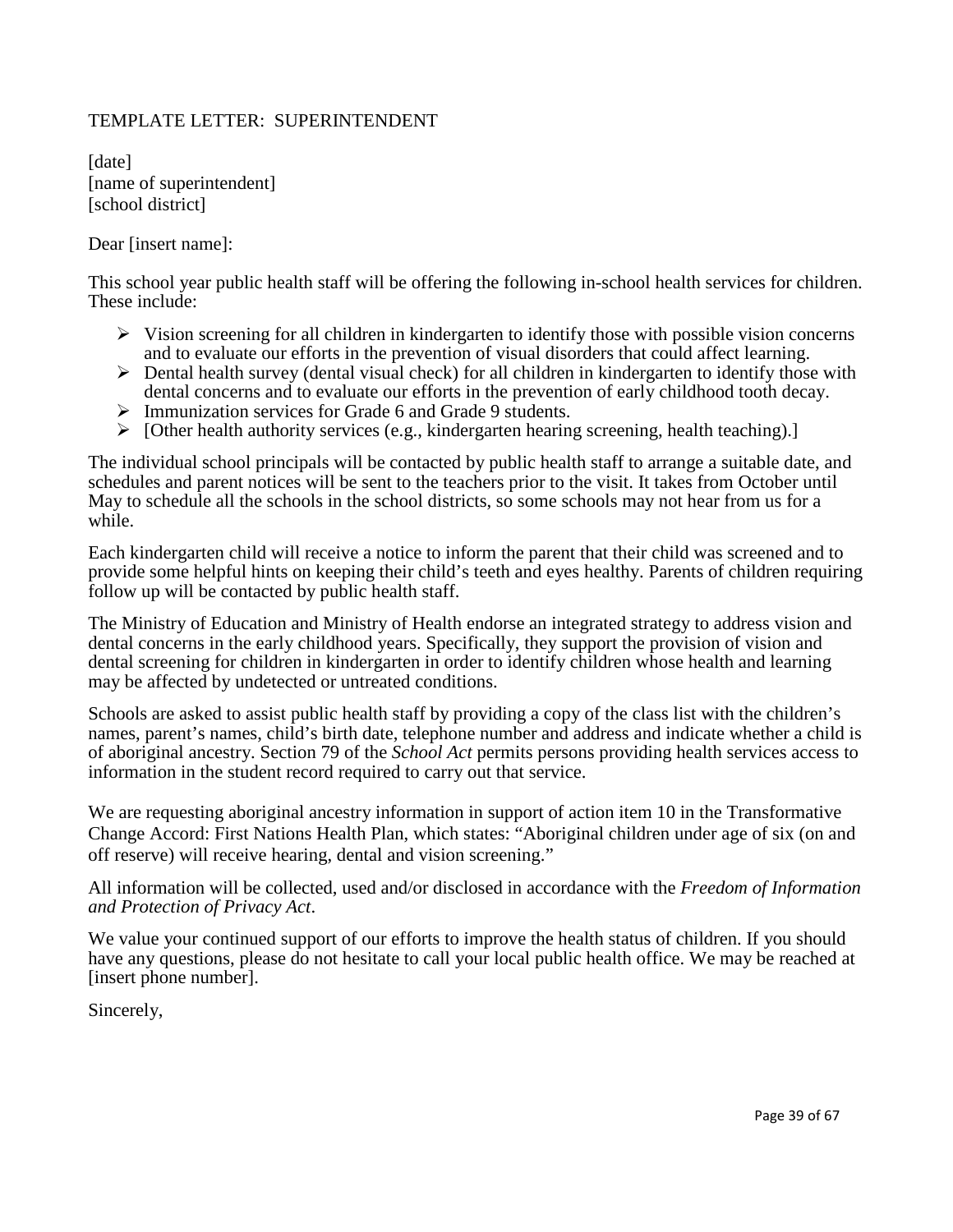## TEMPLATE LETTER: LICENSED CHILDCARE FACILITY

[date] [facility operator name] [licensed childcare facility name]

Dear [insert name]:

This year public health staff will be offering vision screening in licensed childcare facilities for children born in [insert year]. Vision screening is a simple check to see if a child may have a vision problem. Screening does not tell us if a child has a problem but tells us which children need further testing by an eye doctor.

Vision is very important to a child's learning. Some vision problems like lazy eye (amblyopia) or crossed eyes (strabismus) can be treated more effectively when children are young.

Vision screening is quick and can be done even before a child learns to read. No special space is needed, but a quiet area does help the child to concentrate on the screening activities.

To assist families with access to screening and possible further testing, childcare facilities are asked to provide an enrollment list which contains the children's names, parent's names, child's birth date, telephone number and address. Licensed childcare facilities are allowed to share this information under Section 9 of the *Public Health Act* which permits persons providing health services access to information in the child's enrollment record required to carry out that service.

Public health staff will send licensed child care providers a package that includes parent notices about the vision screening program. Parents have the right to opt out of screening without consequences to future public health service delivery.

Please distribute the notices to families before the screening visit. If the notices are not sent out in time please tell us so that the screening can be re-scheduled.

After screening, the parent will receive a notice to let them know their child was screened. Parents of children requiring follow up will be contacted by public health staff.

If you have a concern about a child's eye sight please discuss this with public health staff. We may share screening results with you however, parents have the right to opt out of disclosure of screening results.

All information will be collected, used and/or disclosed in accordance with the *Freedom of Information and Protection of Privacy Act*.

We value your continued support of our efforts to improve the health status of children. If you should have any questions, please do not hesitate to call your local public health office. We may be reached at [insert phone number].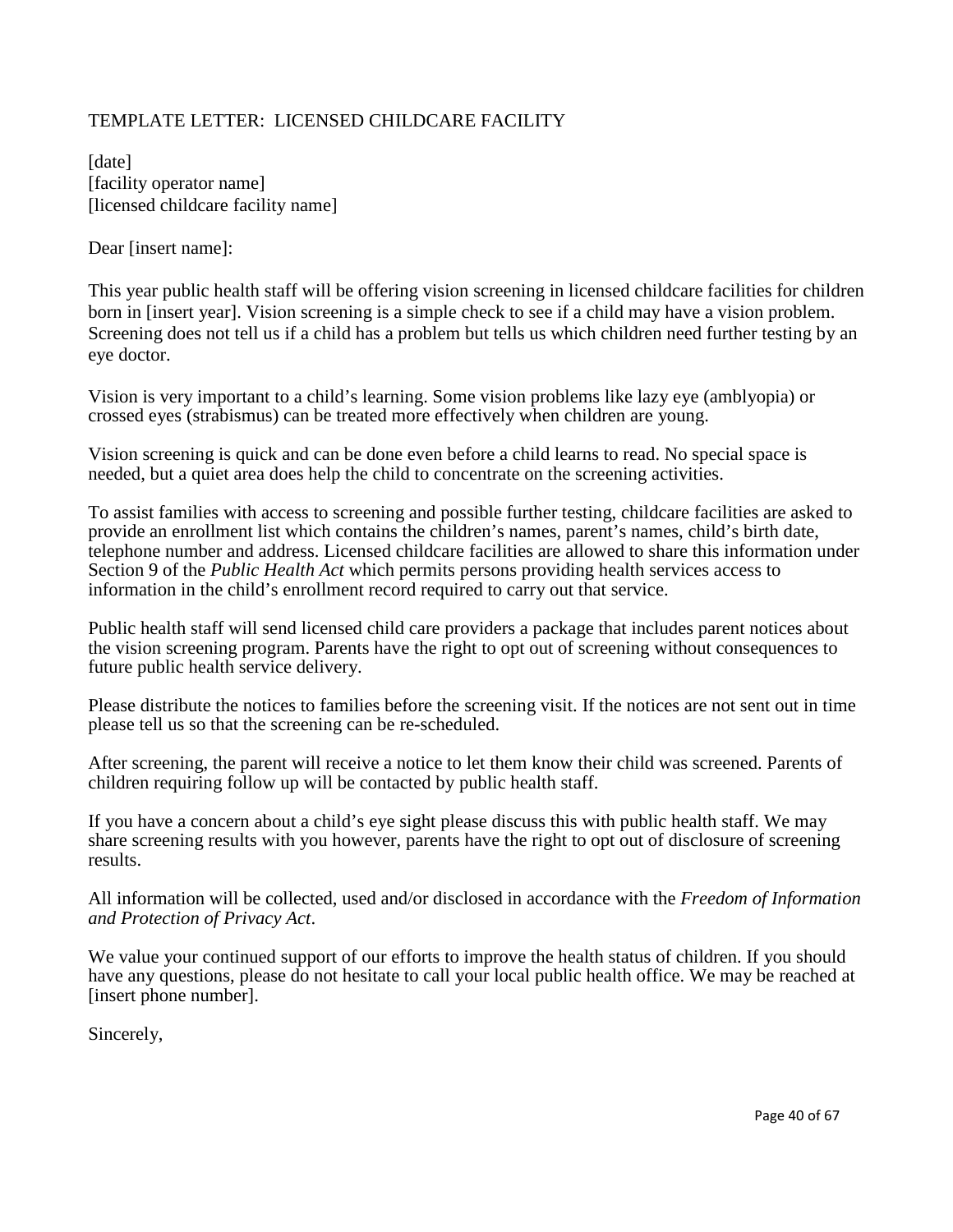## TEMPLATE LETTER: PRINCIPAL

[date] [name of principal] [school]

Dear [insert name]:

This school year public health staff will be offering the following in-school health services for children in support of learning. These include:

- $\triangleright$  Vision screening for all children in kindergarten to identify those with possible vision concerns and to evaluate our efforts in the prevention of visual disorders that could affect learning.
- $\triangleright$  Dental health survey (dental visual check) for all children in kindergarten to identify those with dental concerns and to evaluate our efforts in the prevention of early childhood tooth decay.
- $\triangleright$  [Other health authority services (e.g., kindergarten hearing screening, immunizations).]

Schools are asked to assist public health staff by providing a copy of the class list with the children's names, parent's names, child's birth date, telephone number and address and indicate whether a child is of aboriginal ancestry. Section 79 of the *School Act* permits persons providing health services access to information in the student record required to carry out that service.

We are requesting aboriginal ancestry information in support of action item 10 in the Transformative Change Accord: First Nations Health Plan, which states: "Aboriginal children under age of six (on and off reserve) will receive hearing, dental and vision screening."

All information will be collected, used and/or disclosed in accordance with the *Freedom of Information and Protection of Privacy Act*.

You will be contacted to schedule the dental survey and vision screening visit. Public health staff will send a package for each teacher with parent notices about these services. These notices need to be distributed prior to the visit. If it should happen that this is not done, please notify the public health staff immediately so that the visit can be re-scheduled. A pamphlet about the Healthy Kids program for children aged 0 - 18 living in low-income families is included with this letter. It will be helpful to parents if you could include this information in a school newsletter.

Following service provision, each kindergarten child will receive a notice to inform the parent that their child was screened and to provide some helpful hints on keeping their child's teeth and eyes healthy. Parents of children requiring follow up will be contacted by public health staff.

Public health nursing staff will continue to accept vision or dental referrals for any student experiencing vision difficulties or dental pain or infection from any grade. Please contact the public health staff directly with any concerns.

We value your continued support of our efforts to improve the health status of children. If you should have any questions, please do not hesitate to call your local public health office. We may be reached at [insert phone number].

Sincerely,

Enclosures: Healthy Kids program pamphlet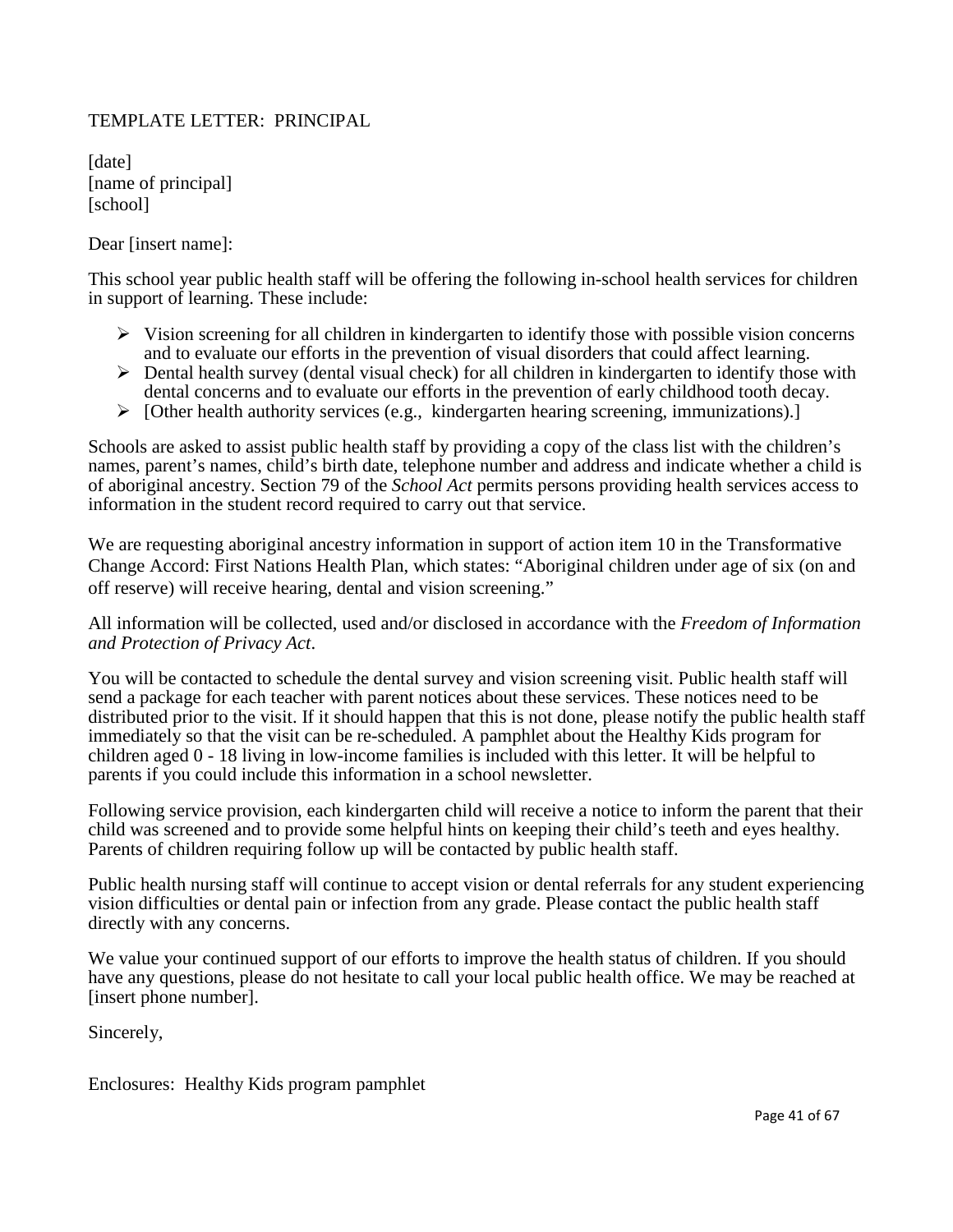## TEMPLATE LETTER: TEACHER

[date] [name of teacher] [school]

Dear [insert name]:

RE: Vision Screening

Vision screening has been scheduled for the kindergarten children in your class on [insert date] at [insert time]. The screener will briefly review preventive vision health practices with the children and teacher and then will provide the vision screening in a private area of the classroom.

We have included notes to be sent home with each child prior to our visit. It is important that these notes be distributed to let the parents know we will be coming and to allow them to contact us if they have any questions.

Schools are asked to assist public health staff by providing a copy of the class list with the children's names, parent's names, child's birth date, telephone number and address and indicate whether a child is of aboriginal ancestry. Section 79 of the *School Act* permits persons providing health services access to information in the student record required to carry out that service.

Parents will be notified by letter, sent out by [insert health authority], if their child requires further follow-up by an eye doctor (optometrist/ophthalmologist).

All information will be collected, used and/or disclosed in accordance with the *Freedom of Information and Protection of Privacy Act*.

We look forward to seeing you.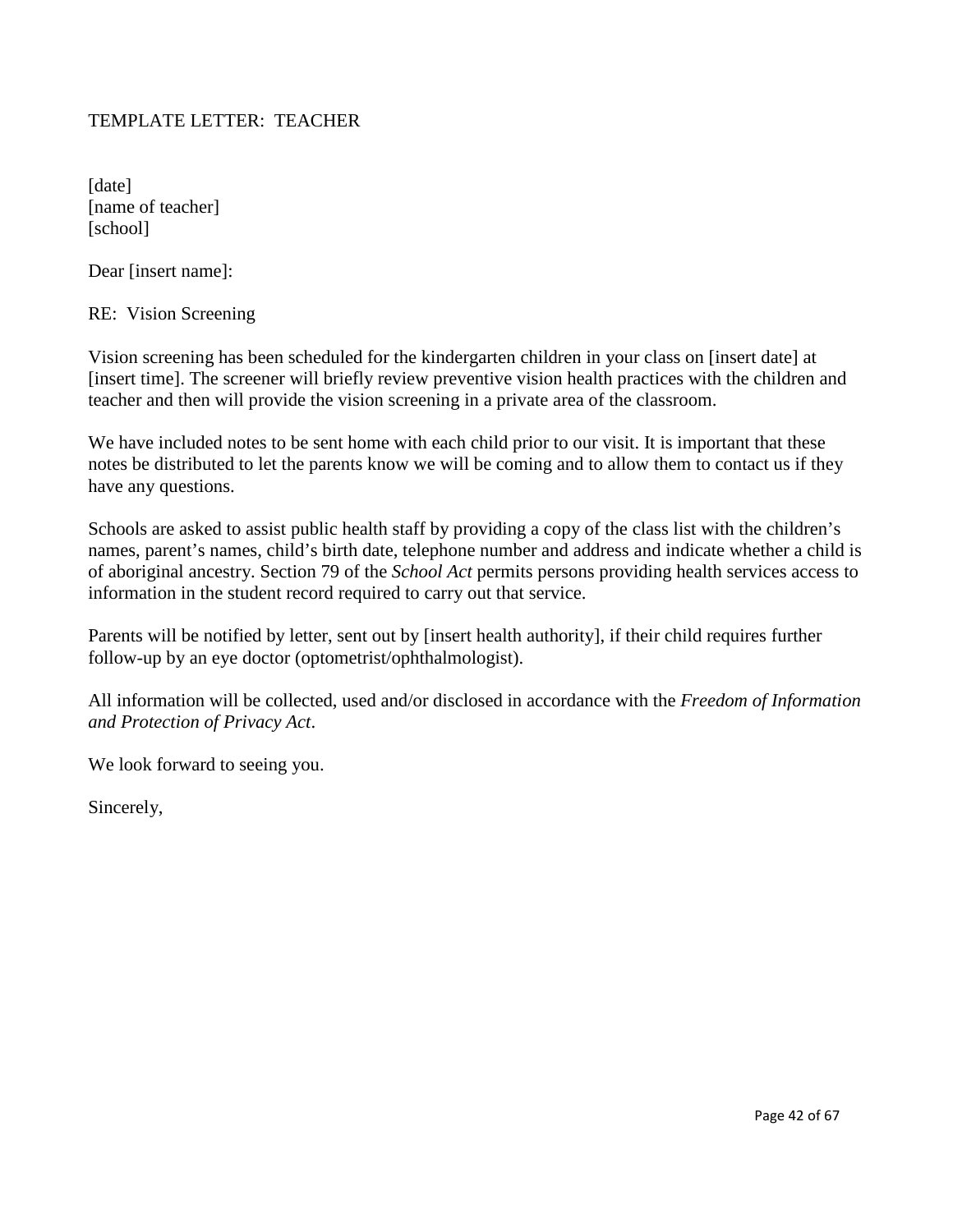# TEMPLATE LETTER: CHILD REFERRAL

Date:

Dear Parent/Guardian of:

Your child's vision was screened at school today as part of the [insert health authority] School Health program. **A** more detailed eye examination is needed and we have sent home a Vision Screening Referral and Follow up form with your child. This does not mean that your child needs glasses, but we recommend that your child be seen by an eye doctor (optometrist or ophthalmologist) for a more thorough examination. If your child has been seen by an eye doctor in the last six months, please contact the health unit in your area.

The B.C. Medical Services Plan does provide some coverage for eye exams by optometrists. However, some optometrists do not accept this coverage as full payment for their services. Some eye doctors may charge an additional fee for their services. You may wish to confirm if there are costs that you need to pay at your optometrists' office when you make the eye appointment for your child.

#### **Please make an appointment with an eye doctor.**

**Take the Vision Screening Referral and Follow up form with you to the appointment.**

#### **To support your child's learning we ask that you tell your child's teacher if a vision concern is identified.**

If you have any questions about this program, or about your child's vision, please contact us at [insert telephone number].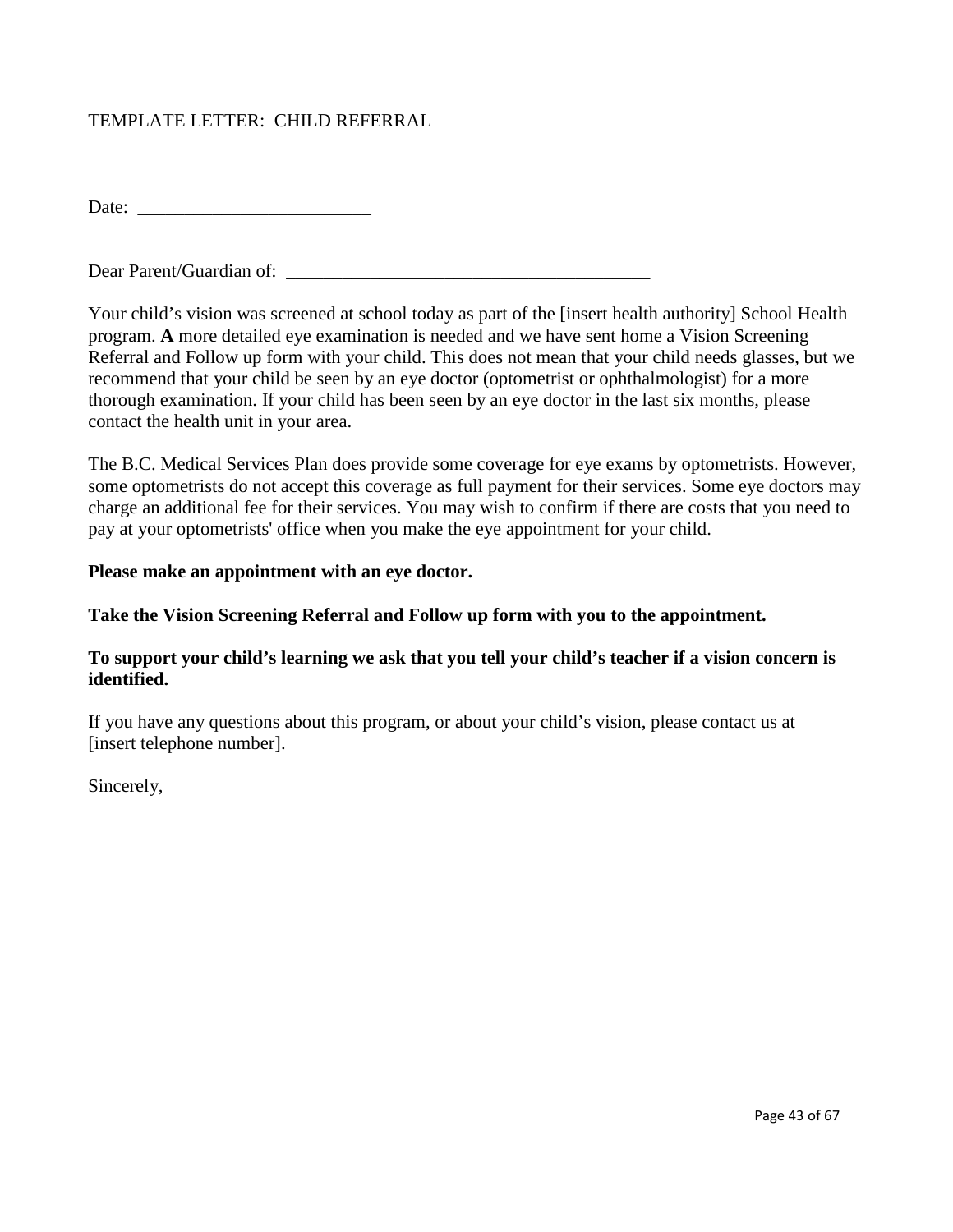## TEMPLATE LETTER: GENERAL SCREENING

Dear Parent or Guardian:

This year your child's class will take part in a vision screening program at your child's school/child care facility. This will be done by [insert health authority] public health staff as part of a provincewide screening program.

Vision screening will be done on [mm-dd-yyyy].

Healthy vision is important for your child's learning. We want to find and help children who may have eye problems which can affect their learning. This screening does not replace regular eye exams with your eye doctor (optometrist/ophthalmologist).

If we find any possible concerns with your child's vision, we will let you know. A letter will be sent home with information if there is a need to see an eye doctor for further follow up.

To support your child's learning, we will also notify your child's school principal/daycare of the screening results.

If you do not wish your child to be screened or if you do not want your child's principal /daycare to be informed of the vision screening results please contact us at [insert phone number]. If you do not contact us we will screen your child's vision and share the screening results. If you choose not to participate, this will not affect your child's eligibility for other services or quality of care provided.

If your child has been seen by an eye doctor in the last six months, please let public health staff know as we may not need to screen your child.

Information about your child's vision screening will be recorded in your child's health record at the health unit. The information collected is to support your child's referral and follow up and to monitor the vision screening program by [insert health authority] and at a provincial level. We make sure that this information stays private. We collect, use and share this information only as allowed by the *Freedom of Information and Protection of Privacy Act*.

If you have any questions, please contact us.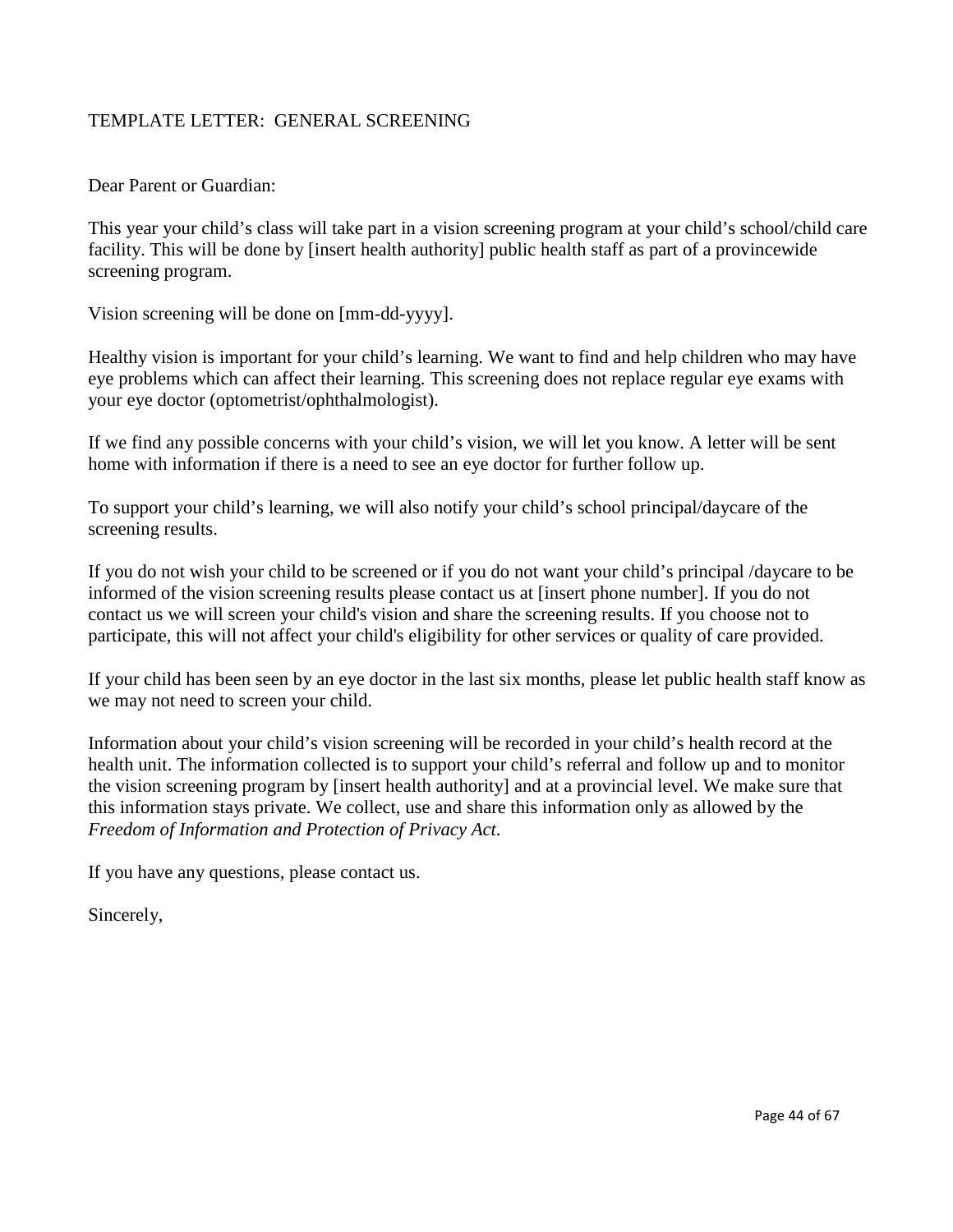## TEMPLATE LETTER: PASSED SCREENING

[date]

Dear Parent/Guardian:

Good vision is important for learning.

Your child passed vision screening done at school today. This is part of the school health program. Screening is not a diagnostic procedure. This screening does not replace regular check-ups with your eye doctor.

If you have questions about the screening or concerns about your child's vision, please contact the public health nurse at \_\_\_\_\_\_\_\_\_\_\_\_\_\_\_\_\_\_\_\_\_\_\_\_\_\_\_\_\_\_\_\_.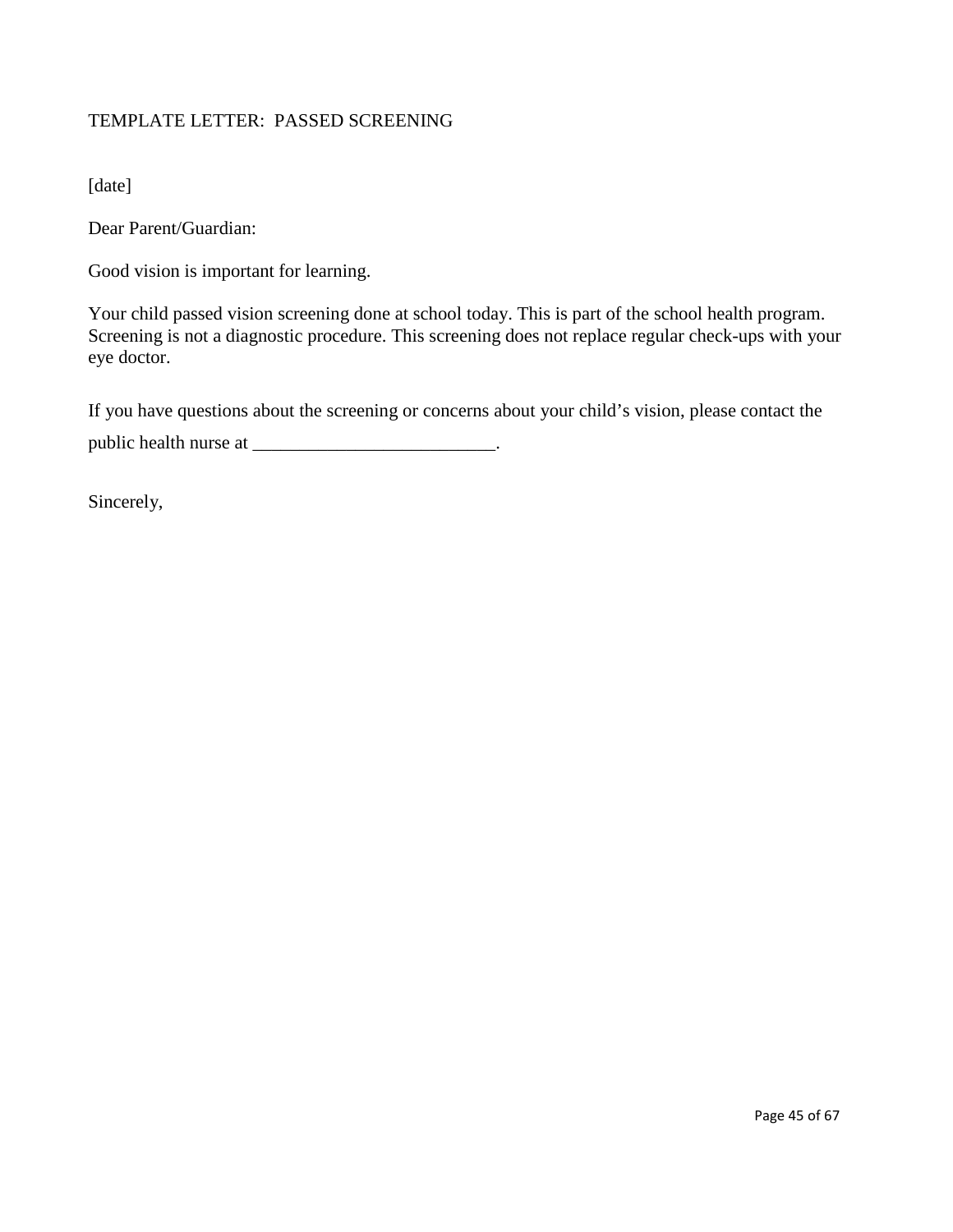## TEMPLATE LETTER: MISSED SCREENING

Date:

Dear Parent/Guardian of:

The [insert health authority] provides routine vision screening as part of the school health program in the kindergarten year. Your child was away from school today when vision screening was done. We want to find and help children who have possible vision problems which can affect their learning. We believe this is important and ask that you call the health unit to make an appointment to have your child's vision screened.

[insert health authority contact information here]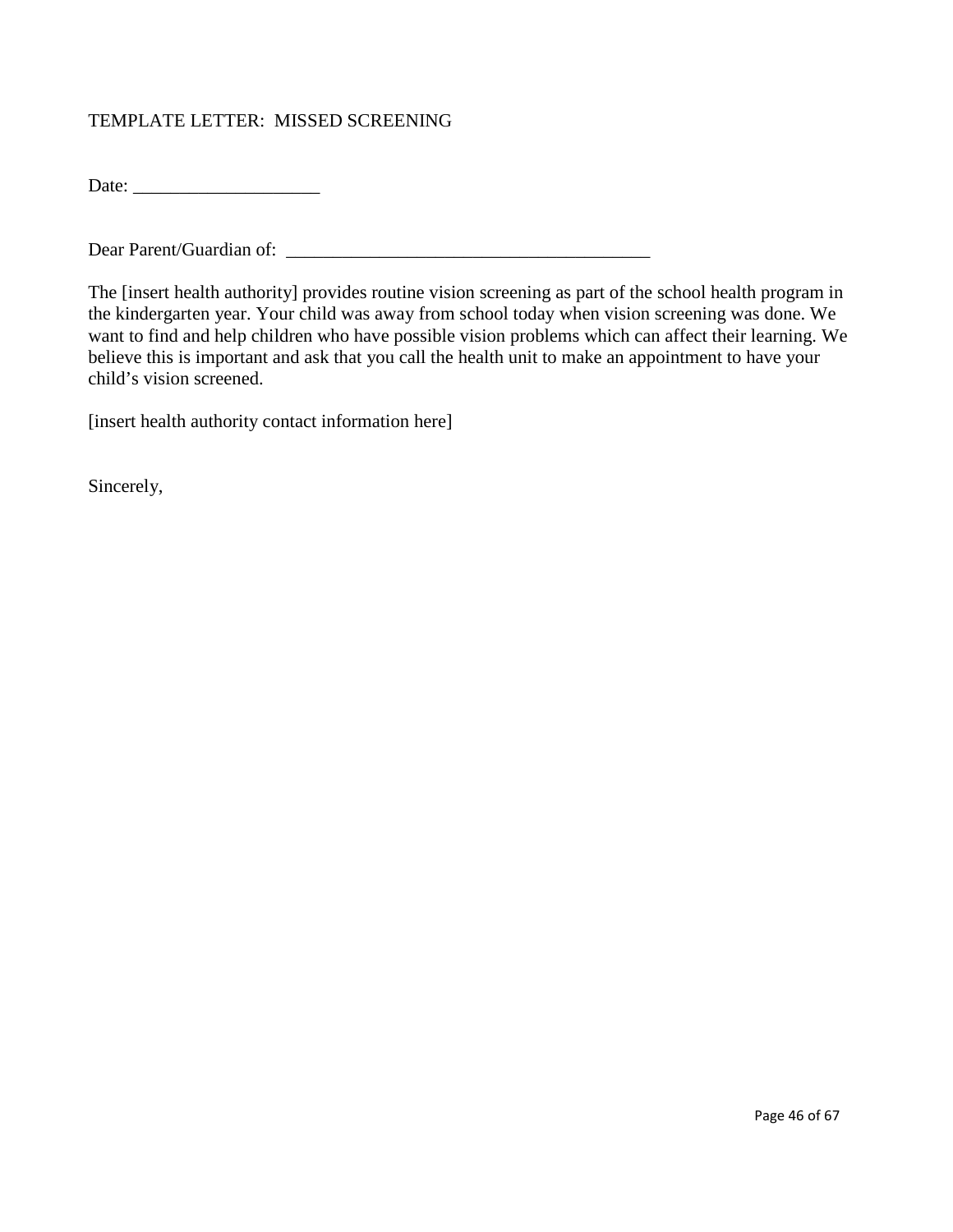# TEMPLATE LETTER: FAX SCREENING REMINDER TO TEACHERS

Date: \_\_\_\_\_\_\_\_\_\_\_\_\_\_\_\_\_\_\_\_\_\_\_

Dear Kindergarten Teacher(s) and Principal:

This fax is a reminder that on \_\_\_\_\_\_\_\_\_\_\_\_\_\_\_\_\_\_\_\_\_\_\_\_\_\_ , the students in your kindergarten class(es) are scheduled for their vision screening. A private area in the classroom is required for this screening.

If you have any questions regarding these screenings, please call [vision screener name] at [phone number].

We thank you in advance for your support in these public health programs.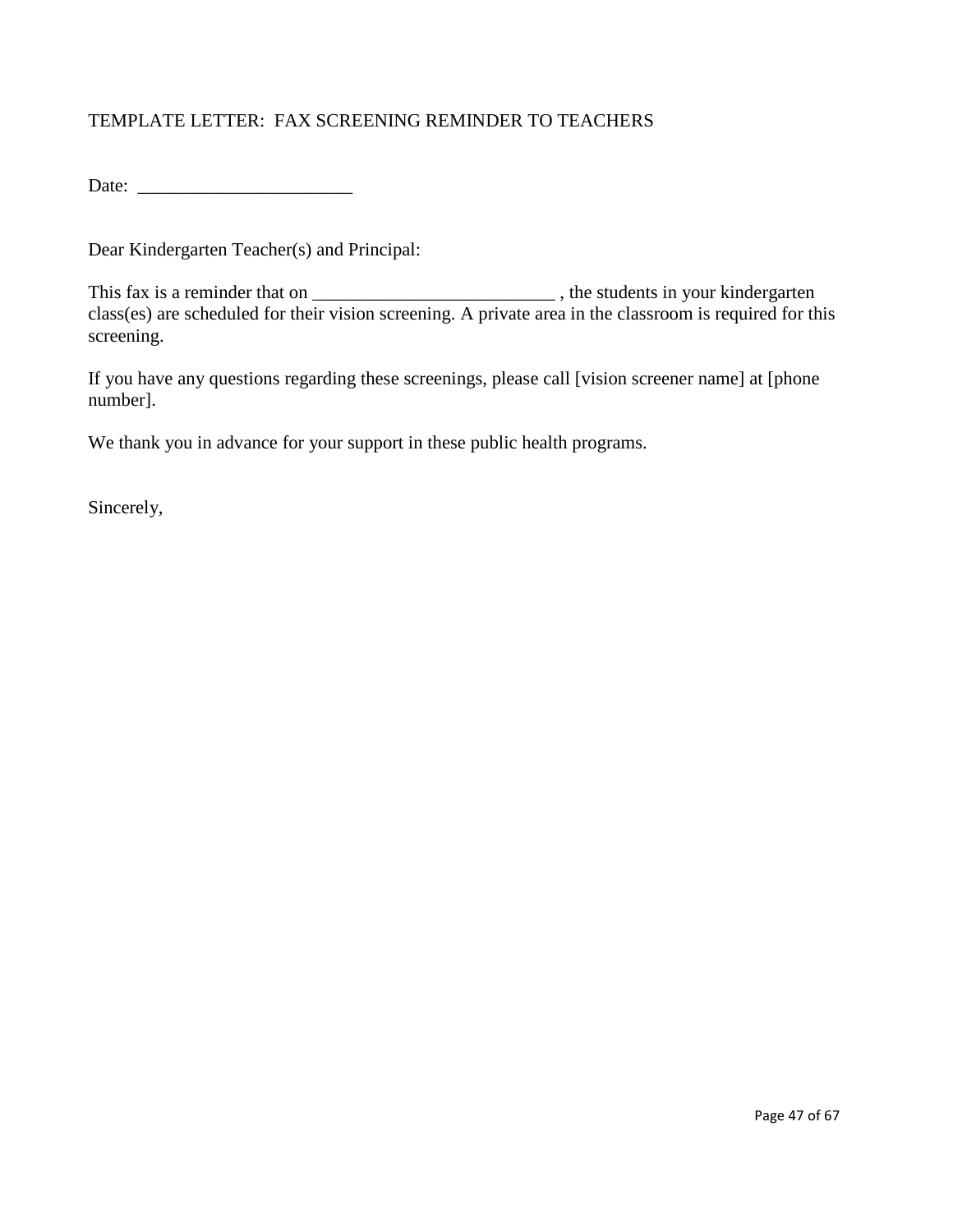[health authority logo] **VISION SCREENING REFERRAL AND FOLLOW-UP** Child's Last Name: \_\_\_\_\_\_\_\_\_\_\_\_\_\_\_\_\_\_\_\_\_\_\_\_\_\_\_\_\_ First Name: \_\_\_\_\_\_\_\_\_\_\_\_\_\_\_\_\_\_\_\_\_\_\_\_\_\_ Birth Date (yy/mm/dd) \_\_\_\_\_\_\_\_\_\_\_\_\_\_\_\_\_\_\_\_\_\_\_\_ Client ID/PHN#: \_\_\_\_\_\_\_\_\_\_\_\_\_\_\_\_\_\_\_\_\_\_\_\_\_\_ Gender: \_\_\_\_\_\_\_\_\_\_\_\_\_\_\_ Screening Location: \_\_\_\_\_\_\_\_\_\_\_\_\_\_\_\_\_\_\_ **DEAR PARENT:** Your child's vision was checked today as part of the public health vision screening program. Your child needs a full eye exam by an eye doctor. 1. Please make an appointment with an eye doctor (optometrist or ophthalmologist).

2. Take this form with you to your appointment and give it to your eye doctor**.**

3. Sign below to release the eye doctor's results / recommendations to the health authority.

#### THE RELEASE OF THE FOLLOWING INFORMATION IS AUTHORIZED BY:

Parent/Guardian Signature

#### **TO BE COMPLETED BY PUBLIC HEALTH SCREENER**

| Vision Screening Result Outcome – Record Result as 'Pass' or 'Refer' |       | The personal information collected is                                                                                                                                                                                                                                        |
|----------------------------------------------------------------------|-------|------------------------------------------------------------------------------------------------------------------------------------------------------------------------------------------------------------------------------------------------------------------------------|
| Vision Screen: $\Box$ Pass $\Box$ Refer                              |       | to support client referral and follow up<br>and to evaluate the vision screening<br>program by [insert health authority]                                                                                                                                                     |
| <sup>1</sup> Ræfer<br>Stereopsis:                                    |       | and at a provincial level. The personal<br>information will be kept confidential<br>in compliance with the Freedom of<br>Information and Protection of Privacy<br>Act. If you have any questions about<br>the collection and use of this<br>information, contact your public |
| $\Box$ Could Not Test<br>$\Box$ Tested wearing glasses               |       |                                                                                                                                                                                                                                                                              |
| Child has glasses, but glasses not worn during testing<br>$\Box$     |       |                                                                                                                                                                                                                                                                              |
| Other observable concern:                                            |       | health nurse at:                                                                                                                                                                                                                                                             |
| Signature of health unit personnel:                                  | Date: |                                                                                                                                                                                                                                                                              |
|                                                                      |       |                                                                                                                                                                                                                                                                              |

**EYE DOCTOR:** Public health staff will find your assessment of this child's vision helpful. It will assist with client follow up and vision screening program planning. Please fax this completed form to the health unit number below.

| <b>EYE EXAMINATION DATE:</b>                            |                         | <b>MANAGEMENT</b>                   | <b>LENSES NEEDED</b>                                                                                                                       |                                                                       |
|---------------------------------------------------------|-------------------------|-------------------------------------|--------------------------------------------------------------------------------------------------------------------------------------------|-----------------------------------------------------------------------|
|                                                         | (Unaided)               | (Corrected)                         | No treatment at this time.<br>$\Box$<br>Present lenses adequate<br>$\Box$<br>$\Box$ Corrective lenses<br>Under Treatment or Care<br>$\Box$ | $\Box$ Constantly<br>$\Box$ For Distance Vision                       |
| <b>Visual Acuity</b>                                    | Left eye                | Right eye<br>Left eye $\frac{ }{ }$ |                                                                                                                                            | $\Box$ For reading or close work<br>$\Box$ Except for play activities |
| <b>Stereopsis</b><br>$\Box$ Not Present<br>Present<br>П |                         |                                     |                                                                                                                                            |                                                                       |
| <b>Strabismus</b>                                       | $\neg$ Yes<br>$\Box$ No |                                     |                                                                                                                                            |                                                                       |
| Amblyopia                                               | $\neg$ Yes<br>$\Box$ No |                                     | <b>Eye Doctor Signature</b>                                                                                                                |                                                                       |
| Other observable concern:                               |                         |                                     |                                                                                                                                            |                                                                       |
|                                                         |                         |                                     |                                                                                                                                            |                                                                       |
|                                                         |                         |                                     | Eye Doctor Name (please print or use office stamp)                                                                                         |                                                                       |

**EYE DOCTOR - PLEASE FAX THIS FORM TO [insert health unit fax number].**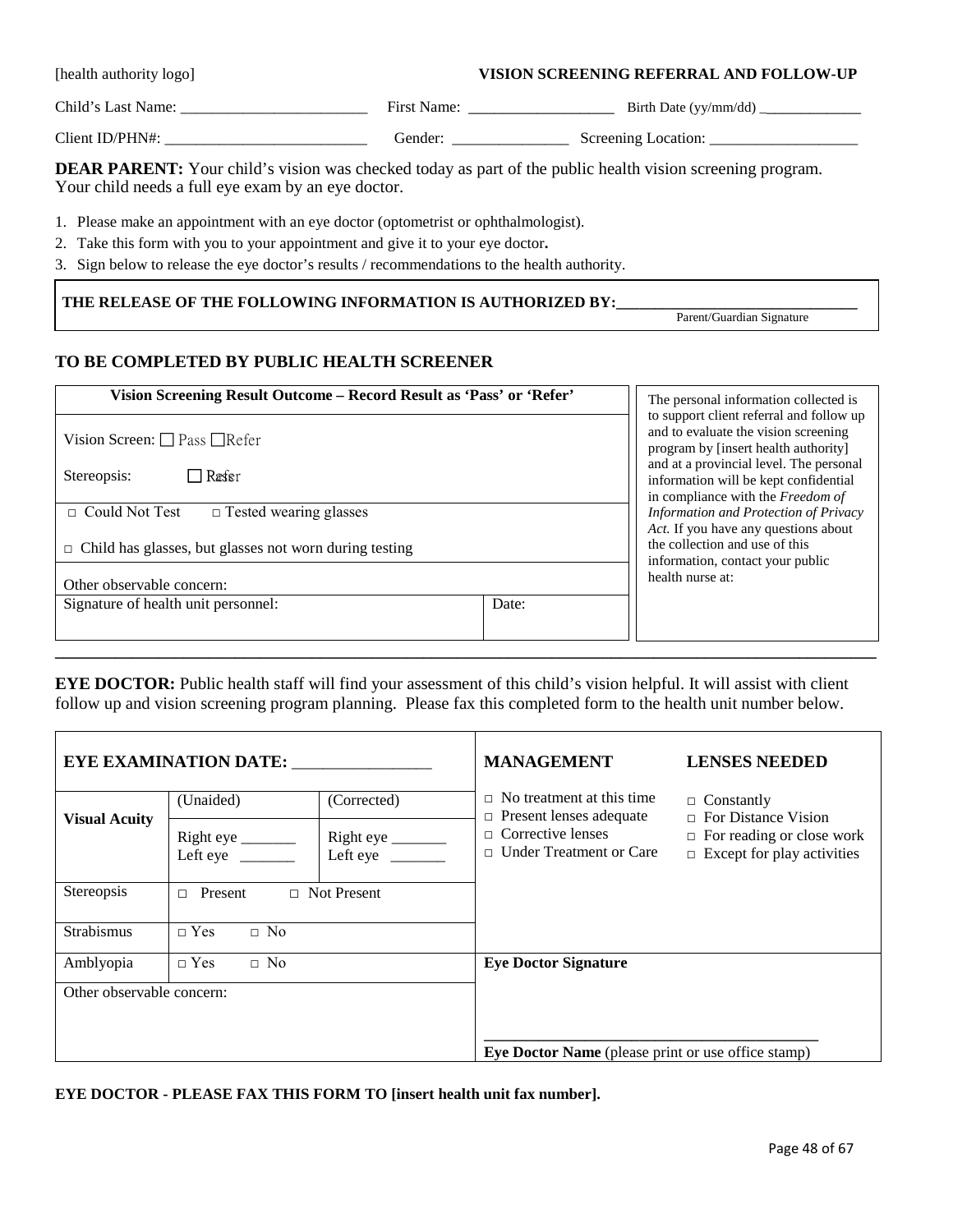# **RANDOT PRESCHOOL STEREOTEST – COPY OF ANSWER KEY**



Record: record best (smallest) stereopsis result in sec. of arc Refer: if unable to pass stereopsis at 100 sec. of arc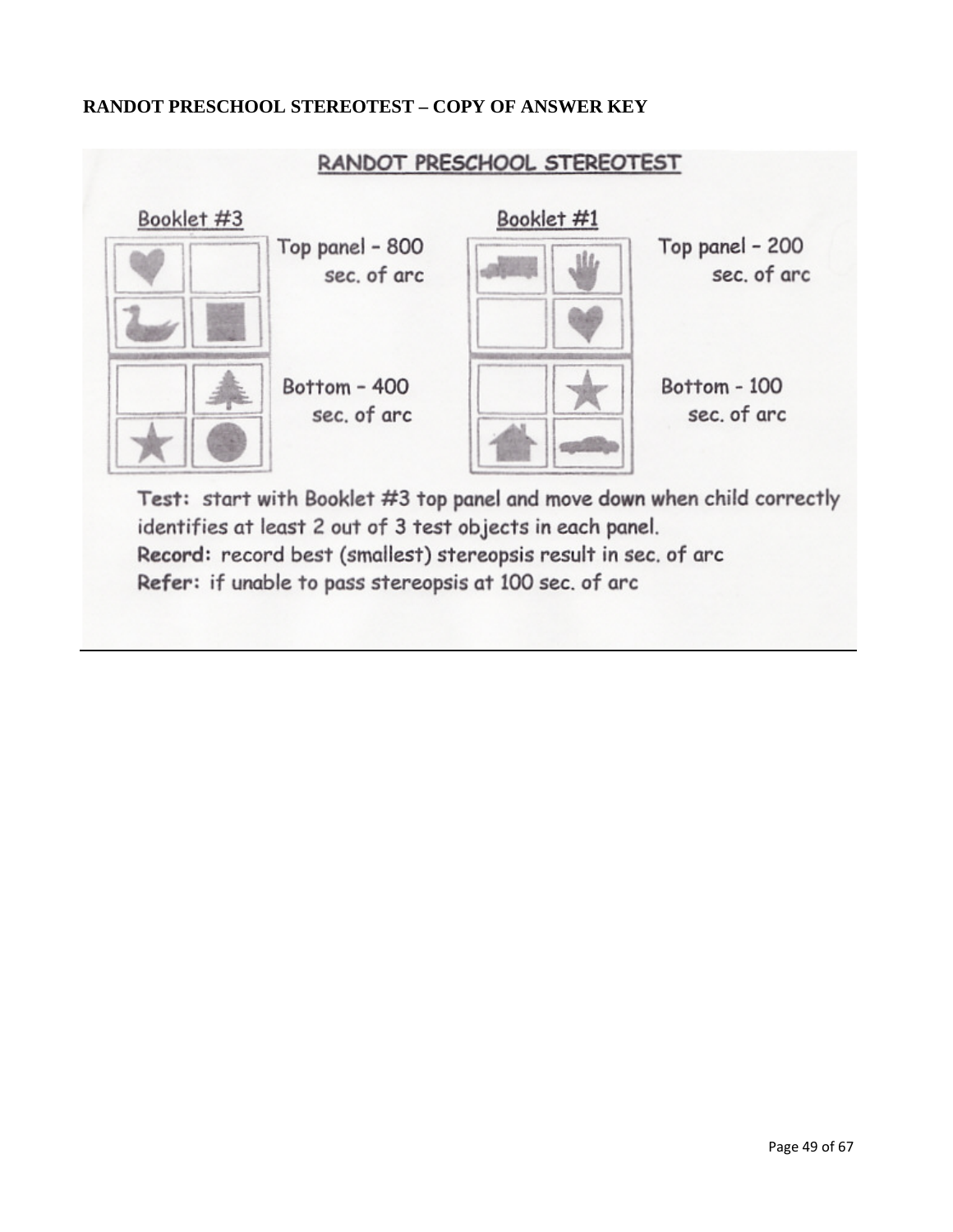# **Suggested Guidelines Data Entry – Panorama Family Health Module**

- 1. Search for and select client.
- 2. Navigate to family health client summary screen.
- 3. Select encounter group 'family health screener' and click 'create an encounter.'

| <b>Encounters</b> |            |                        |            |                  |                       |                                          | <b>☆ Hide Encounters</b> |
|-------------------|------------|------------------------|------------|------------------|-----------------------|------------------------------------------|--------------------------|
| Date From: 2013   | <b>yyy</b> | 03<br>mm               | 112<br>-dd | ID.<br>A Display |                       | Encounter Group: Family Health Screeners | <b>Create Encounter</b>  |
| Date              |            | <b>Encounter Group</b> |            |                  | <b>Encounter Type</b> | Service Delivery Location                | Assessments (Summary)    |

4. Record and save the 'encounter details' then click on the 'encounter UDF' hyperlink.

| <b>Reason for Deletion:</b><br><b>Reset</b><br>Delete<br>*********************** | Encov<br>ter UDI |
|----------------------------------------------------------------------------------|------------------|
| <b>Encounter 150 Details</b>                                                     | A Hide Encounter |
| * Required field                                                                 |                  |
| Encounter Group: Family Health Screeners                                         |                  |
| *Encounter Date: 2013<br>O3<br>12<br>đđ<br>mm<br>yyy                             |                  |
| Duration (minutes):                                                              |                  |
| *Encounter Type: FHS School                                                      |                  |
| Encounter Reasons: Hold Ctrl and then click to select multiple items.            |                  |

5. Choose 'vision screening' and click 'fill out form.'

| User Defined Forms<br>A Hide User Defined Forms  |                |                                |                           |  |  |                                     |                                  |
|--------------------------------------------------|----------------|--------------------------------|---------------------------|--|--|-------------------------------------|----------------------------------|
| <b>Available Forms</b><br>会 Hide Available Forms |                |                                |                           |  |  |                                     |                                  |
|                                                  | 3 forms found. |                                |                           |  |  |                                     | Click on radio button to select. |
| Row actions: Fill Out Form                       |                |                                |                           |  |  |                                     |                                  |
|                                                  | Form ID        | $\blacktriangledown$ Form Name | Form Description          |  |  | Version ▼ Required ▼ Date Published | ▼ Associated Files (Version)     |
| o                                                |                | <b>Vision Screening</b>        | <b>Vision Screening</b>   |  |  | 2013 Feb 1                          | -                                |
| e.                                               | 25             | <b>Hearing Assessment</b>      | <b>Hearing Assessment</b> |  |  | 2013 Feb 1                          | $\overline{\phantom{a}}$         |

6. Record vision screening information as per options 1 or 2 and save.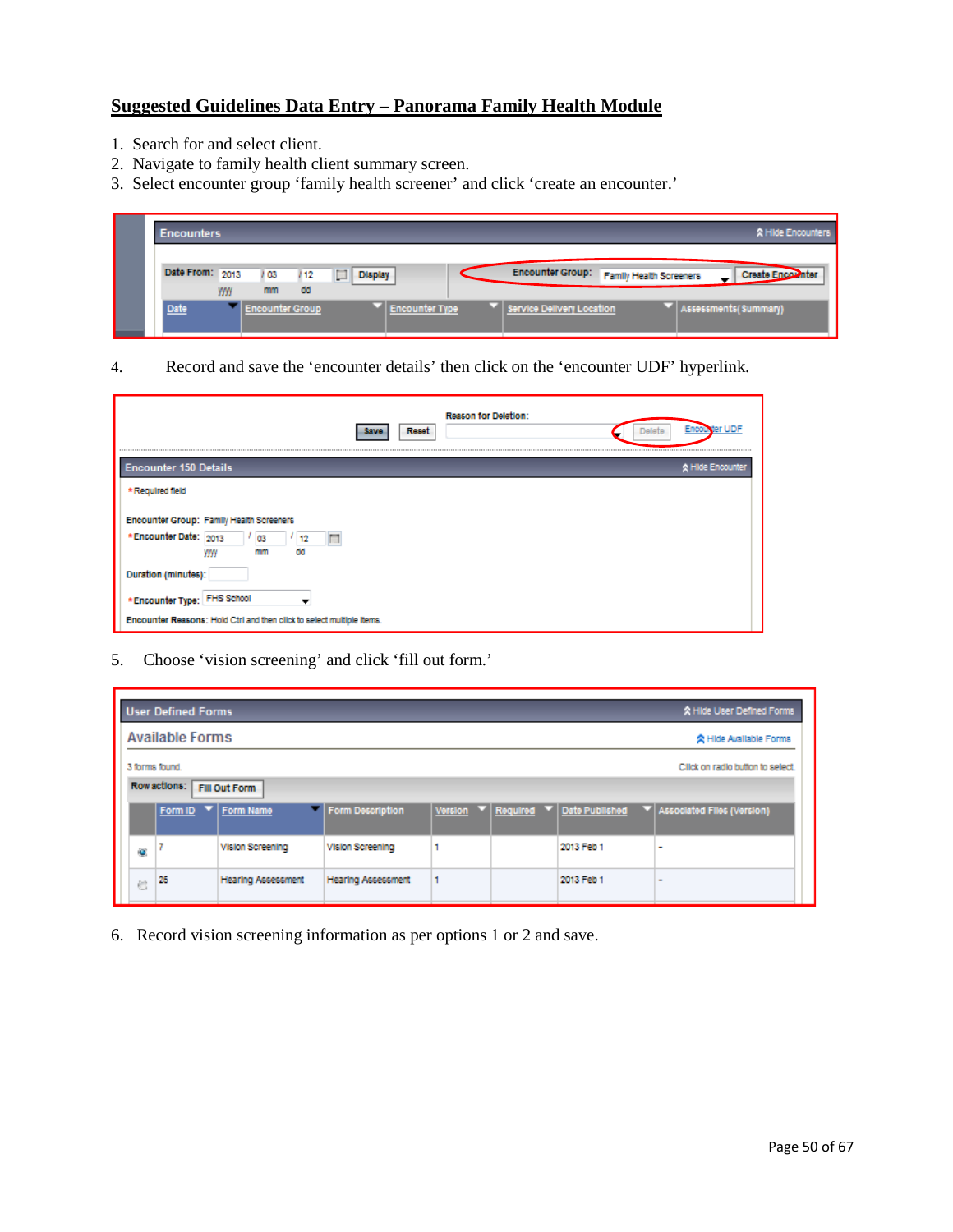**Option 1**: Child did not pass at least one part of screening or could not be tested: Enter Pass/Fail/ Could Not Test details, and glasses info if relevant.

| * Care Category: Screening General Health    |                                                      | Apply NAP To All <a> Show/Hide</a> |
|----------------------------------------------|------------------------------------------------------|------------------------------------|
| * Vision screening type                      | Screening                                            |                                    |
| Reason client not participating in screening | ▼                                                    |                                    |
| Vision screening tool(s)                     | IV Vision Screening Device   Eye Chart IV Stereotest |                                    |
| Right eye screening result                   | Pass<br>$\blacksquare$                               |                                    |
| Left eye screening result                    | Refer<br>$\blacksquare$                              |                                    |
| <b>Difference</b>                            | Refer                                                |                                    |
| Stereopsis                                   | Pass                                                 |                                    |
| Screened wearing glasses                     | Not Applicable                                       |                                    |
| Vision health status                         | Refer                                                |                                    |
|                                              | Comment Difference - 2.0D                            |                                    |
| Reason for closing                           |                                                      |                                    |
| Comment                                      |                                                      |                                    |
| Outcome                                      | Awaiting Referral<br>$\overline{\phantom{a}}$        |                                    |

In the vision health status field, select 'refer.' In the outcome field, select 'awaiting referral.'

Create a comment if needed (e.g., Difference = 2.0D).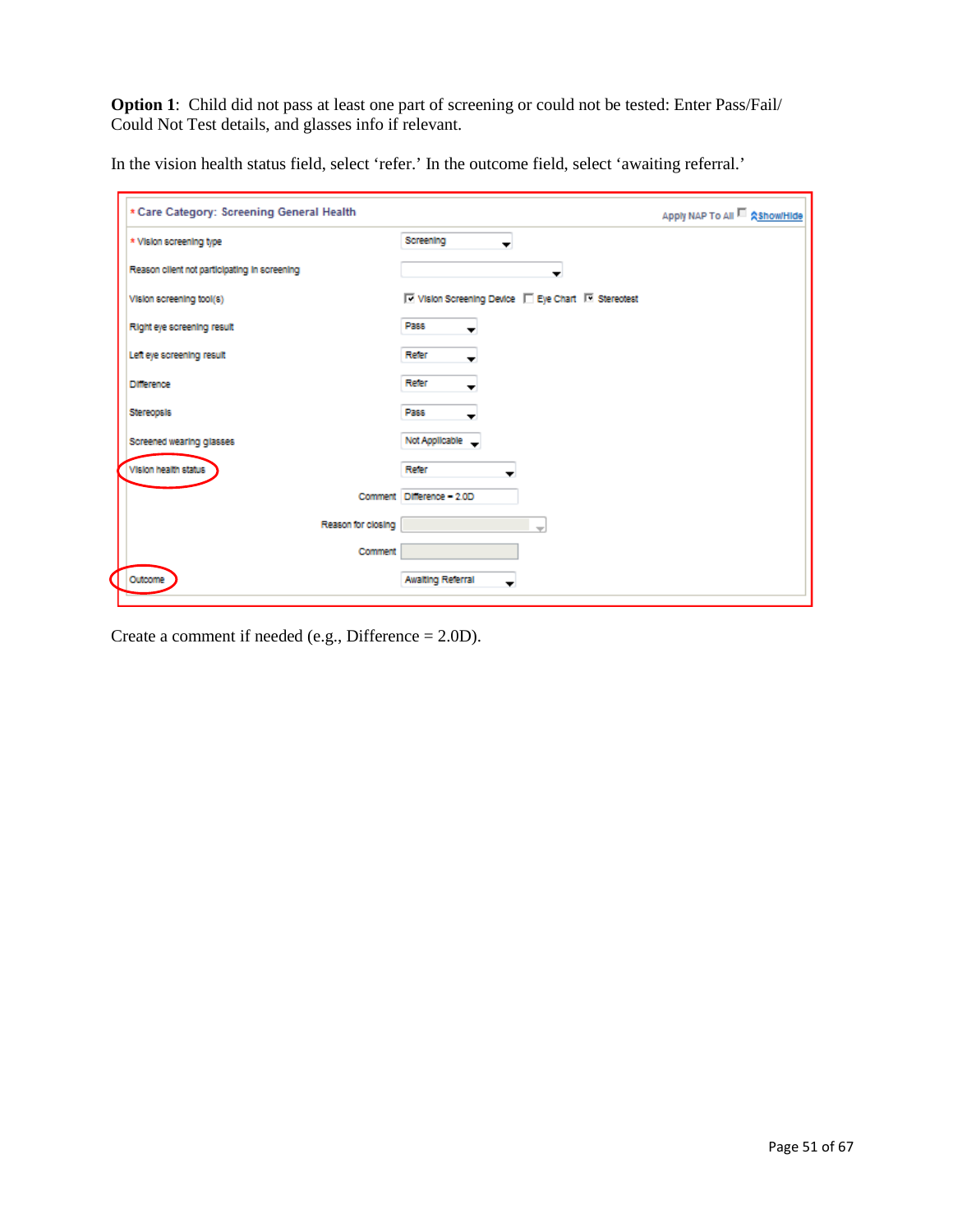**Option 2**: Child was absent from school, or did not participate in screening: Select an appropriate value from the 'Reason client not participating in screening' field. Complete any other relevant fields (e.g., if absent, record 'Letter Sent' in general comments field).

| * Care Category: Screening General Health    |                                                    | Apply NAP To All Show/Hide |
|----------------------------------------------|----------------------------------------------------|----------------------------|
| * Vision screening type                      | Screening                                          |                            |
| Reason client not participating in screening | Seen by eye doctor within last 6 mos -             |                            |
| Vision screening tool(s)                     | □ Vision Screening Device □ Eye Chart □ Stereotest |                            |
| Right eye screening result                   |                                                    |                            |
| Left eye screening result                    |                                                    |                            |
| Difference                                   |                                                    |                            |
| Stereopsis                                   |                                                    |                            |
| Screened wearing glasses                     |                                                    |                            |
| Vision health status                         | Not Assessed                                       |                            |
| Comment                                      |                                                    |                            |
| Reason for closing                           |                                                    |                            |
| Comment                                      |                                                    |                            |
| Outcome                                      | No Apparent Problem                                |                            |

| <b>Current Focus Areas</b>                   |                    |                        |                                                    | <u>☆ Show/Hide</u>             |
|----------------------------------------------|--------------------|------------------------|----------------------------------------------------|--------------------------------|
| Care Category/Subcategory                    | <b>Status</b>      | <b>Last Updated</b>    | Last Assessment                                    | <b>Last Comment</b>            |
|                                              |                    |                        |                                                    |                                |
| * Care Category: Screening General Health    |                    |                        |                                                    | Apply NAP To All C & Show/Hide |
| * Vision screening type                      |                    | Screening<br>▼         |                                                    |                                |
| Reason client not participating in screening |                    | <b>Absent</b>          |                                                    |                                |
| Vision screening tool(s)                     |                    |                        | □ Vision Screening Device □ Eye Chart □ Stereotest |                                |
| Right eye screening result                   |                    |                        |                                                    |                                |
| Left eye screening result                    |                    | $\mathbf -$            |                                                    |                                |
| Difference                                   |                    |                        |                                                    |                                |
| Stereopsis                                   |                    | -                      |                                                    |                                |
| Screened wearing glasses                     |                    | Not Applicable         |                                                    |                                |
| Vision health status                         |                    | Not Assessed           |                                                    |                                |
|                                              | Comment            |                        |                                                    |                                |
|                                              | Reason for closing |                        |                                                    |                                |
|                                              | Comment            |                        |                                                    |                                |
| Outcome                                      |                    |                        |                                                    |                                |
|                                              |                    |                        |                                                    |                                |
| <b>General Comments</b>                      |                    |                        |                                                    | <b>交Show/Hide</b>              |
| General comments                             |                    | Letter sent to parents | 杰                                                  |                                |
|                                              |                    |                        |                                                    |                                |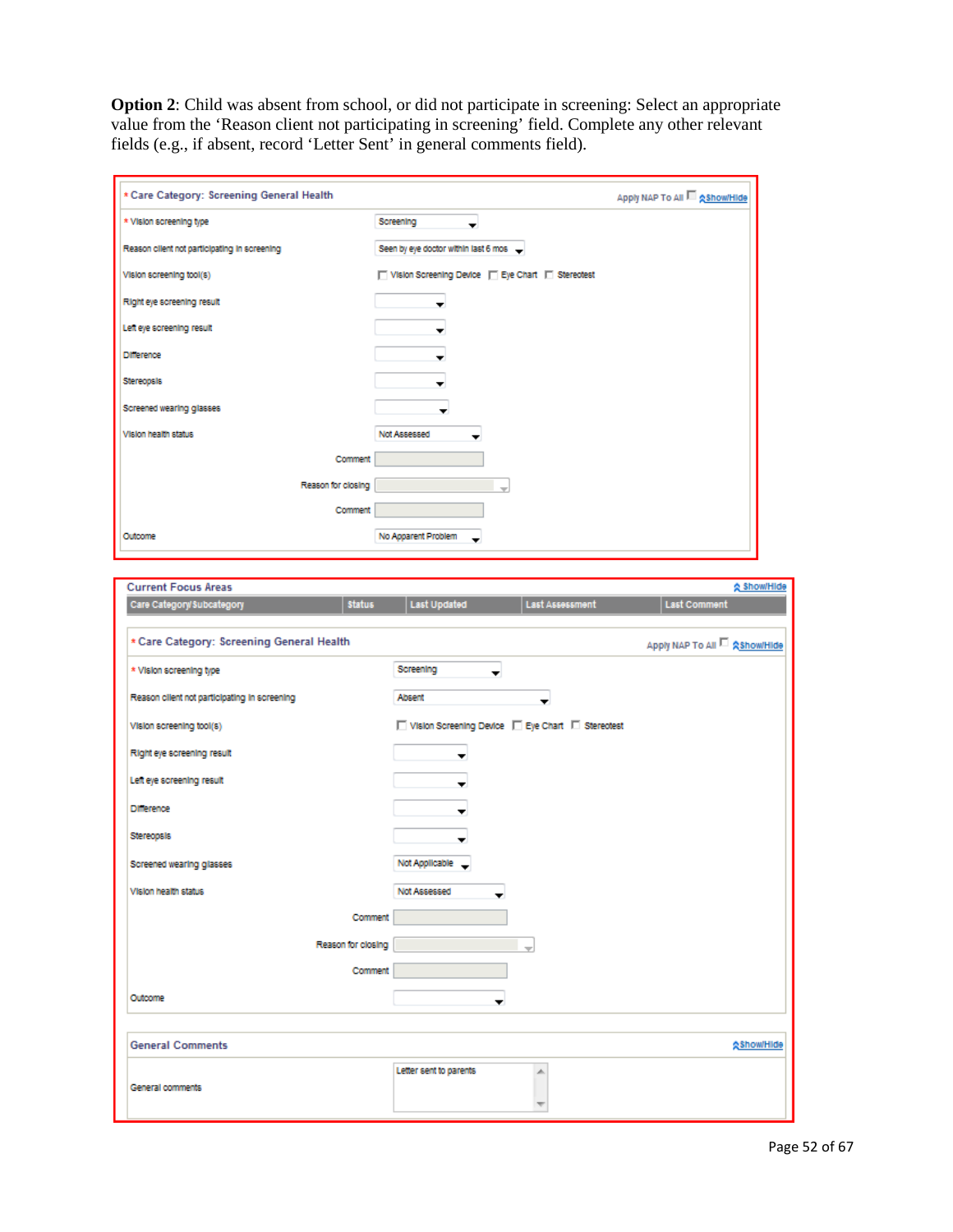# **Recording Follow-up Contact**

- 1. Search for and select client.
- 2. Navigate to family health client summary screen.
- 3. Select encounter group 'family health screener' and click 'create an encounter.'
- 4. Record and save the 'encounter details' and click on the 'encounter UDF' hyperlink.
- 5. Choose 'vision screening' and click 'fill out form.'
- 6. Select vision screening type.
- 7. Complete the 'vision health status' and 'outcome' fields.

| * Care Category: Screening General Health    | Apply NAP To All                                   | <b>会Show/Hide</b>        |
|----------------------------------------------|----------------------------------------------------|--------------------------|
| * Vision screening type                      | Follow-up                                          | Screening                |
| Reason client not participating in screening |                                                    |                          |
| Vision screening tool(s)                     | □ Vision Screening Device □ Eye Chart □ Stereotest |                          |
| Right eye screening result                   | ▼                                                  | Refer                    |
| Left eye screening result                    | $\blacksquare$                                     | Pass                     |
| <b>Difference</b>                            | <b>v</b>                                           | Refer                    |
| Stereopsis                                   |                                                    | Could not test           |
| Screened wearing glasses                     |                                                    | Not Applicable           |
| Vision health status                         | Closed                                             | Refer                    |
| Comment                                      |                                                    |                          |
| Reason for closing Resolved                  | $\overline{\phantom{a}}$                           |                          |
| Comment                                      |                                                    |                          |
| Outcome                                      | Under Continuing Care                              | <b>Awaiting Referral</b> |
| <b>General Comments</b>                      |                                                    | <b>Ashow/Hide</b>        |
| General comments                             | Child seen by eye doctor and<br>glasses prescribed |                          |
|                                              |                                                    |                          |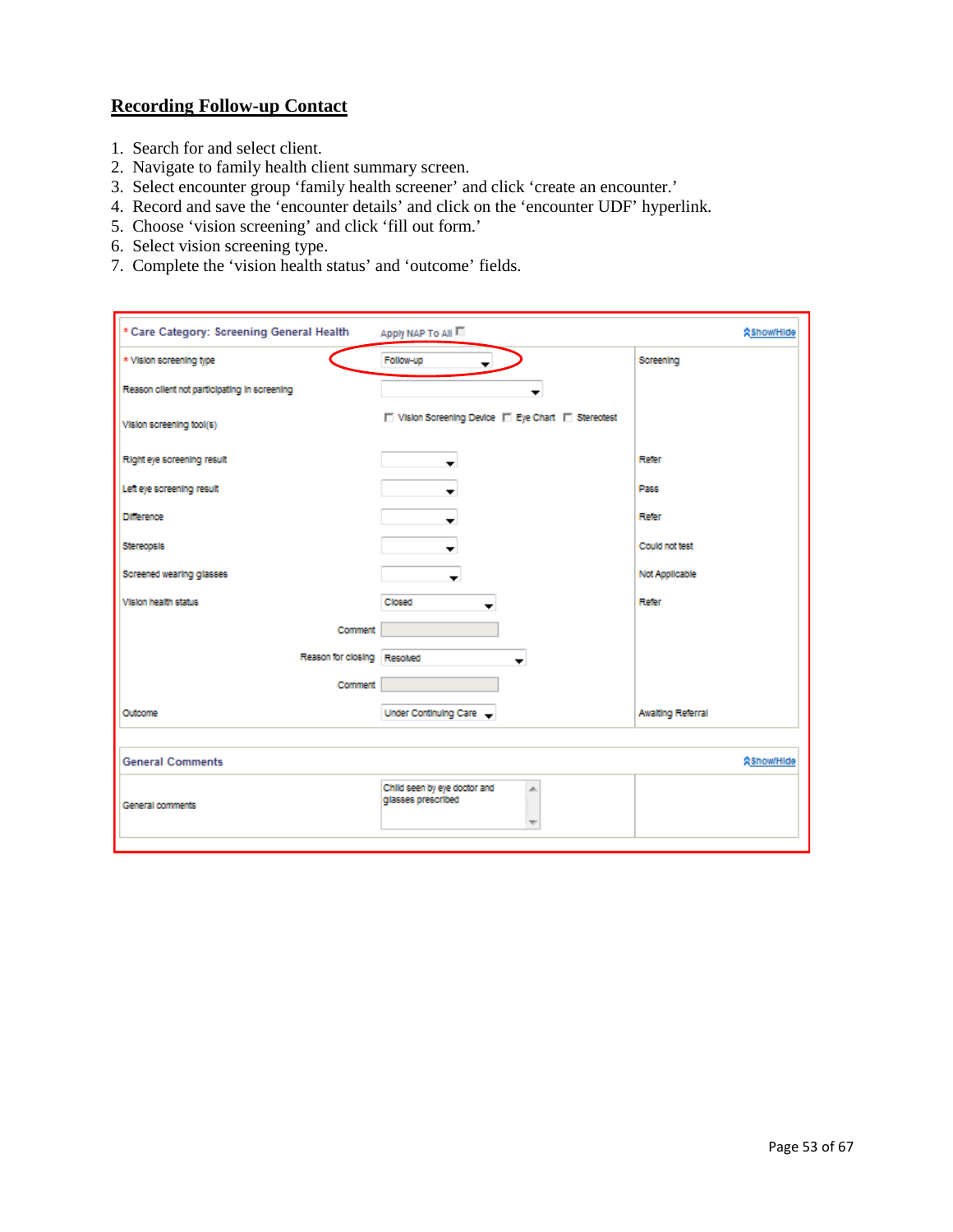#### **Recording Vision Screening Diagnostic Referral Outcome Information**

- 1. Search for and select client.
- 2. Navigate to family health client summary screen.
- 3. Select encounter group 'family health screener' and click 'create an encounter.'
- 4. Record and save the 'encounter details' and click on the 'encounter UDF' hyperlink.
- 5. Choose 'vision screening' and click 'fill out form.'
- 6. Select screening type 'report from eye doctor' if report received from optometrist/opthalmologist.
- 7. Complete the 'vision health status' and 'outcome' fields.

| <b>Current Focus Areas</b>                   |                                                    | ☆ Show/Hide                        |
|----------------------------------------------|----------------------------------------------------|------------------------------------|
| Care Category/Subcategory<br><b>Status</b>   | <b>Last Updated</b><br>Last Assessment             | <b>Last Comment</b>                |
| * Care Category: Screening General Health    |                                                    | Apply NAP To All <a> Show/Hide</a> |
| * Vision screening type                      | Report from eye doctor                             |                                    |
| Reason client not participating in screening |                                                    |                                    |
| Vision screening tool(s)                     | □ Vision Screening Device □ Eye Chart □ Stereotest |                                    |
| Right eye screening result                   |                                                    |                                    |
| Left eye screening result                    |                                                    |                                    |
| Difference                                   |                                                    |                                    |
| Stereopsis                                   |                                                    |                                    |
| Screened wearing glasses                     | ▼                                                  |                                    |
| Vision health status                         | Under Continuing Care                              |                                    |
|                                              | Comment Prescribed glasses                         |                                    |
| Reason for closing                           |                                                    |                                    |
| Comment                                      |                                                    |                                    |
| Outcome                                      | <b>Treatment Complete</b>                          |                                    |
| <b>General Comments</b>                      |                                                    | <b>AShow/Hide</b>                  |
|                                              | ∸                                                  |                                    |
| General comments                             |                                                    |                                    |
|                                              |                                                    |                                    |

#### **Recording Outcome for children prescribed glasses**

- Corrective lenses with no recall appointment or recall in a year document as 'treatment complete'
- Corrective lenses with a recall appointment in six months or less document as 'under continuing care'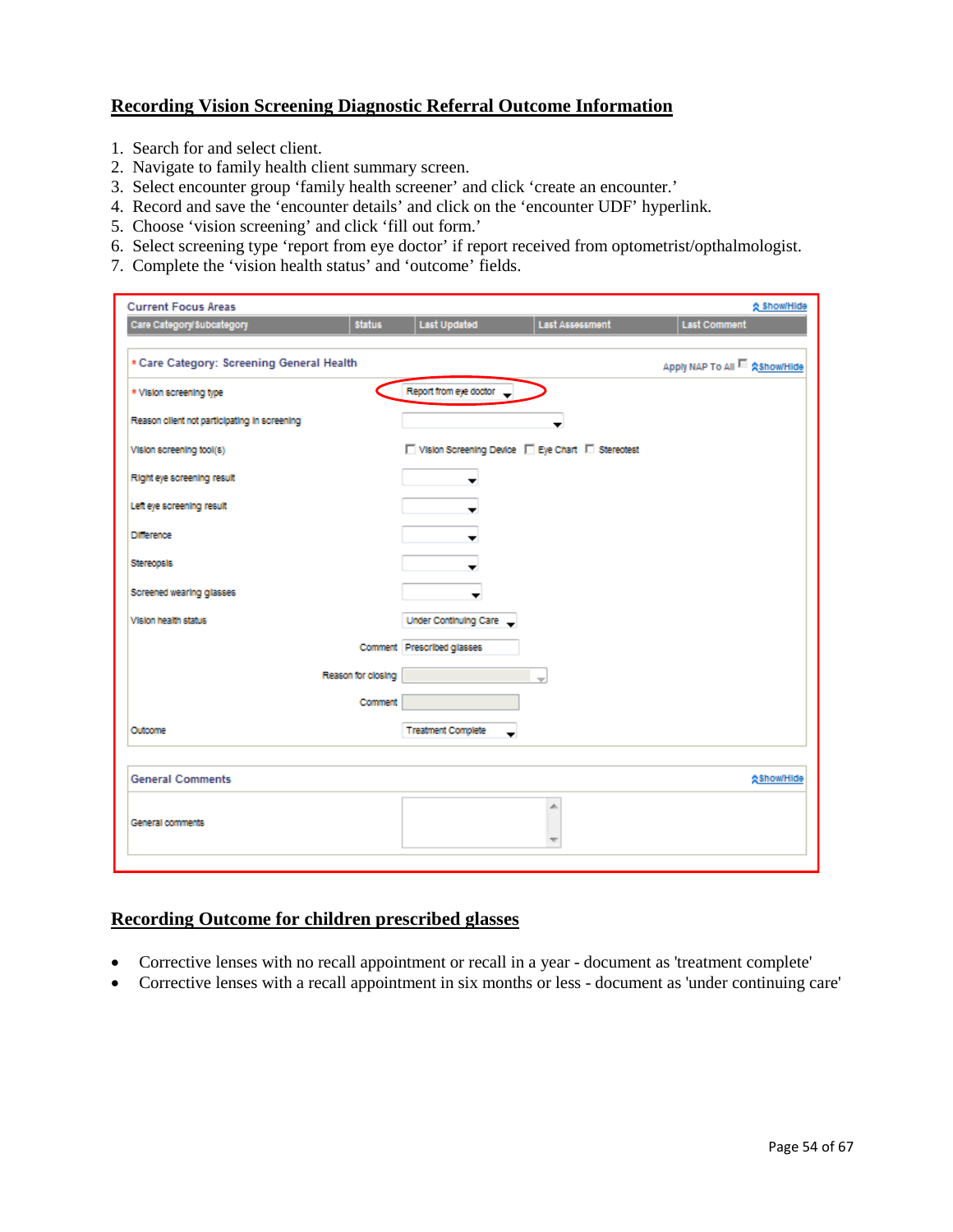## <span id="page-54-0"></span>**HOTV VISION SCREENING: TOOLS AND PROCEDURES**

|                             | General room requirements when using HOTV charts                                                                                                                                                                                                                                        |  |  |  |  |  |  |  |
|-----------------------------|-----------------------------------------------------------------------------------------------------------------------------------------------------------------------------------------------------------------------------------------------------------------------------------------|--|--|--|--|--|--|--|
| Room Size                   | The room should be at least five feet longer than the test distance. (e.g., 15 feet when<br>using a 10 foot eye chart).                                                                                                                                                                 |  |  |  |  |  |  |  |
| Lighting/Room<br>Conditions | Well lit, without glare, without distracting windows or patterns on the wall.                                                                                                                                                                                                           |  |  |  |  |  |  |  |
| Light Boxes                 | Use a light box with the vision chart. Light boxes should be placed so that:<br>a. The child is not facing a window or other light source while reading the chart;<br>b. The greatest amount of light comes from the light box; and<br>c. The light box is at eye level with the child. |  |  |  |  |  |  |  |
| Extension cord              | If the electrical outlet restricts optimal placement of the light box.                                                                                                                                                                                                                  |  |  |  |  |  |  |  |

## **HOTV Visual Acuity Screening:**

The HOTV is a screening procedure particularly suited for determining visual acuity for:<br>  $\triangleright$  Children three to five vears of age.

- Children three to five years of age.
- $\triangleright$  Children not able to read the English alphabet.<br>  $\triangleright$  Older children with special needs.
- Older children with special needs.

The child is not asked what the letters are, but is taught to match the shape of the object.



# **Equipment Required for HOTV Visual Acuity Screening:**

- 9" by 14" H.O.T.V. card for 10 FEET
- 4-object response HOTV (lap) card
- $\triangleright$  Four separate training "H" "O" 'T' "V" flash cards
- $\triangleright$  Occluder glasses or eye cover paddle
- $\triangleright$  Pointer (e.g. pencil or pen)
- $\triangleright$  10 foot measuring tape
- $\triangleright$  Masking tape or string to measure 10 feet
- $\triangleright$  Chair
- Extension cord
- $\triangleright$  Light box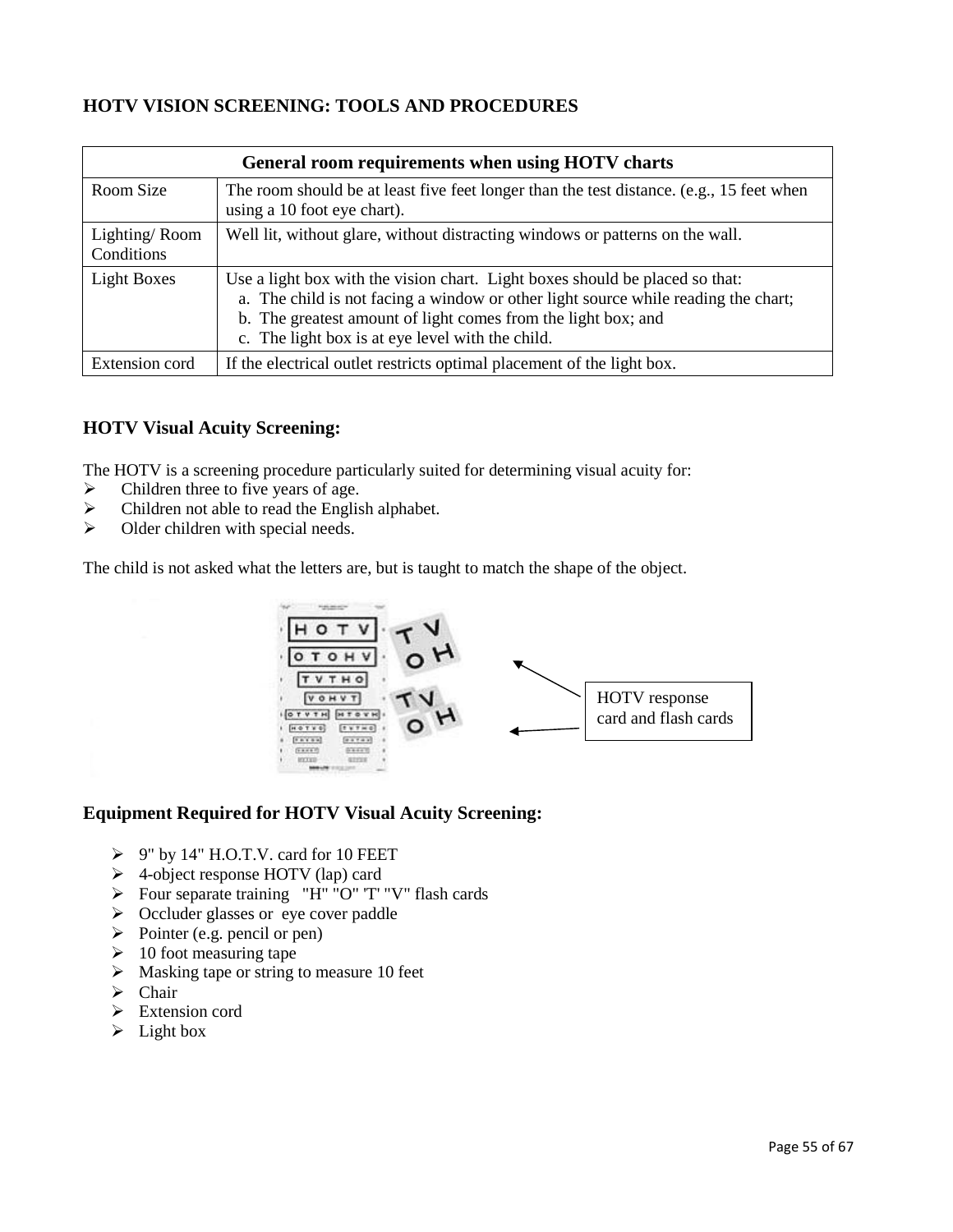# **General Preparation for Visual Acuity Screening Using a Vision Chart:**

- 1. Check the chart's screening distance (indicated at the top of the vision chart).
- 2. Measure and mark the distance between the chart and the child to be screened with tape to ensure the distance is maintained throughout the screening session.
- 3. Place the chart at eye level with the child. It is important for the child to be able to look straight ahead and not be looking off to the side or lower than the letters.
- 4. If the child stands during screening a chair could be placed with the back closest to the child. This will prevent the child from creeping forward and will give the child something to hold onto.
- 5. Children waiting to be screened should not be facing the vision chart.





#### **Preparing a child for screening using the HOTV:**

- 1. Show the child the flash cards using care not to call the letters by name.
- 2. Ask the child to match each flash card symbol with one on the response panel (lap card).
- 3. When the symbols can be matched without difficulty, the screening may begin.

**Note**: The child must learn to identify the shape of the symbols rather than the name of the letters. Recognition can usually be taught in a few minutes or less depending on the maturity of the child.

#### **Procedure for HOTV Screening:**

- 1. If the child wears corrective lenses, screening must be done with the child wearing the lenses.
- 2. Position the child 10 feet from the chart.
- 3. Give the child the lap card to hold on his/her lap. A helper may sit or stand next to the child and hold the lap card. If you do not have a helper, have the child hold the lap card flat on his/her lap, with the letters right side up as the child is looking down at them.
- 4. Test each eye separately always starting with the right eye.
- 5. Make sure the other eye is completely occluded but avoid pressure on the eye. Use the occluder glasses or occluder paddle provided. Do not have the child cover the eye with his/her hand.
- 6. Point to one of the letters on the chart. Ask the child to either point to or cover up a matching letter on the response panel to indicate his/her choice. If the child is correct, point to a second letter and have the child match it. Continue pointing to the letters until the child correctly matches at least four of the five letters on a line.
- 7. Do not isolate letters (all letters on a row should be visible).
- 8. Make sure your pointer is directly under the letter. To avoid ruining the chart, use only the non-marking end of a pen or pencil.
- 9. Avoid going straight across a line, changing sequence on that line and always moving down the vision chart.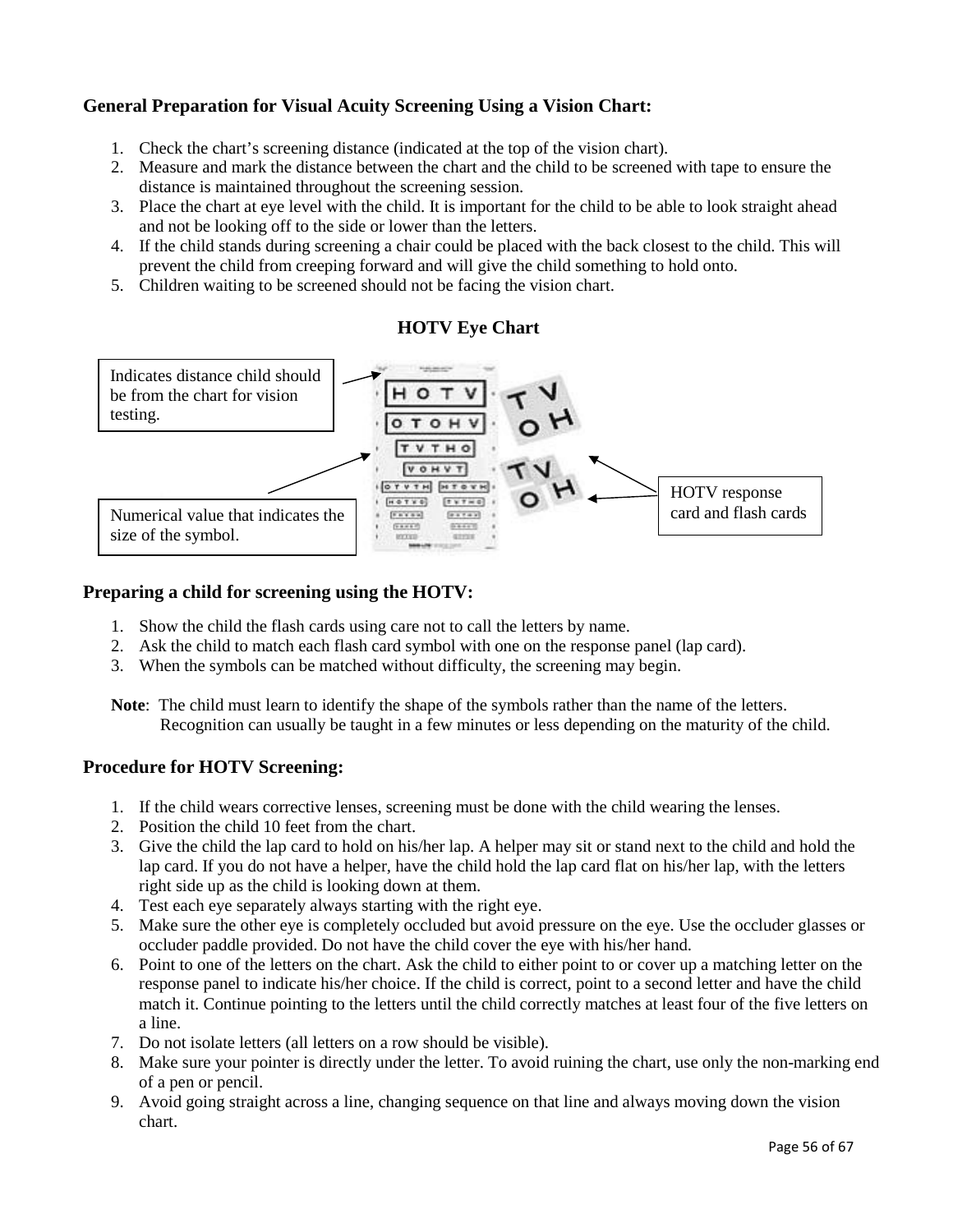- 10. Due to the limited attention span of the young child and to avoid fatigue, test only two or three of the larger letters on each line to gain the child's confidence before moving quickly down to the smaller letters.
- 11. The last line where four out of five test symbols are correctly identified represents the child's visual acuity.
- 12. Do not screen below the 10/10 row on the HOTV chart.
- 13. Record the result for each eye.

#### **HOTV - Hints for Screeners:**

- $\triangleright$  Maintain the distance during the test. Do not allow the child to move up closer to the chart.
- $\triangleright$  Always watch to make sure that the child's head is kept straight and there are no signs of peeking or squinting. A child who peeks is likely a child not seeing well.
- $\triangleright$  Make a game of the screening procedure. Reassure the child that there is no right or wrong answers but encourage the child to do the best he can.
- $\triangleright$  If the child seems to understand the procedure but is hesitant, try testing the other eye.
- $\triangleright$  Encourage and praise the child.
	- o "One more test to go, you're doing great!"
	- o "Good job!"

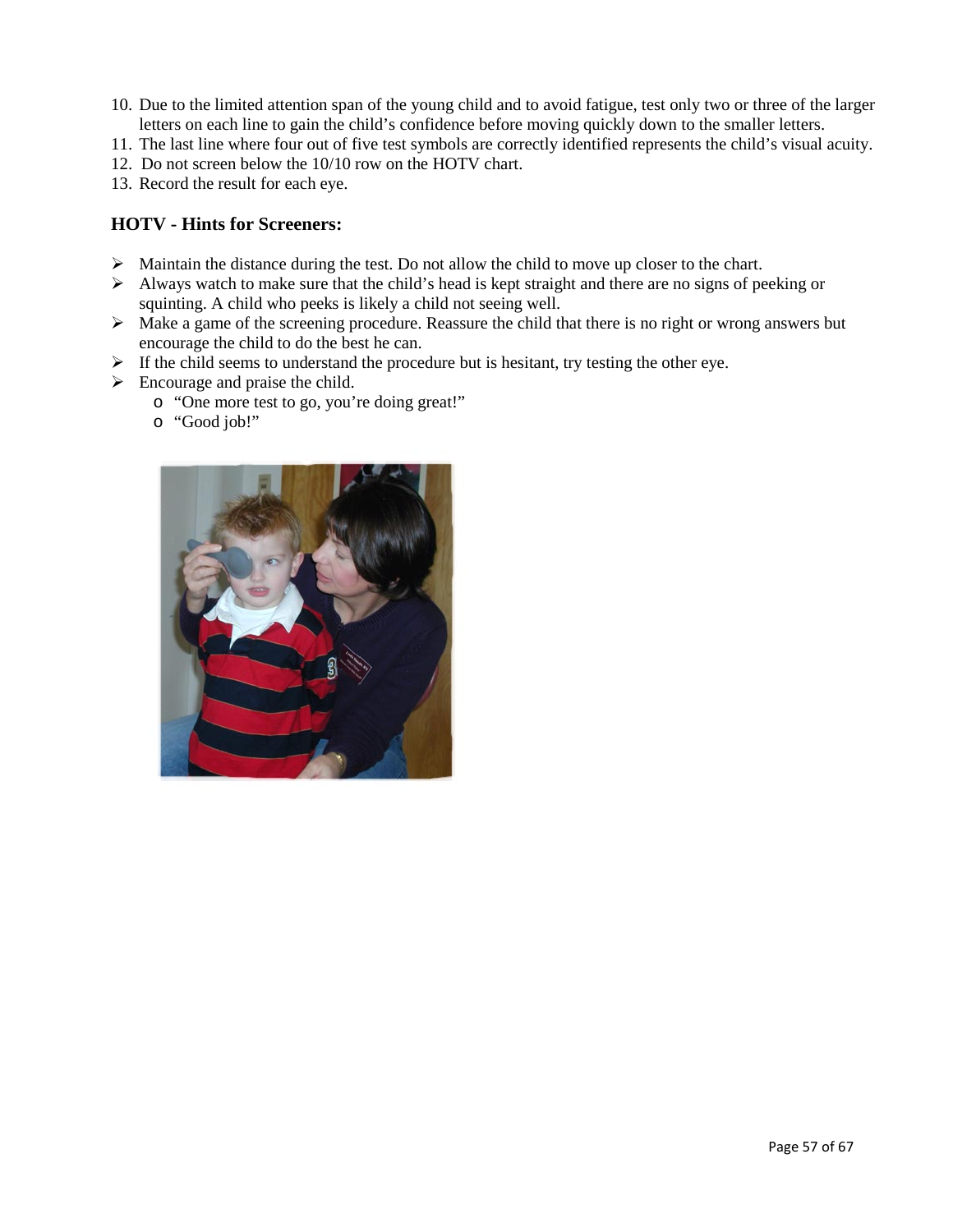# **Guidelines for HOTV Referral[5](#page-57-0) :**

#### **Abbreviations:**

| O.D | Oculus Dexter   | Right Eye        |                 | Conversion of 20 foot distance to 10 foot distance charts |                 |
|-----|-----------------|------------------|-----------------|-----------------------------------------------------------|-----------------|
|     | Oculus Sinister | Left Eve         | $20/20 = 10/10$ | $20/30 = 10/15$                                           | $20/40 = 10/20$ |
|     | Oculus Uteraue  | <b>Both Eves</b> | $20/50 = 10/25$ | $20/70 = 10/35$                                           |                 |

## **HOTV Vision Chart:**

| <b>Age of Child</b>  | <b>Referral Criteria for HOTV Visual Acuity Chart</b>                           |  |  |  |  |
|----------------------|---------------------------------------------------------------------------------|--|--|--|--|
| 36 months to         | Refer if 10/20 or worse in one or both eyes.                                    |  |  |  |  |
| kindergarten age     | Refer if other symptoms are present.                                            |  |  |  |  |
|                      | Refer if unequal acuity – where there is a two line difference between each eye |  |  |  |  |
|                      | (i.e., OD 10/10, OS 10/15).                                                     |  |  |  |  |
| <b>Older Student</b> | Refer if 10/15 or worse in one or both eyes.                                    |  |  |  |  |
| (Grade 1 and older)  | Refer if other symptoms are present.                                            |  |  |  |  |
|                      | Refer if unequal acuity – where there is a two line difference between each eye |  |  |  |  |
|                      | (i.e., OD 10/10, OS 10/15).                                                     |  |  |  |  |

<span id="page-57-0"></span> $5$  Use of the HOTV in ages less than 36 months is at the discretion of the health authority and is based on professional judgement of the screening personnel. For example, some children younger than 36 months may be mature enough to understand screening instructions and complete vision screening procedures.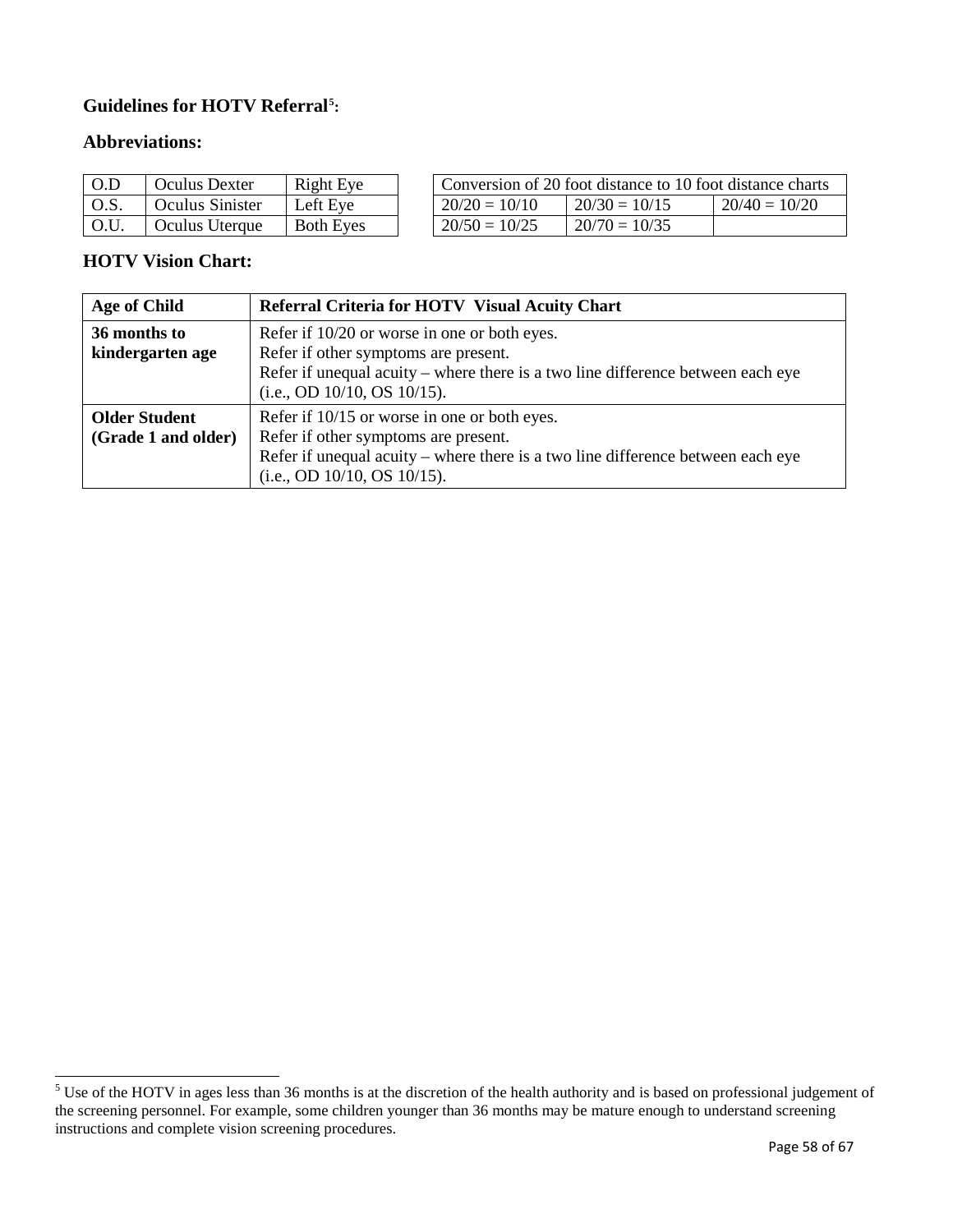# **VISION SCREENING – HOTV VISUAL ACUITY CHECKLIST:**

**Purpose:** This check list should be used regularly until these points become habits when testing visual acuity.

**Instructions:**To check the accuracy of your own testing ability, read over the check list immediately after you have finished giving the test. To check the accuracy of another person's test administration, score your observations below.

## **Before Test:**

| #  | <b>Visual Acuity Checklist – For Eye Charts</b>                                            | Yes |  |
|----|--------------------------------------------------------------------------------------------|-----|--|
|    | Screener prepared the child for the test and familiarized the child with the vision chart. |     |  |
|    | Screening location met guidelines:                                                         |     |  |
|    | Quiet area without distractions.                                                           |     |  |
|    | Room size appropriate.                                                                     |     |  |
| 3. | Room area lighting was appropriate for the test used.                                      |     |  |
|    | Bright well lit room and light box was used.                                               |     |  |
| 4. | Distance from the chart to child was correctly measured.                                   |     |  |
| 5. | Vision chart was placed at child's eye level.                                              |     |  |
| 6. | Equipment was checked prior to use to ensure it was operational.                           |     |  |

#### **During Test:**

| #   | <b>Visual Acuity Checklist - For Eye Charts</b>                                                                        |  |  |  |  |  |  |  |  |  |
|-----|------------------------------------------------------------------------------------------------------------------------|--|--|--|--|--|--|--|--|--|
| 1.  | The child was not facing a window or other light source while reading the chart.                                       |  |  |  |  |  |  |  |  |  |
| 2.  | The occluder did not apply pressure to the eye area                                                                    |  |  |  |  |  |  |  |  |  |
| 3.  | Each eye was tested separately.                                                                                        |  |  |  |  |  |  |  |  |  |
| 4.  | The examiner move fairly quickly down the chart, starting at the top row.                                              |  |  |  |  |  |  |  |  |  |
| 5.  | The examiner refrained from jumping from line to line (e.g., 10/25 to 10/15 and back to<br>$10/25$ ).                  |  |  |  |  |  |  |  |  |  |
| 6.  | The examiner alternated the letter sequence on a line rather than pointing to the letters<br>straight across one line. |  |  |  |  |  |  |  |  |  |
| 7.  | The pointer was held directly under each letter to avoid shadows.                                                      |  |  |  |  |  |  |  |  |  |
| 8.  | The tester presented the entire row and did not isolate letters.                                                       |  |  |  |  |  |  |  |  |  |
| 9.  | The examiner reassured and encouraged the child.                                                                       |  |  |  |  |  |  |  |  |  |
| 10. | The examiner checked that the child's head was in the straight ahead position to the chart.                            |  |  |  |  |  |  |  |  |  |
| 11. | The examiner frequently checked the child for signs of peeking and for squinting.                                      |  |  |  |  |  |  |  |  |  |
| 12. | The examiner was sure that children waiting for their turn were not looking directly at the<br>chart.                  |  |  |  |  |  |  |  |  |  |

## **Post Test:**

| #  | <b>Visual Acuity Checklist – For Eye Charts</b>                                                            | Yes |  |
|----|------------------------------------------------------------------------------------------------------------|-----|--|
|    | The test results were recorded accurately and on the appropriate screening list.                           |     |  |
| ۷, | A correct referral was made and a Vision Screening Referral and Follow up form was<br>correctly completed. |     |  |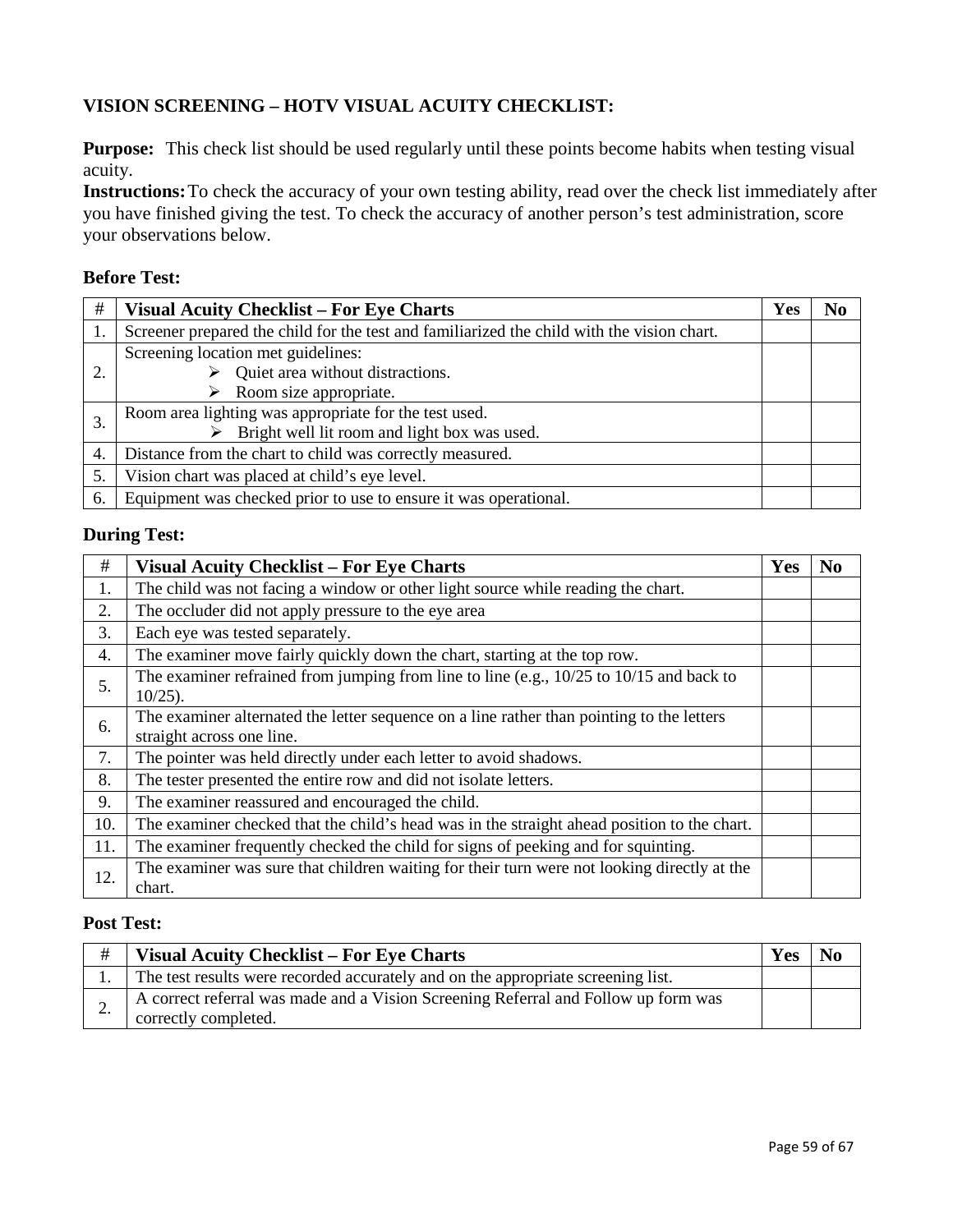**Q:** If a child is having a difficult time on the visual acuity screening, show the child only one letter at a time to reduce the confusion. True or False?

**False.** A child with amblyopia will record a better visual acuity when tested with one letter or symbol at a time. This means that the child's vision problem may be missed. It is important to always show a line of letters (or symbols) when assessing vision in a young child.

**Q:** If a child does not know the alphabet, a picture chart can be used as replacement. True or false?

**False**. Many picture charts will give an incorrect assessment of visual acuity. Only HOTV letters or Lea symbols may be used for pre-literate children.

**Q:** Covering one eye with a hand, cup or spoon is an effective technique for measuring visual acuity in one eye at a time. True or False?

**False.** These techniques allow a child to easily peek, especially if they have poor vision in the eye being tested. The chosen method of occlusion must ensure that the child is not able to peek.

**Q**: If a child is having a difficult time with the screening test, have him or her return again for a repeat screening in six to 12 months, as long as there are no signs of a vision problem. True or false?

**False.** It is important to detect and treat vision problems in children when they are young in order to prevent permanent visual loss. Children who fail a vision screening need a timely referral to an ophthalmologist or optometrist.

**Q:** If a child passes the visual acuity test in each eye tested separately, he or she has passed the vision screening. True or false?

**False.** The vision screening protocol includes a test of stereopsis in addition to the visual acuity test. A child must pass both the visual acuity/refraction screening and the stereopsis screening to pass. A child who fails either or both must be referred for a comprehensive eye examination by an ophthalmologist or optometrist.

**Q**: If using a wall chart to test visual acuity, it should be placed the standard 20 foot distance from the child. True or false?

**False.** Visual acuity testing in preschoolers is done at a distance of 10 feet. When using a wall chart, confirm the correct testing distance as indicated at the top of the chart.

**Q**: Always have a child put on his or her distance glasses, even if the child seldom uses them. True or false?

**True.** The glasses should be used for both parts of the screening: visual acuity testing and stereo testing.

**Q**: If the child is unable to do the pretest, proceed with the test procedure and complete the testing and assign a status of "pass" or "refer." True or false?

**False**. If a child is unable to successfully do the pretest, stop. Do not proceed to the test procedure. You may have the child observe another child before attempting the pretest one more time. If the child is still unable to do it, the child should be referred for a comprehensive eye examination by an ophthalmologist or optometrist.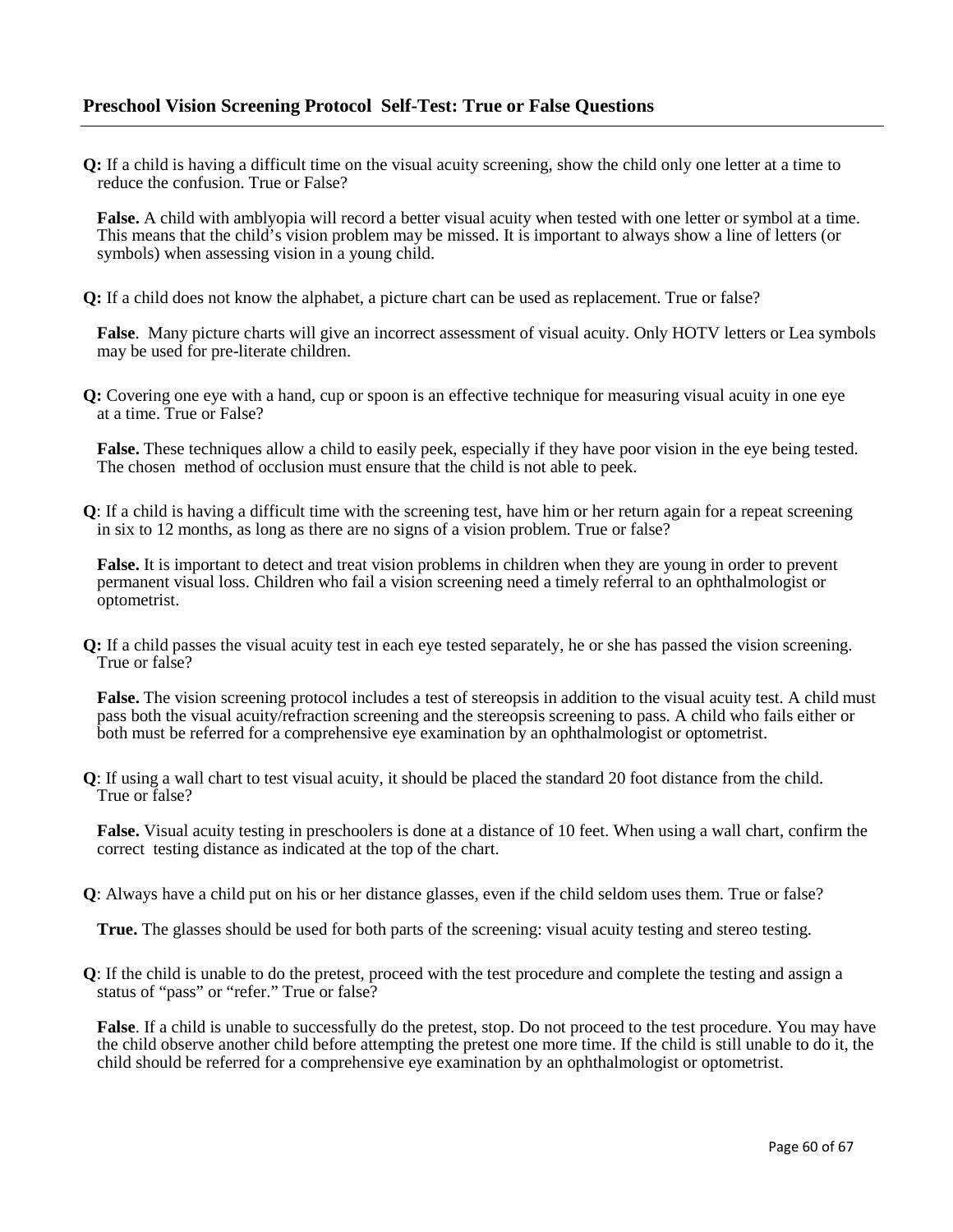## <span id="page-60-0"></span>**GLOSSARY:**

#### <span id="page-60-1"></span>**A. Vision Care Personnel and Professional Definitions:**

FAMILY PHYSICIAN - A family physician (or general practitioner) is a medical doctor who assesses diseases and problems of the eye in relation to other health problems. Treatment includes eye drops and ointments. Family physicians refer patients to ophthalmologists or optometrists, when appropriate.

OPHTHALMOLOGIST - An ophthalmologist (or eye physician or surgeon) is a medical doctor specializing in defects and diseases of the visual system, who diagnoses and treats by medical, optical and surgical techniques.

OPTOMETRIST - An optometrist (or doctor of optometry) is a health care professional who examines the visual system. Patient management includes: prescribing glasses, contact lenses, vision therapy (orthoptics), low vision aids, and referral for consultation to the appropriate medical practitioner for treatment of ocular or systemic disease or eye surgery.

OPTICIAN - An optician is a technician who grinds, fits, and dispenses corrective lenses on the written prescription of an ophthalmologist or optometrist.

ORTHOPTIST - An orthoptist is a medically supervised practitioner who evaluates binocular vision problems and treats such problems with occlusion, exercises, or prisms.

#### <span id="page-60-2"></span>**B. General Glossary:**

ACCOMMODATION - The adjustment of the eye for seeing at different distances, accomplished by changing the shape of the crystalline lens through action of the ciliary muscle, thus focusing a clear image on the retina.

AMBLYOPIA - Reduced visual acuity not correctable by refractive means and not attributable to obvious structural or pathological ocular anomalies.

AMETROPIA - Imperfection in the refractive powers of the eye so that images are not brought to a proper focus on the retina; includes hyperopia, myopia, and astigmatism.

ANISOMETROPIA - A condition in which there is a different type of refractive error between the two eyes, i.e., one eye is hyperopic while the other eye is myopic.

ANTERIOR CHAMBER - Space in the anterior portion of the eye; bounded in front by the cornea and behind by the iris; filled with aqueous humor.

AQUEOUS HUMOR - A water-like fluid which is manufactured by the ciliary body and which fills the anterior and posterior chambers of the eye located in front of the lens.

ASTIGMATISM - A defect of curvature of the cornea or lens of the eye as a result of which a ray of light is not sharply focused.

BINOCULAR - Using both eyes simultaneously.

BINOCULAR VISION - The ability to use the two eyes simultaneously to focus on the same object and to fuse the two images into a single image.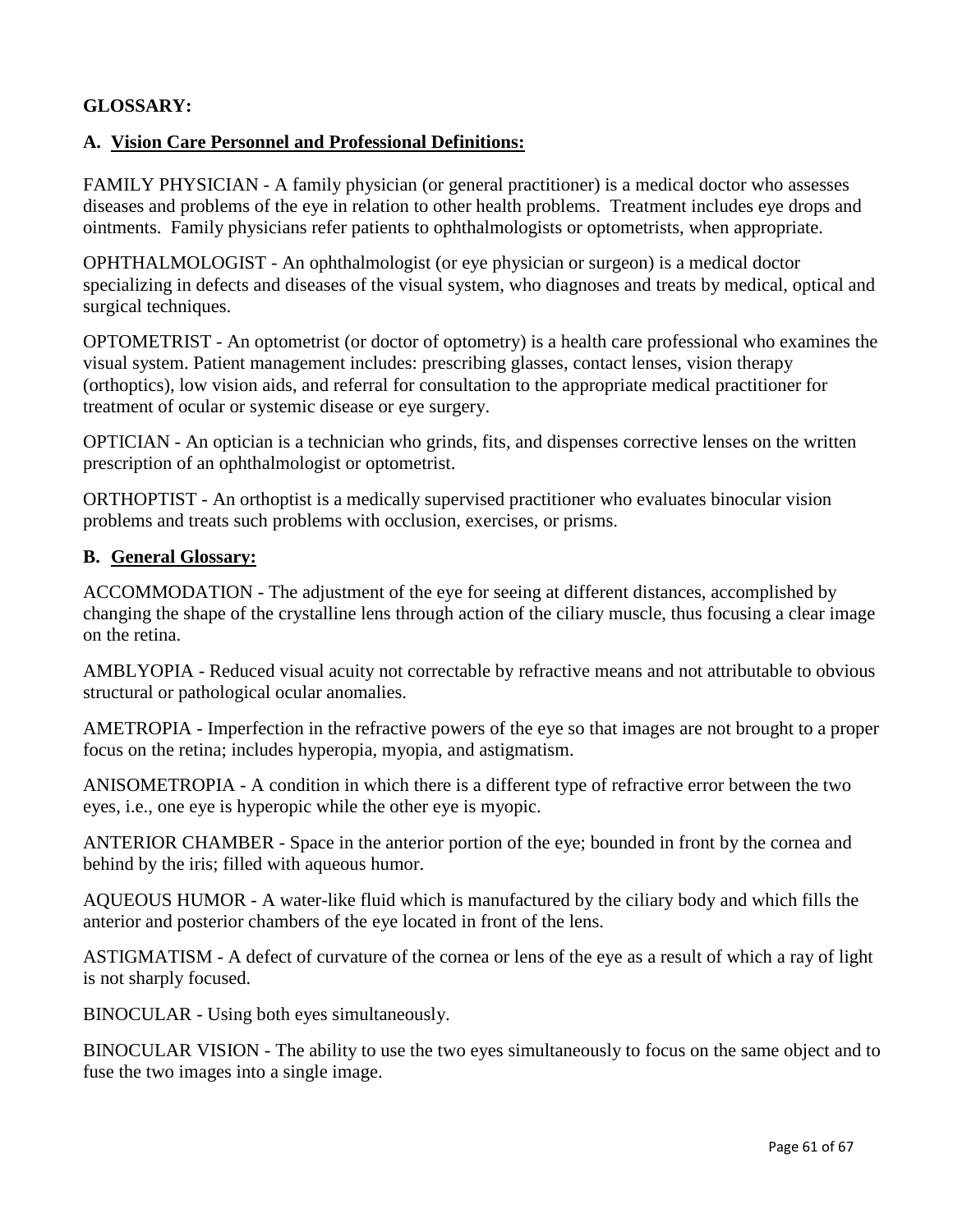BLINDNESS - In Canada, the legal definition of blindness is: central visual acuity of 10/100 or less in the better eye after correction; or visual acuity of more than 10/100 if there is a field defect in which the widest diameter of the visual field subtends an angle no greater than 20 degrees.

BLIND SPOT (Physiological) - An area which has no nerve receptors located at the back of the eye where the optic nerve enters the eye to supply nerve fibers and blood vessels to the retina. The blind spot in one eye does not correspond to the other so that the vision of one eye fills in the blind spot of the other, and vice versa.

CANTHUS - The angle at either end of the slit between the eyelids; specified as outer or temporal and inner or nasal.

CHOROID -The dark brown, vascular coat of the eye, between the sclera and the retina, whose function it is to nourish the retina and lens and to absorb light rays not absorbed by the retina.

CILIARY BODY - Portion of the vascular coat between the iris and the choroid. It consists of ciliary processes and the ciliary muscle. This organ changes the convexity of the lens when a change of accommodation is required.

COCHLEA - The sense organ that translates sound into nerve impulses to be sent to the brain.

COCHLEAR IMPLANTS - A device that can be surgically implanted into a person's [cochlea](http://www.nchearingloss.org/cochlea.htm?fromncshhh) to stimulate it to cause hearing.

CONCAVE LENS – Lens having the power to diverge parallel rays of light; also known as diverging, reducing, negative, myopic, or minus lens, denoted by the "-" sign.

CONES - One of the two types of light-sensitive nerve endings that are scattered over the surface of the retina making it possible to transmit visual impulses to the brain. Cones perceive fine detail and colour and are more numerous at the macula.

CONGENITAL - Present at birth.

CONJUNCTIVA - Mucous membrane which lines the eyelids and covers the front part of the eyeball.

CONTACT LENSES - A thin curved shell of plastic designed to float on tears above the cornea in order to correct refractive errors.

CONVERGENCE - The process of directing the visual axes of the two eyes to a near point, with the result that the pupils of the two eyes are closer together. The eyes are turned inward.

CONVEX LENS - Lens having power to converge parallel rays of light and to bring them to a focus; also known as converging, magnifying, hyperopic, or plus lens, denoted by the "+"sign.

CORNEA - The anterior transparent portion of the outer coat of the eye through which light enters.

CRYSTALLINE LENS - A transparent colourless body suspended in the anterior portion of the eyeball, between the aqueous and vitreous chambers, the function of which is to help bring the rays of light to a focus.

CYLINDER - A measure of the power of astigmatism, or irregular focus of the eye. A display unit on autorefractor device.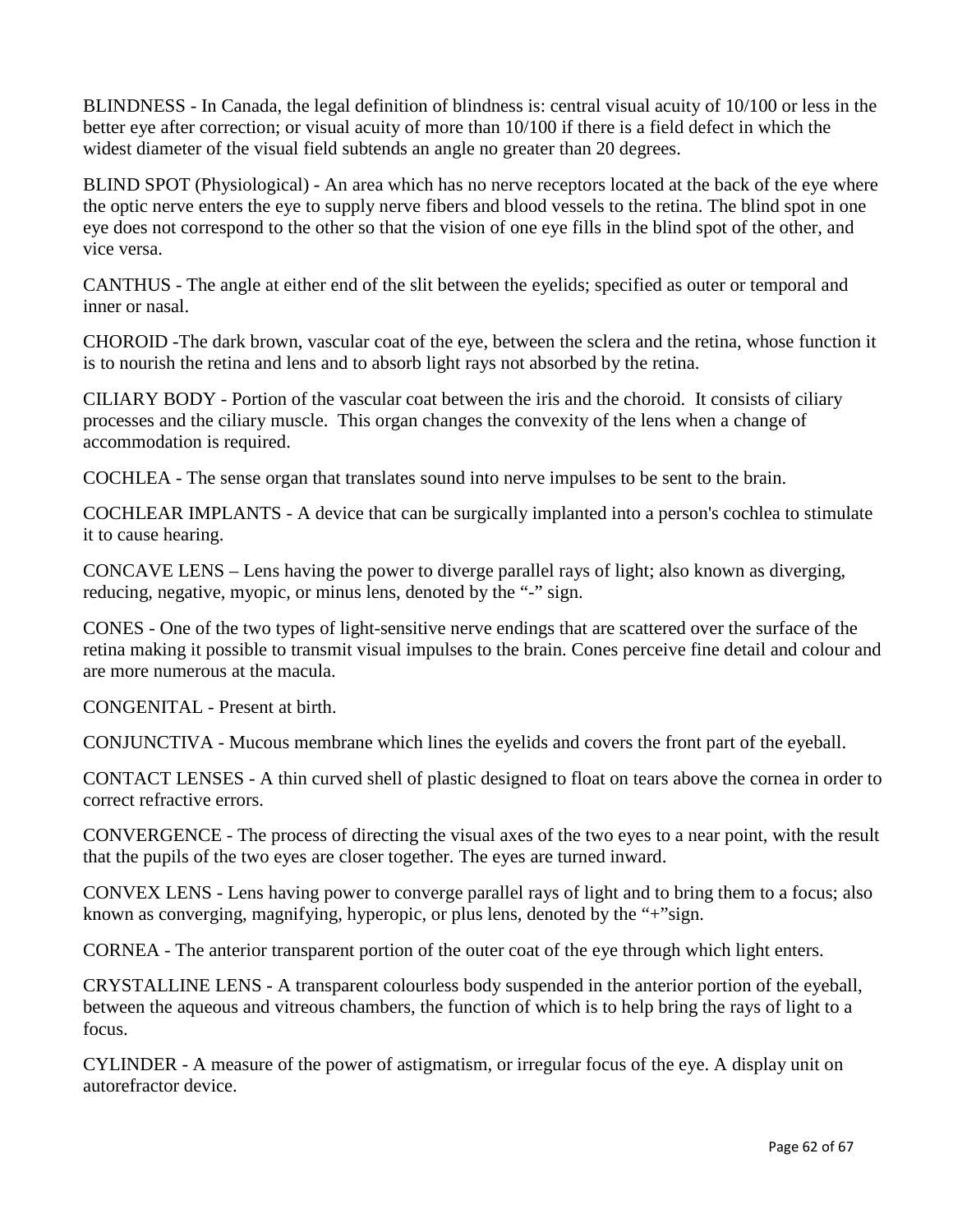DEPTH PERCEPTION - The ability to perceive the solidity of objects and their relative position in space. Syn. stereoscopic vision.

DIFFERENCE: The difference in mean spherical power between the two eyes.

DIOPTER - A unit of measurement denoting the amount a lens can bend a light ray.

DIPLOPIA - Double vision.

DIVERGENCE - The ability to relax convergence or the ability to turn the eyes out.

ESOPHORIA - A tendency of the eye to turn inward.

ESOTROPIA- A manifest or observable turning inward of the eye (convergent strabismus or crossed eye).

EXOPHORIA - A tendency of the eye to turn outward.

EXOTROPIA - A manifest or observable turning outward of the eye (divergent strabismus or wall eye).

EYE DOMINANCE - Tendency of one eye to assume the major function of seeing, being assisted by the less dominant eye.

FIELD OF VISION - The entire area which can be seen at one time without shifting the head or eyes.

FOCUS - Point at which rays are converged after passing through a refractive substance.

FOVEA - Small depression in the retina at the back of the eye; the part of the macular area adapted for most acute vision.

FUNDUS - The inner surface of the posterior part of the eye.

FUSION - Coordination of the images seen by each eye individually into one picture.

GLARE - A quality of light which causes discomfort; it may result from a direct light source within the field of vision or from a reflection of a light source not in the field of vision.

HYPEROPIA - A refractive error in which the eyeball is too short from front to back or the refractive power of the eye is too weak, so that parallel rays of light are brought to a focus behind the retina. Far sightedness is a condition requiring a convex (plus) lens to correct.

HYPERPHORIA - A tendency of one eye to deviate upward.

HYPERTROPIA - A manifest or observable deviation upward of one of the eyes.

IRIS - Coloured, circular membrane; which regulates the amount of light entering the eye by changing the size of the pupil.

LACRIMAL GLAND - A gland which secretes tears. It lies just above the outer corner of the eye.

LENS - A refractive medium of colourless transparent substance so shaped as to converge or scatter rays of light.

LIMBUS (CORNEA) - Edge of cornea where it joins the sclera.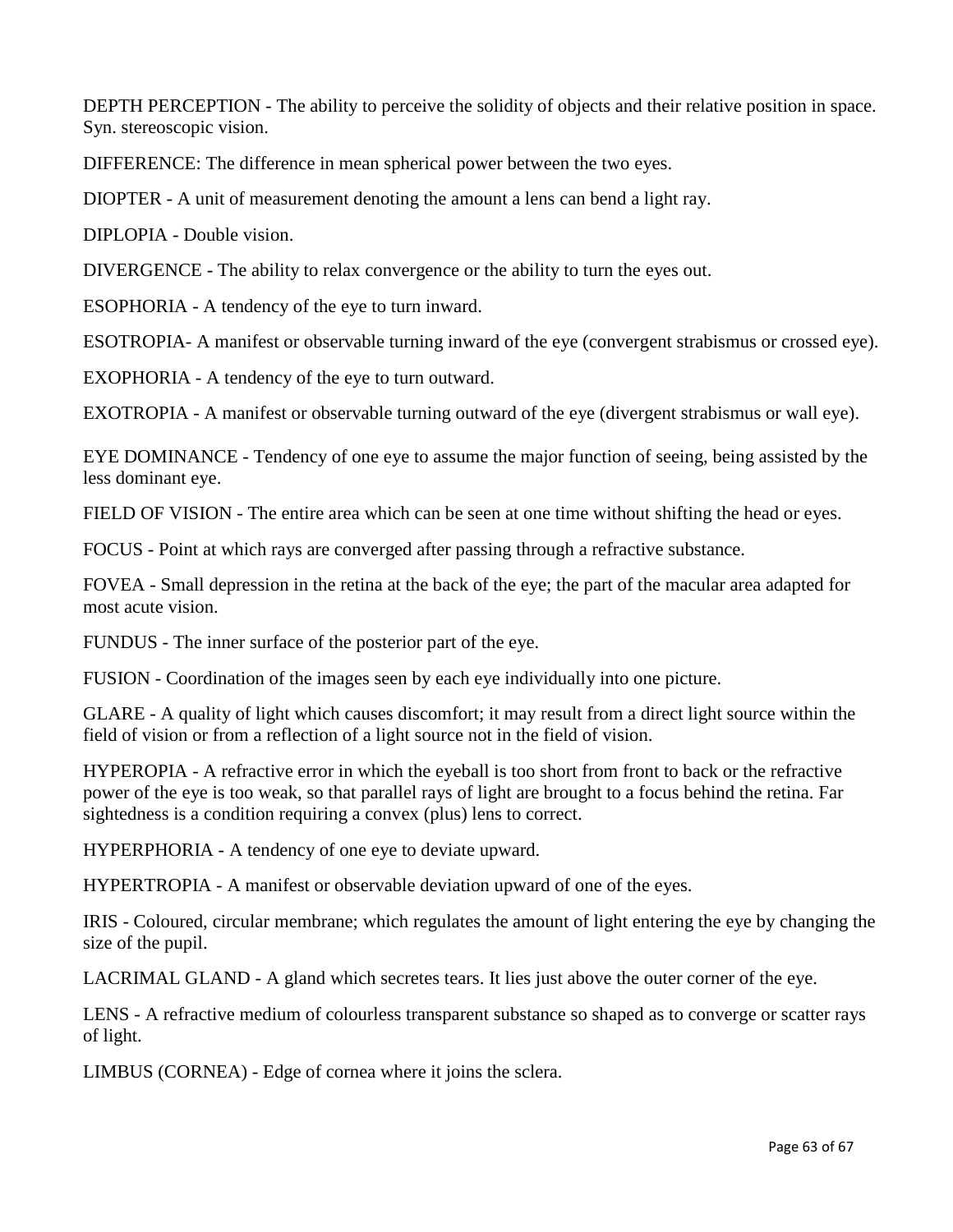MACULA LUTEA - The small area of the retina that surrounds the fovea and with the fovea comprises the area of distinct vision. Syn. yellow spot.

MONOCULAR - Pertaining to or having one eye.

MYOPIC - A refractive error in which the eyeball is too long or the refractive power is too strong, so that parallel rays of light are focused in front of the retina. Near-sightedness is a condition requiring a concave (minus) lens to correct.

NEAR VISION - The ability to perceive distinctly objects at normal reading distances, or about fourteen inches from the eyes.

NIGHT BLINDNESS - A condition in which the sight is good by day but deficient at night and in any faint light.

OCCLUDE - To cover.

OCCLUSION - The method of obscuring the vision of one eye, so as to force the use of the other eye.

OCULUS DEXTER (O.D.) - Right eye.

OCULUS SINISTER (O.S.) - Left eye.

OCULUS UTERQUE (O.U.) - Both eyes.

OPHTHALMOSCOPE - An instrument used in examining the interior of the eye.

OPTIC DISC - The point of entry into the retina of the optic nerve. It is more commonly known as the blind spot since it contains no light receptors and therefore has no vision.

OPTIC NERVE - Second cranial nerve; the special nerve of the sense of sight which carries messages from the retina to the brain.

PERIPHERAL VISION - Ability to perceive presence, motion or colour of objects outside of the direct line of vision.

PHORIA - A root word denoting a latent deviation in which the eyes have a tendency to turn from the normal position, used with a prefix to indicate the direction of such deviation (hyperphoria, up; esophoria, in; exophoria, out).

POSTERIOR CHAMBER - Space between the posterior surface of the iris and the anterior surface of the lens; filled with aqueous.

PUPIL - The opening at the center of the iris of the eye for the transmission of light.

REFRACTION - a) Deviation of the course of rays of light in passing from one transparent medium into another of different density. b) Determination of refractive errors of the eye and correction by glasses.

REFRACTIVE ERROR - A defect in the eye that prevents light rays from being brought to a single focus exactly on the retina.

REFRACTIVE MEDIA OF THE EYE - The transparent parts of the eye having refractive power - cornea, aqueous, lens and vitreous.

RELIABILITY NUMBER - indicates the number of good readings obtained and their consistency, based on a one to nine scale. The higher the number, the better the reliability.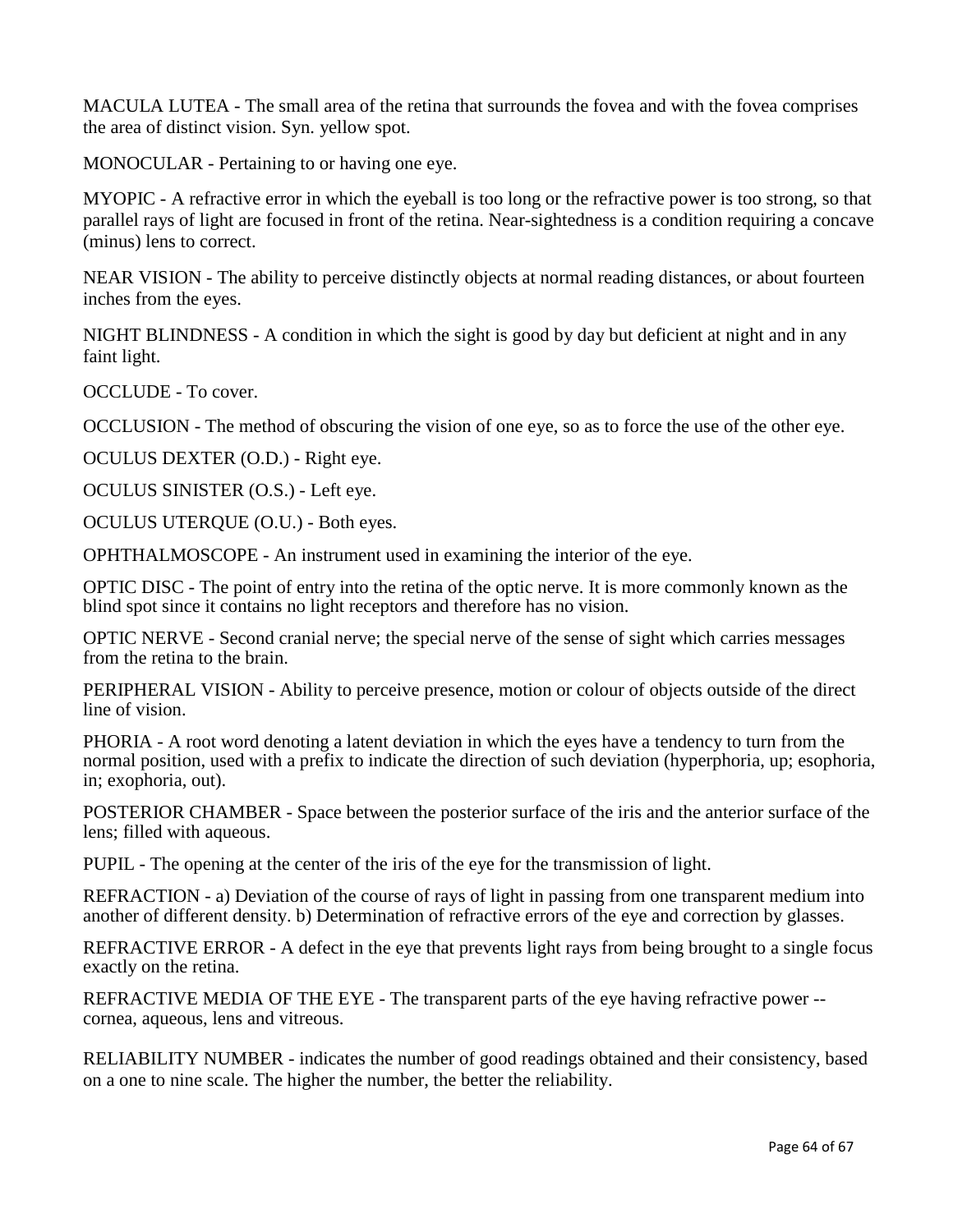RETINA - The innermost coat of the eye which receives the image and changes it into nerve impulses which are transmitted to the brain.

RODS - One of the two types of light-sensitive nerve endings that are scattered over the surface of the retina making it possible to transmit visual impulses to the brain. Rods perceive light and motion.

SCLERA - The white part of the eye -- a tough covering which, with the cornea, forms the external, protective coat of the eye.

SPHERE - The power of the eye, which determines hyperopia and myopia. A display unit on autorefractor device.

- $\triangleright$  Negative numbers indicate myopia (near-sightedness).
- $\triangleright$  Positive numbers indicate hyperopia (far-sightedness).

STEREOPSIS - Binocular visual perception of three dimensional space.

STEREOSCOPIC VISION - Ability to perceive relative position of objects in space without such clues as shadow, size, and overlapping.

STRABISMUS - Tropia or squint.

SUPPRESSING - The act of accepting the image seen with one eye and ignoring that seen with the other eye.

SUSPENSORY LIGAMENTS (OF LENS) - A complex structure of multiple bands of fibers which hold the crystalline lens in place.

TENSION, INTRAOCULAR - The pressure of the fluids inside the eye against the outer structure.

TROPIA - A root word denoting a manifest or observable deviation from normal of the axis of the eyes (strabismus) used with a prefix to denote the type of strabismus, as heterotropia, esotropia, exotropia.

UVEA - Entire vascular coat of the eyeball. It consists of the iris, ciliary body and choroid.

VISUAL ACUITY - Sharpness of vision in respect to ability of the eye to distinguish detail as an object is placed further away or as it becomes smaller in size.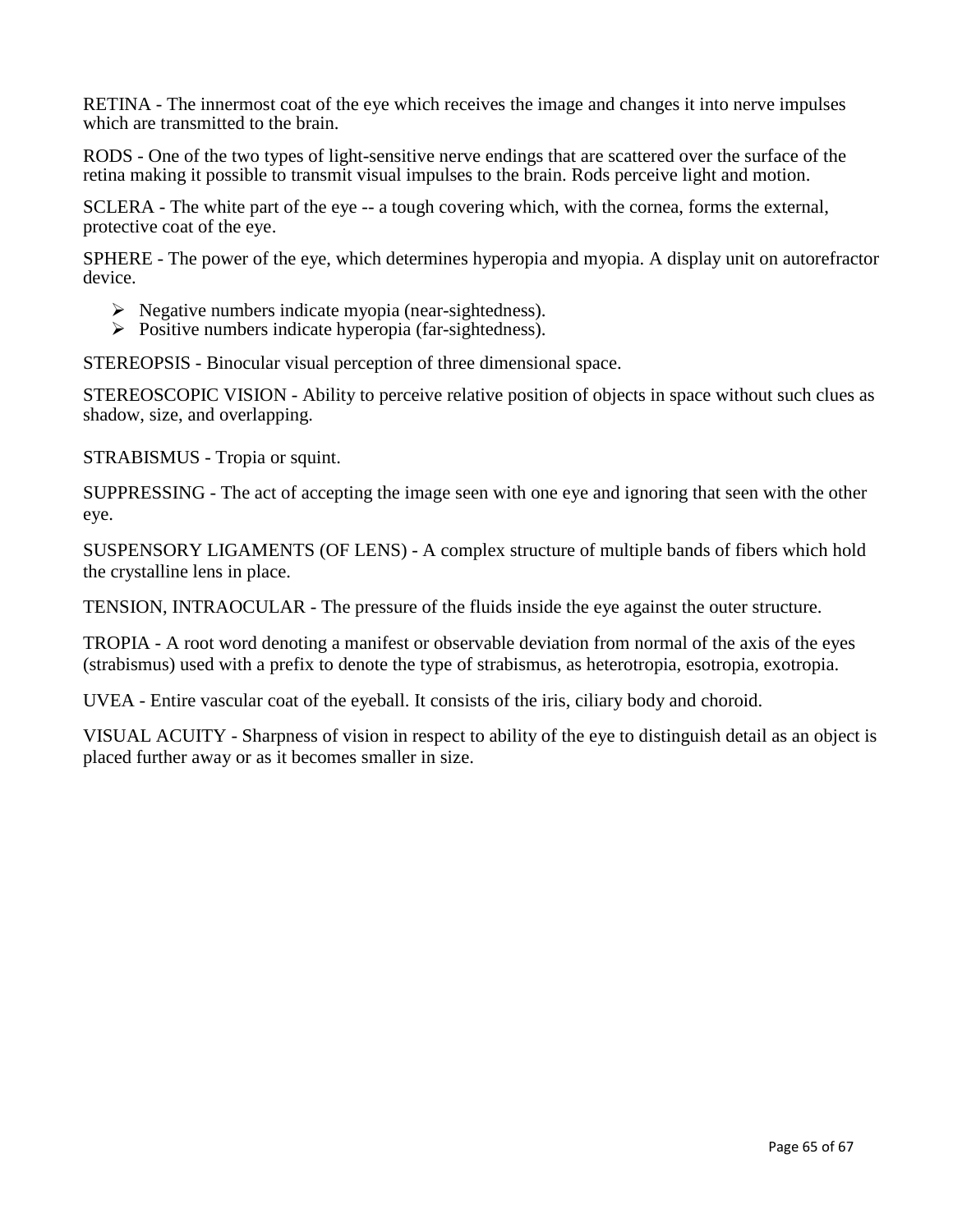#### **SAMPLE PRESCHOOL / SCHOOL VISION SCREENING RESULTS**

| . ~ჟ~ ___ ~: ___                                                          |            |               |               |                       |                                  |                                                              |           |           |             |              |   |                     |                   |                       |                            |            |                 |  |
|---------------------------------------------------------------------------|------------|---------------|---------------|-----------------------|----------------------------------|--------------------------------------------------------------|-----------|-----------|-------------|--------------|---|---------------------|-------------------|-----------------------|----------------------------|------------|-----------------|--|
| <b>Preschool/Site Name:</b><br>Date:                                      |            |               |               |                       |                                  |                                                              |           |           |             |              |   |                     |                   |                       |                            |            |                 |  |
| □ Strong Start<br>Daycare<br>□ Health Fair<br>□ Preschool<br>□ Head Start |            |               |               |                       |                                  | # Screened:<br># Referred:<br># Absent:<br># Unable to Test: |           |           |             |              |   |                     |                   |                       |                            |            |                 |  |
|                                                                           |            |               |               |                       | <b>Sure Sight Vison Screener</b> |                                                              |           |           |             |              |   |                     | <b>Stereopsis</b> |                       |                            |            |                 |  |
|                                                                           |            |               |               | Glasses - WG<br>or NW |                                  | <b>Right Eye</b>                                             |           |           | Left Eye    |              |   |                     |                   |                       |                            |            |                 |  |
| <b>Name</b>                                                               | Aboriginal | <b>Absent</b> | Eye Condition |                       | $\mathbf{s}$                     | $\mathbf c$                                                  | ${\sf R}$ | ${\bf s}$ | $\mathbf c$ | $\mathsf{R}$ | D | Pass<br>or<br>Refer |                   | CNT Seconds<br>of Arc | <b>Pass</b><br>or<br>Refer | <b>CNT</b> | <b>Comments</b> |  |
|                                                                           |            |               |               |                       |                                  |                                                              |           |           |             |              |   |                     |                   |                       |                            |            |                 |  |
|                                                                           |            |               |               |                       |                                  |                                                              |           |           |             |              |   |                     |                   |                       |                            |            |                 |  |
|                                                                           |            |               |               |                       |                                  |                                                              |           |           |             |              |   |                     |                   |                       |                            |            |                 |  |
|                                                                           |            |               |               |                       |                                  |                                                              |           |           |             |              |   |                     |                   |                       |                            |            |                 |  |
|                                                                           |            |               |               |                       |                                  |                                                              |           |           |             |              |   |                     |                   |                       |                            |            |                 |  |
|                                                                           |            |               |               |                       |                                  |                                                              |           |           |             |              |   |                     |                   |                       |                            |            |                 |  |
|                                                                           |            |               |               |                       |                                  |                                                              |           |           |             |              |   |                     |                   |                       |                            |            |                 |  |
|                                                                           |            |               |               |                       |                                  |                                                              |           |           |             |              |   |                     |                   |                       |                            |            |                 |  |
|                                                                           |            |               |               |                       |                                  |                                                              |           |           |             |              |   |                     |                   |                       |                            |            |                 |  |
|                                                                           |            |               |               |                       |                                  |                                                              |           |           |             |              |   |                     |                   |                       |                            |            |                 |  |
|                                                                           |            |               |               |                       |                                  |                                                              |           |           |             |              |   |                     |                   |                       |                            |            |                 |  |

Stereopsis: Other than 100 seconds of arc

**Key** R = Reliability (6-9) **Refer if:** Sphere: Less than or equal to -1.0 or greater or equal to +3.0<br>S = Sphere **Refericial Collective**: Greater than or equal to 1.5

 $S = Sphere$ <br>  $C = Cylinder$   $C = Cylinder$   $Difference: Greater than or equal to 1.5$   $Difference: Greater than or equal to 1.5$ 

- $C = C$ ylinder Difference: Greater than or equal to 1.5<br>D = Difference Stereopsis: Other than 100 seconds of a
- 
- CNT = Could Not Test

For students with glasses:

WG = Wearing Glasses

NW = Not Wearing Glasses

This information is subject to and protected by the *Freedom of Information and Protection of Privacy Act*.

Page 66 of 67

Page of